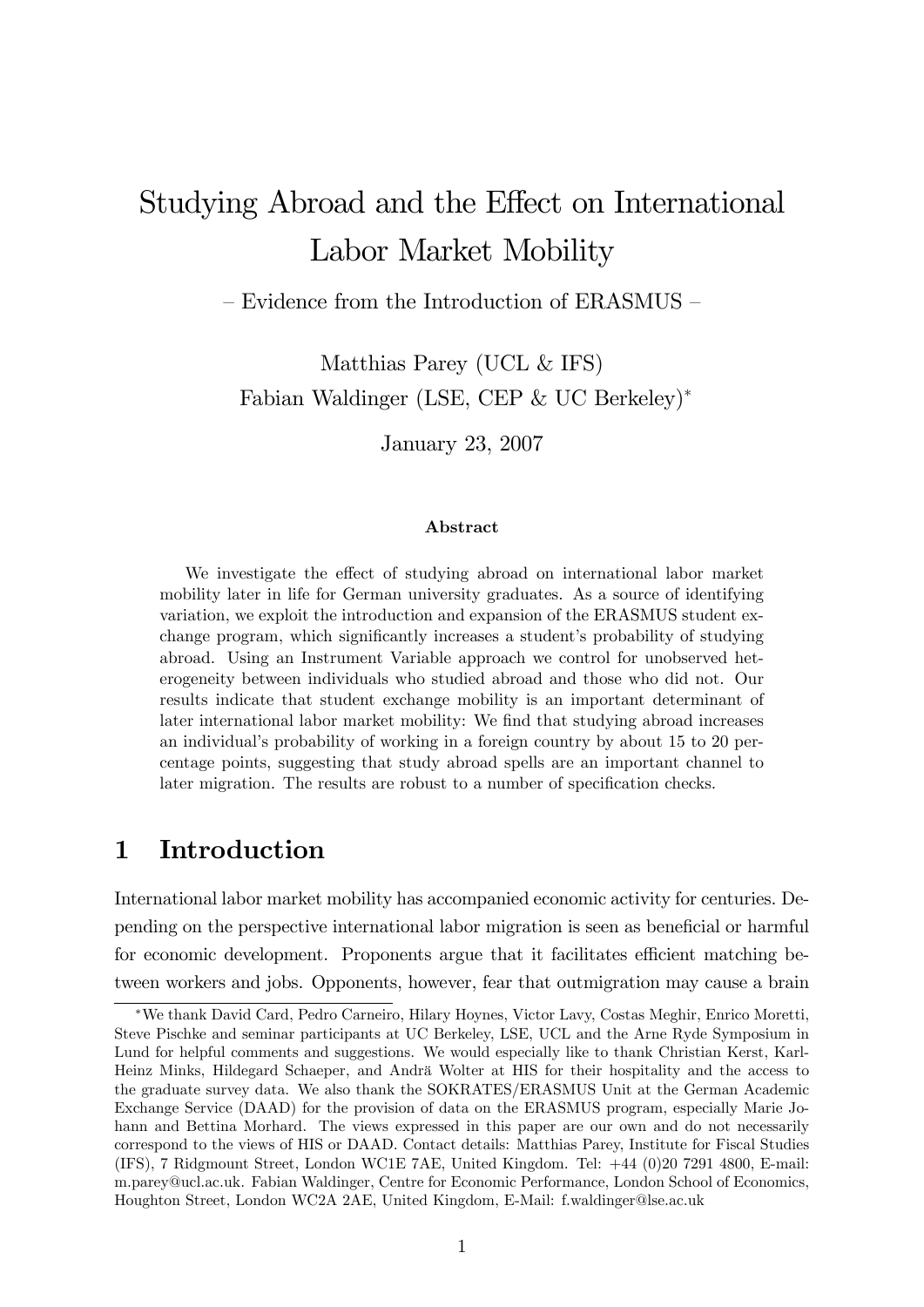drain if there is no corresponding ináow in human capital from immigration. Given the relevance of international labor migration it is important to understand its driving forces. Supporters of international labor market mobility but also people concerned about brain drain highlight the importance of studying abroad as an important factor affecting an individual's decision to work abroad later on in life. The European Commission, promoting international labor market mobility within Europe, claims in a recent report:

"It is the Commission's responsibility to ensure that the freedom of movements of workers (...) is guaranteed and operates in reality. (...) In this respect the value of educational mobility cannot be underestimated, not least because of linguistic and intercultural skills that mobile student acquire. Evidence indicates that students who have been internationally mobile are more likely later in life to consider, seek or take up job opportunities in a Member State other than their own."

(Commission of the European Communities 2002)

Likewise, people worried about losing highly skilled workers to other countries mention the importance of studying abroad as a determinant of later international labor market mobility. This is exemplified by a quote from a recent article in the Economist about international labor market mobility of Germans:

" The modest Ögures mask a more serious problem: brain-drain. Hard numbers are difficult to find, but anecdotal evidence suggests that many more academics are leaving Germany than are arriving (...) In part, this is due to globalization. German university students usually spend at least one term abroad and often speak a second language fluently. For the highly skilled, it does not matter much whether they work in Berlin, Munich, London or New York."

(The Economist 2006)

Despite the widespread belief in the link between studying abroad and international labor market mobility, empirical evidence is very limited. This paper establishes a connection between studying abroad and working abroad later on in life which goes beyond correlation. To analyze this question we use data from a large-scale survey of German university graduates, designed to allow nationally representative analyses of universityto-work transitions.

It is likely that students who decide to study abroad are in many ways different from students who undertake all of their education in their home country. The unobserved heterogeneity may also affect the decision of working abroad later on in life. This may introduce a bias in OLS estimates of the effect of studying abroad on subsequent international labor migration decision. In order to obtain unbiased estimates we thus employ an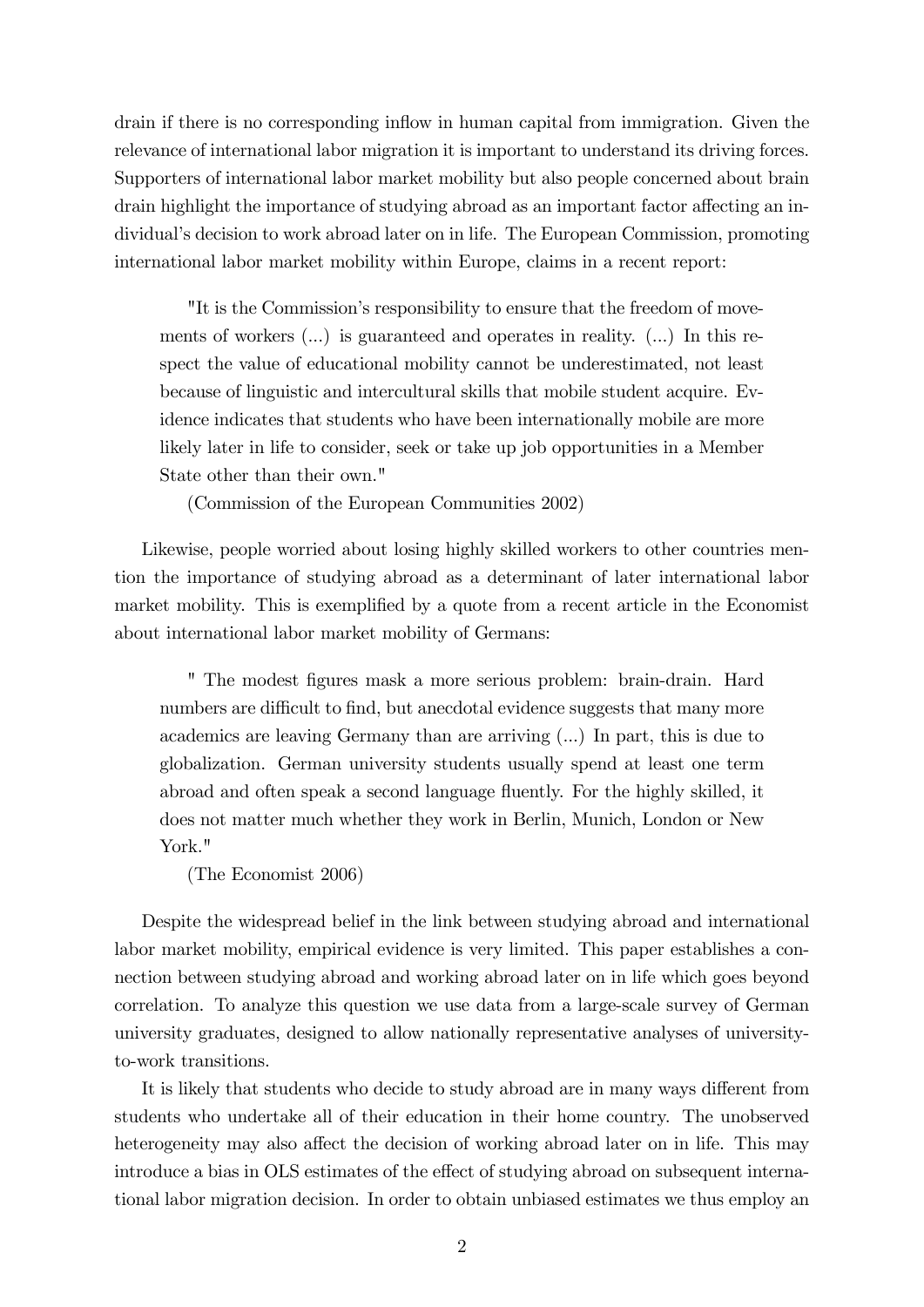Instrumental Variables strategy. We exploit the fact that the introduction and expansion of student exchange programs exogenously increased the possibility for students to study abroad. A hugely important stimulation for international student exchange opportunities in Europe has been the introduction of the ERASMUS exchange program in 1987. We exploit the variation in scholarship availability as a source of exogenous variation in a student's probability to study abroad. In order to ascertain a student's exposure to the ERASMUS program we construct a unique dataset, containing annual information on the number of exchange places for each subject at every German university. We find that the ERASMUS program has a large impact on international student mobility. Furthermore, we can use the variation in international student exchange programs to identify the causal effect of studying abroad on the decision of working in a foreign country later on in life. We find that studying abroad increases a person's probability of working abroad by about  $15-20$  percentage points. Our results are robust to a number of specification checks. One of the policy implications is that student mobility schemes have an important role in facilitating international labor migration.

There is a large body of literature addressing the phenomena of brain drain. In an early theoretical paper, Grubel and Scott (1966) discuss the brain drain phenomena assuming competitive markets and the absence of externalities from the skilled worker's employment at home. Under these assumptions the sending country will only incur short-run frictional costs, which may be offset by other benefits from international mobility, such as remittances or internationally available research output. Bhagwati and Hamada (1974) argue that these conclusions fail to hold in a world where education is largely financed by the home country and where wages are sticky. In an endogenous growth framework, Beine, Docquier, Rapoport (2001) highlight the effect of mobility on education choices at home in a world where later migration is uncertain: Migration possibilities directly reduce growth rates in the home country, but the increased returns to education lead to an increase in the educational attainment at home, potentially offsetting this effect.

Empirically, Docquiers and Marfouk (2006) combine national census data sets from receiving countries to compute the number of migrants by educational attainment for a large set of OECD countries. One of the key features of their results is the strong increase in international migration of skilled workers between 1990 and 2000. While brain drain has been traditionally seen as a particular problem for developing countries, there is recent interest in emigration from European countries (Saint-Paul 2004, Becker, Ichino & Peri 2003, Uebelmesser 2006). Saint-Paul (2004) uses US Census data to compare European migrants' characteristics with the stayers in the sending country. He concludes that even though migrants only constitute a relatively small fraction of the sending countries population, they form a highly selective group, and their numbers are increasing.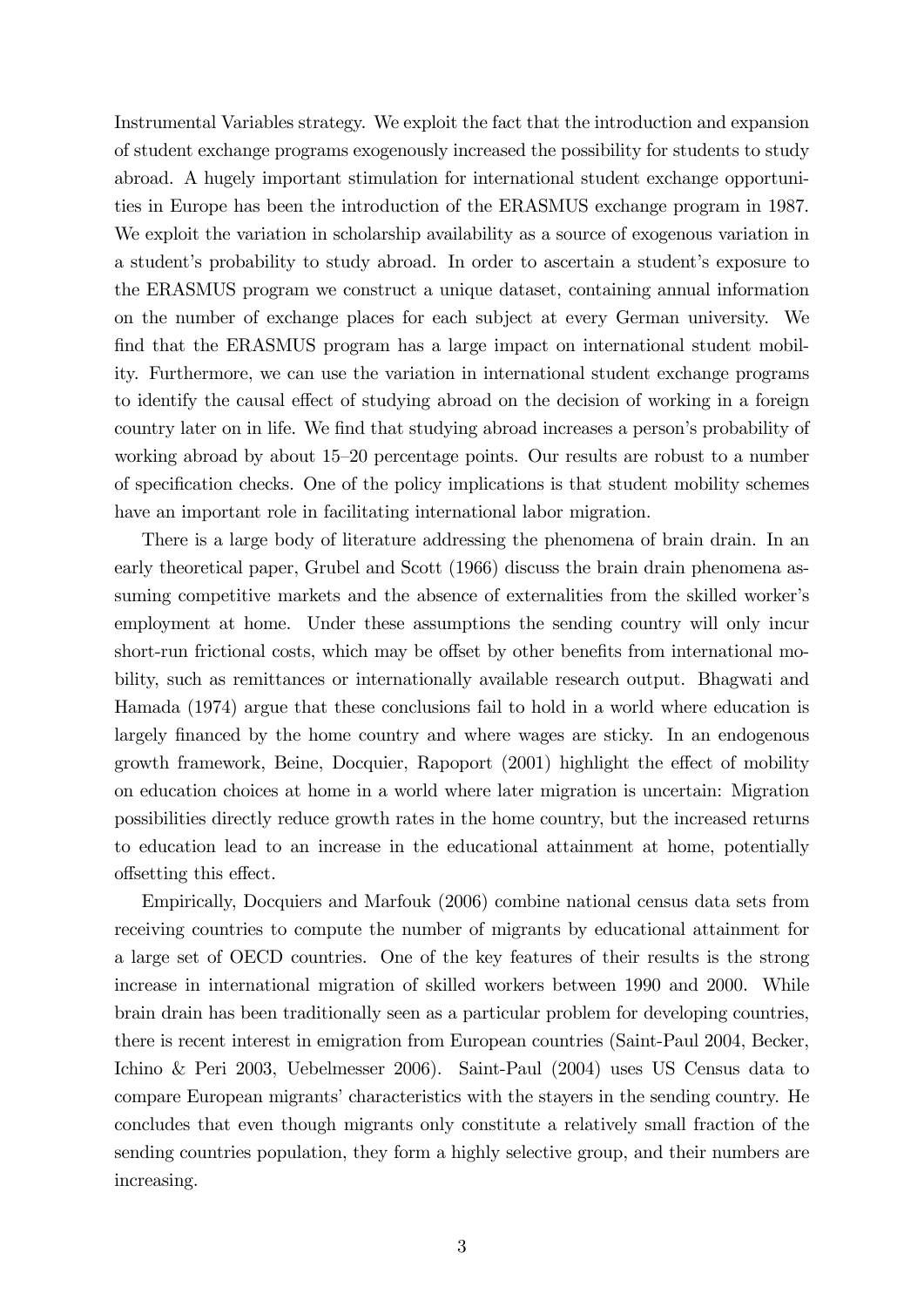It has long been recognized that outmigration of skilled labor may be offset by immigration of skilled foreigners. Since we do not investigate the ináow of skilled immigrants, it is clear that our analysis cannot give a complete answer to the extent of brain drain in Germany. We still believe, though, that our analysis is useful evidence in this debate since we are able to characterize an important driving force of international labor market migration.

There are very few papers investigating the link between international student mobility and the decision to work abroad after graduation. One reason is data availability: Most surveys do not contain information on study abroad spells during a student's undergraduate career, and graduates who work abroad are generally not sampled in national surveys of the sending countries. The available evidence is based on surveys of students. Jahr and Teichler (2001) use data from a survey of European university graduates. They investigate the effect of studying abroad on later international labor market mobility without controlling for possible selection of formerly mobile students. They find that formerly mobile students are between 15 and 18 percentage points more likely to work in a foreign country after graduation. The paper which is most closely related to ours is a study by Oosterbeek and Webbink (2006). They employ a regression discontinuity design to control for unobserved heterogeneity between internationally mobile and nonmobile students. Using data on talented Dutch university students they find that studying abroad increases the probability of living in a foreign country by about 50 percentage points. A key difference to our work is that they look at a small sample of particularly talented students, while we use a nationally representative survey of German university graduates. Another important difference is that Oosterbeek and Webbink (2006) investigate the effect of *postgraduate* studies abroad. Students pursuing a postgraduate degree abroad may remain in the receiving country while looking for work. Part of the effect they find may also be driven by the fact that some of the respondents abroad are still enrolled in higher education at the time of the survey. In contrast, in our work, the intervention is international mobility during the undergraduate career, after which students return to complete their degree in Germany. Thus, our research design allows us  $-$  and in fact forces us  $-$  to separate the two mobility investments (studying abroad and working abroad). The effect we find is therefore informative about the dynamic effects of earlier mobility investments.

Analyzing mobility decisions of university graduates is important as they constitute the group of highly skilled people who may be especially important for a countryís economic growth. It is increasingly recognized that location choices of talented individuals may be crucial for growth and prosperity of countries (see, for example, Chellaraj, Maskus and Mattoo (2006)). Our paper makes a number of contributions: Our data allows unique insights into the decision to work abroad in the early career of university graduates. Since we are able to characterize the outáow of highly-skilled mobile people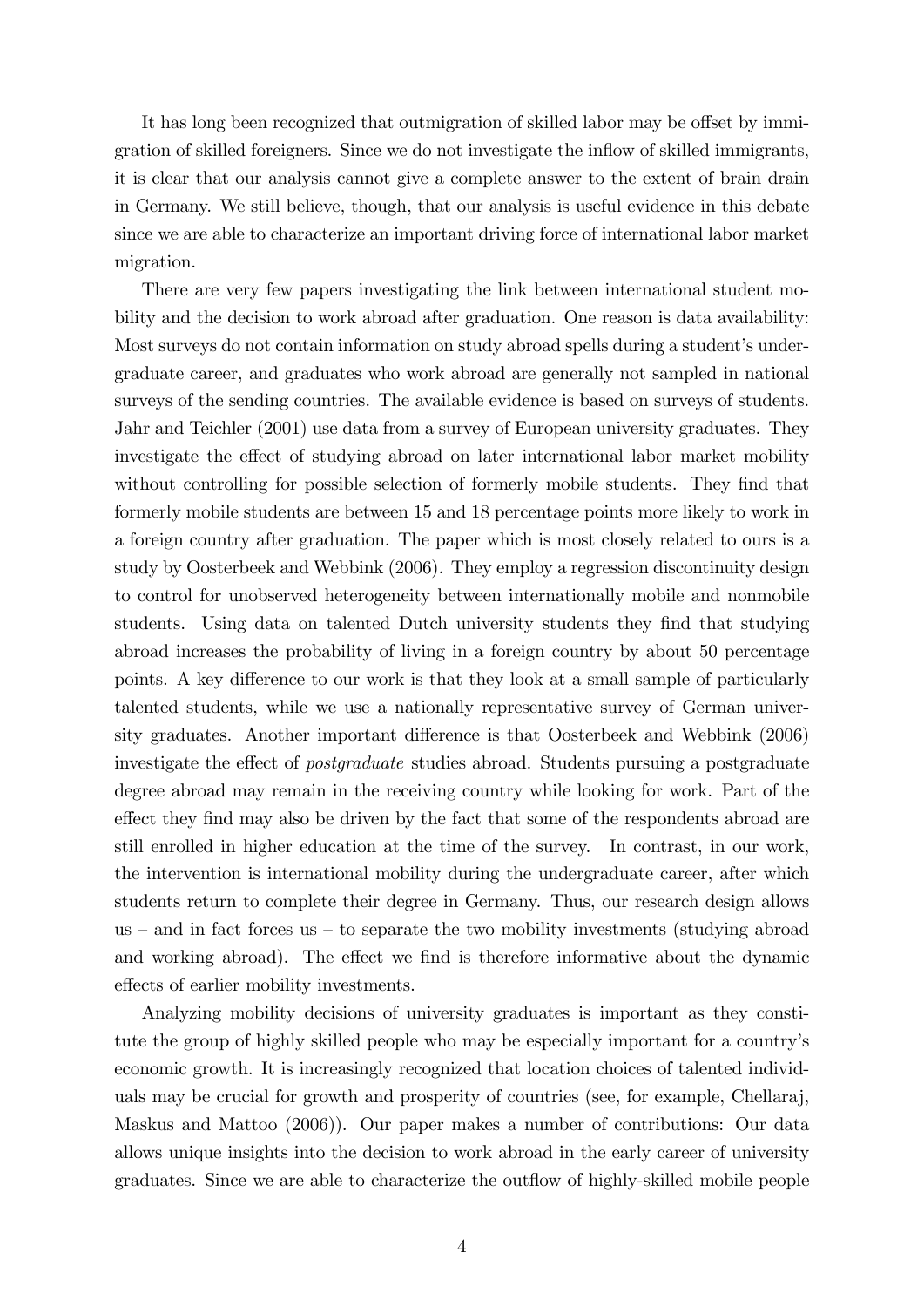we provide an important element to both the academic and the policy debate on international labor market mobility and brain drain. Furthermore, exploiting the exogenous introduction of the ERASMUS scheme allows us to provide an estimate of the causal effect of the study abroad decision during the undergraduate career.

Driven by the observed pronounced differences between migrants and non-migrants in educational attainment, there is also increasing interest in understanding the interactions between migration and education decisions. At the same time, little is known about the reasons for this relationship. Our work addresses this question by evaluating mobility implications of a particular educational investment. Our results indicate that mobility components in educational interventions can have large effects on mobility decisions later in life. Our results emphasize the importance of considering repeat migration in explaining mobility patterns, and underline the usefulness of understanding earlier mobility behavior in predicting location choices.

The paper proceeds as follows: The next section briefly describes the data we are using. Section 3 outlines our identification strategy. We then present the first stage results and provide evidence that our instruments are both powerful and operate very precisely in the way we claim they do. The following section present the main results and a number of sensitivity checks. We present descriptive evidence into the channels which lead students who studied abroad to work abroad later on. The last section concludes.

### 2 Data

We use data on German university graduates, which has been collected by the Higher Education Information System (HIS) institute. This survey is conducted to provide a nationally representative longitudinal sample of university graduates in Germany. A sample of university graduates has been drawn from cohorts graduating in the academic years 1988-89, 1992-93, 1996-97, and 2000-01. In the following, we will refer to these four cross-sections as graduate cohorts 1989, 1993, 1997, and 2001. Graduates in each cohort are surveyed twice. The first survey takes place about 12 months after graduation (the Initial Survey). The same individuals participate in a follow-up survey about 5 years after entering the labor market (Follow-Up Survey).<sup>1</sup> The following figure illustrates the timing of the different surveys.

<sup>&</sup>lt;sup>1</sup>For the 2001 cohort, only the initial survey is available so far.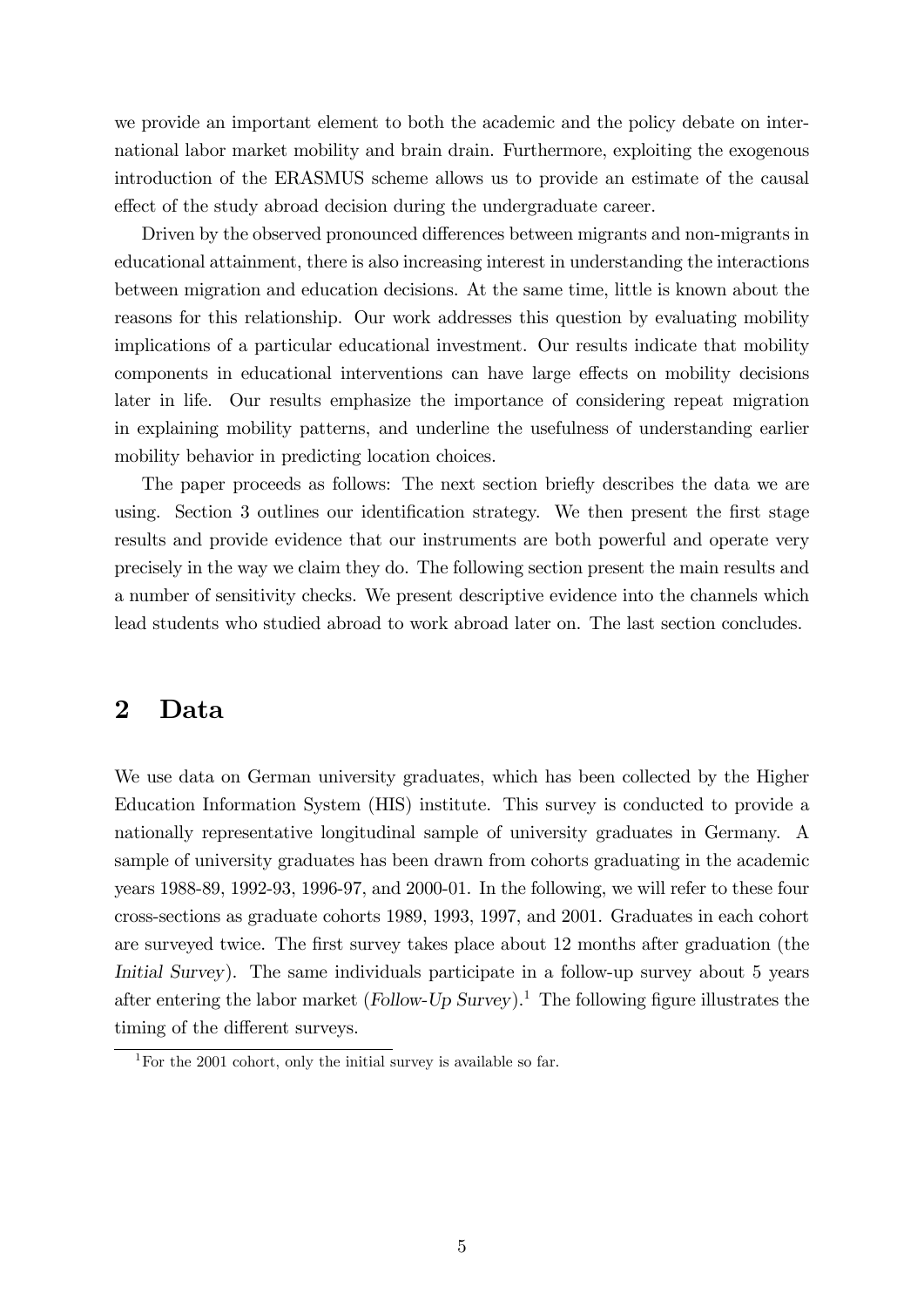| Graduate |            |                |    |    |            |               |    | Year |            |                                 |           |            |                                 |    |
|----------|------------|----------------|----|----|------------|---------------|----|------|------------|---------------------------------|-----------|------------|---------------------------------|----|
| Cohort   | 89         | 90             | 91 | 92 | 93         | 94            | 95 | 96   | 97         | 98                              | 99        | 01         | 02                              | 03 |
| 1989     | Graduation | <b>Initial</b> |    |    |            | Follow-Up     |    |      |            |                                 |           |            |                                 |    |
|          |            | <b>Survey</b>  |    |    |            | <b>Survey</b> |    |      |            |                                 |           |            |                                 |    |
| 1993     |            |                |    |    | Graduation | Initial       |    |      |            |                                 | Follow-Up |            |                                 |    |
|          |            |                |    |    |            | <b>Survey</b> |    |      |            | <b>Survey</b>                   |           |            |                                 |    |
| 1997     |            |                |    |    |            |               |    |      | Graduation | <b>Initial</b><br><b>Survey</b> |           |            | Follow-Up<br><b>Survey</b>      |    |
|          |            |                |    |    |            |               |    |      |            |                                 |           |            |                                 |    |
| 2001     |            |                |    |    |            |               |    |      |            |                                 |           | Graduation | <b>Initial</b><br><b>Survey</b> |    |

Figure 1: HIS Data

The data contains detailed information on the students' background, study history, and labor market characteristics. This allows us to relate study decisions, in particular international educational mobility, to later labor market outcomes. A large advantage of this dataset lies in the fact that individuals graduating from a university in Germany are followed even if they move to a foreign country. This feature makes this dataset particularly valuable to investigate questions concerning international mobility.

The data and the sampling process is described in detail in Briedis & Minks (2004). The sample was drawn as follows: For each cohort, university-subject-degree combinations where sampled randomly, and the respective universities mailed the questionnaire to each student who had graduated within the corresponding academic year. This procedure ensures that the sample contains individuals from a large number of different institutions and subjects. One key advantage of the data is that the population of interest consists of all university graduates who completed their studies during a given academic year at any institution of higher education in Germany. The higher education system in Germany consists of a number of different university types catering to different types of students. We include five main types of higher education institutions in our estimation. This includes not only the traditional universities  $(Universitäten)$ but also the so-called Universities of Applied Sciences (Fachhochschulen), the Comprehensive Universities (Gesamthochschulen), the Colleges of Art and Music (Kunst- und Musikakademien), and the Theological Universities (Theologische Hochschulen).<sup>2</sup> The response rate to the survey is around 25%. While of course a higher response rate would be desirable, an analysis conducted by the HIS has come to the conclusion that the characteristics of the survey respondents are close to those of the target population.

<sup>&</sup>lt;sup>2</sup>All institutions in our sample would be called universities in most countries outside Germany.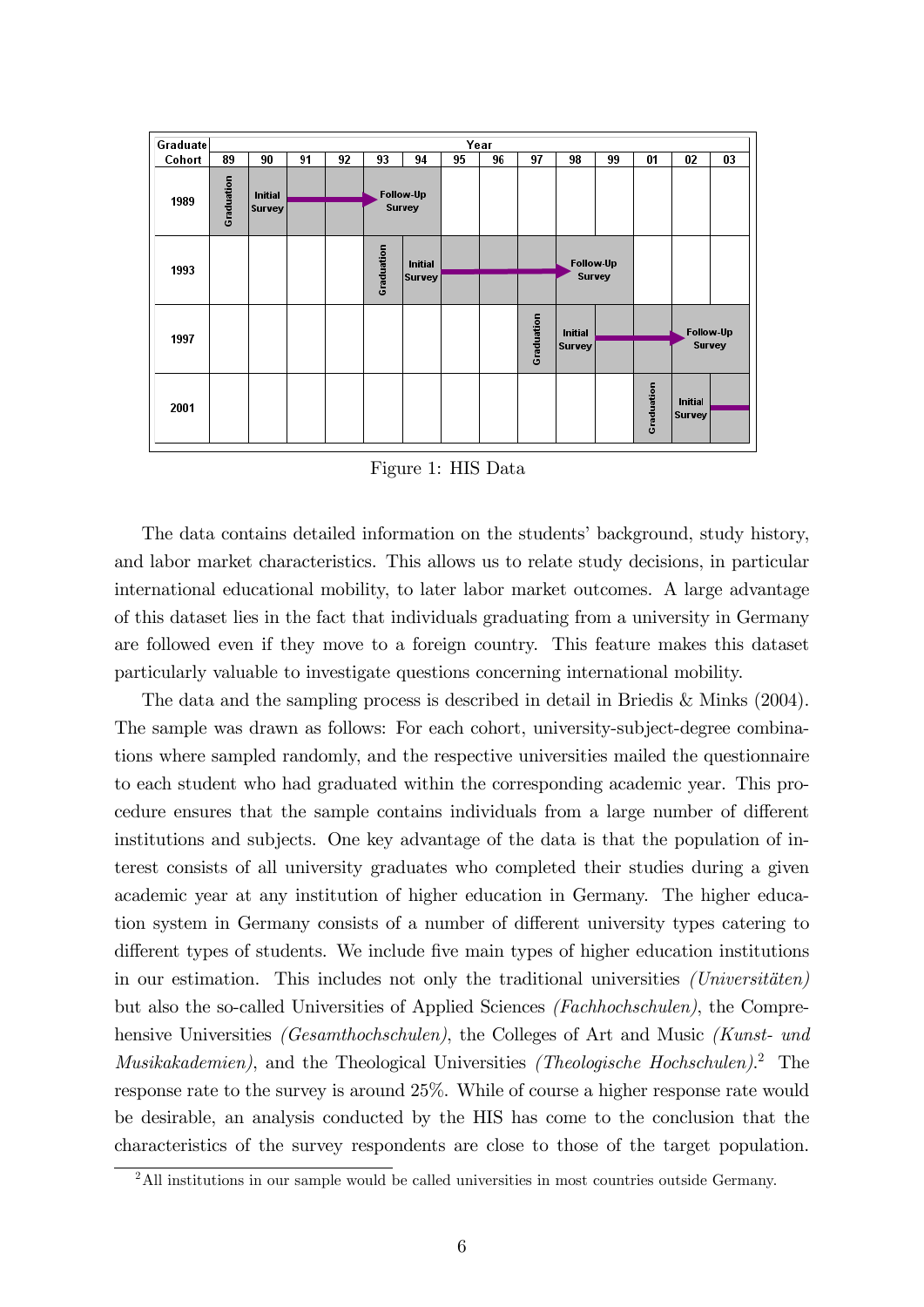The total number of respondents in our data corresponding to the four cohorts is 8,153 (1989), 6,737 (1993), 6,220 (1997), and 8,103 (2001).

The key information for our purposes is whether the student has studied abroad during her undergraduate studies, and whether the graduate works abroad at the time of the survey. We infer undergraduate mobility from the Örst question of the questionnaire, which asks the student to report her complete enrollment history. Respondents are instructed to report each change of degree program or university. The questionnaire makes explicit reference to study abroad as one form of change in status in the 2001 survey. We use this information to construct an indicator of whether the student studied abroad during her undergraduate career. In order to exclude university mobility after finishing the first degree (e.g. to obtain a Master abroad), we only look at international mobility before the graduation date of the first degree. It is important to note that only students who obtain their degree in Germany are surveyed. We are, therefore, not able to observe students who first enrol in Germany and subsequently move to a foreign university and obtain their degree abroad. Also Germans who complete all of their higher education abroad are not included in our sample. These individuals may be different to students who study abroad as part of their degree in Germany. It is quite likely that those who complete their higher education abroad are even more likely to work in a foreign country after graduation than students who obtain their degree in Germany. If this was true we would underestimate the effect of studying abroad. Unfortunately, our data is not suitable to test this hypothesis.

For all students who have ever participated in the labor market, both the initial and the follow-up surveys contain questions about the current (or the last) employment, including the location of work. We infer from this question whether a former student now works in Germany or abroad, and create an indicator accordingly.

The following figure shows the percentages of studying abroad and working abroad (from the initial survey, one year after graduation) for the four graduation cohorts. It can be seen that both studying abroad and working abroad occurs more frequently among students of later graduation cohorts. It is important to note that we include dummies for the four graduation cohorts in all our regressions. Therefore, we do not identify the effect of studying abroad from the overall time-trend in the two variables. In fact, in our sensitivity analysis, we show that our results are robust to allowing for not only a general time trend, but also for subject-specific time trends.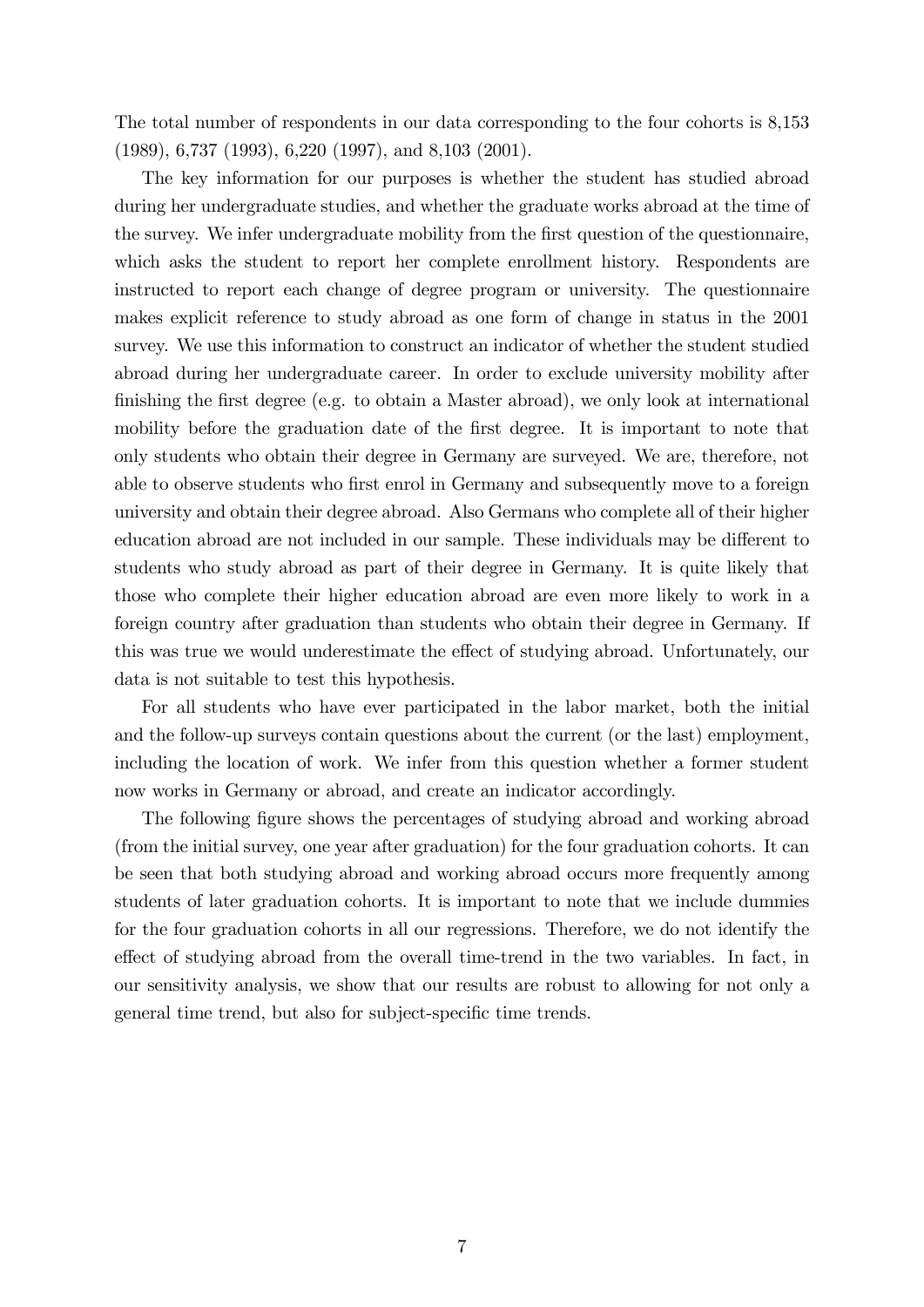

Figure 2: International Mobility in HIS Data

These percentages can be compared to information on international mobility from other data sources. Isserstedt & Schnitzler  $(2002)$  point out that different data sources use different ways to collect data and different definitions of a stay abroad. These differences may result in different estimates of student mobility. With this caveat in mind, we compare the incidence of international educational mobility in our data to data from the 16th Sozialerhebung, a large-scale survey of German students in 2000. Of all students surveyed in the *Sozialerhebung* about 13 percent of advanced students indicated that they spent part of their studies at a foreign university. While this number is larger than ours, it seems roughly comparable: The students interviewed in the Sozialerhebung in 2000 will on average belong to a later graduate cohort than the academic year  $2000/2001$ , which corresponds to our last cohort. Also, our definition relies on students spending at least one term at a foreign university. Thus, short term exchange will be included in the figure of the Sozialerhebung, but not in ours. The figures from the Sozialerhebung also replicate the strong over-time increase in the fraction of students who study abroad.

With similar caution we use data from the OECD Factbook 2006 to investigate the reliability of our data with respect to international labor market mobility. The OECD estimates that about 5.5 percent of Germans holding a university degree worked as expatriates in an OECD country in the year 2001. This number is lower than the percentage of people working abroad for the 2001 cohort in our dataset. This can be explained by the fact that the OECD calculates its estimate of expatriates by considering migration to the OECD countries only. Our number, however, includes people working abroad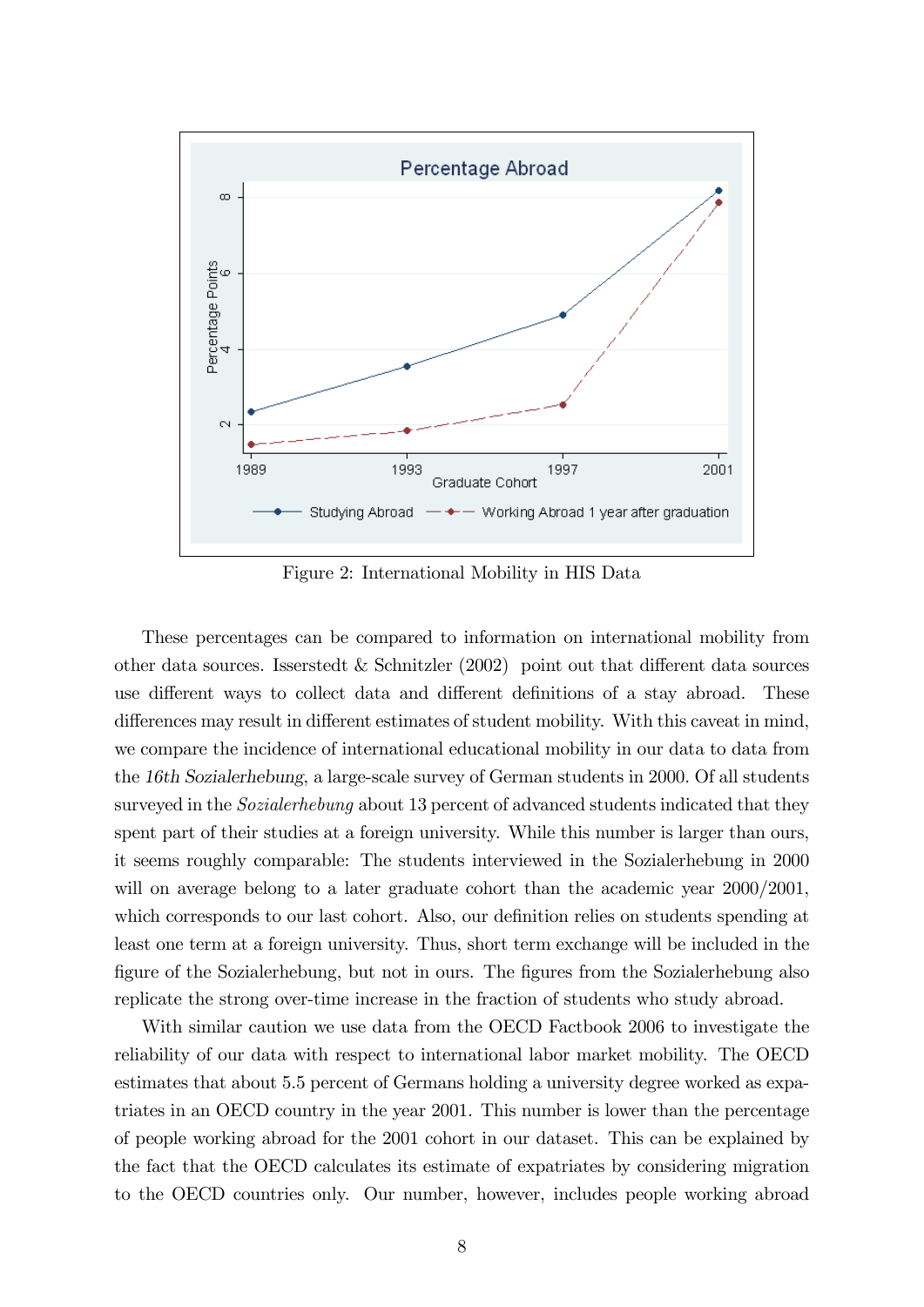anywhere in the world. Differences may also be driven from different methodologies of estimating outmigration: the OECD captures stocks of people abroad while we look at the outflow of graduates from a certain cohort.

We conclude that both the percentage of people studying abroad and the percentage of people working abroad in our data are comparable to estimates from other data sources. This is reassuring as there may be a worry that response rates to the the HIS survey may differ for people living abroad. Unfortunately, there is no direct way of testing for differential response rates as we do not have any information on the individuals who do not respond to the HIS survey. One way of addressing this concern is to show that other datasources with different sampling frames exhibit similar numbers to our data.

In addition to the international mobility variables we also use a number of other variables as controls, which we obtain from the HIS data as well. We create a measure of potential experience since graduation, defined as the number of months from graduation to the time of answering the questionnaire.<sup>3</sup> We take this measure of potential experience rather than actual labor market experience, because actual labor market experience could be affected by a study period abroad and might then be endogenous to our outcome. Other controls include a female indicator and an indicator for whether the student completed an apprenticeship before beginning her university studies. We also use variables which control for a students' earlier mobility decisions. In particular we include a variable which controls for whether the student first enrolls in university in the state *(Bundesland)* where she obtained her final high school degree. Furthermore, we include the distance between the state of her university enrollment and the state where she obtained her high school degree.

We use a number of variables to control for a student's parental background. To control for parental education we use a variable that indicates the highest grade completed by either parent, where we split parental education into three categories to account for the characteristics of the education system in Germany. The omitted category contains students with parents who obtained up to 13 years of education. This group consists of students with parents who did not receive a school degree (very few), parents with lower types of secondary schooling *(Hauptschule or Realschule)* usually followed by an apprenticeship, and parents who obtained a high school degree but no further education (very few). The second group is comprised of students where the better educated parent either obtained an advanced craftsmanship degree (Meister) or some higher education, such as a degree from a university of applied science *(Fachhochschule)* but not a degree from a university. The third group includes students who have at least one parent

<sup>&</sup>lt;sup>3</sup>There is some variation in experience because students were sampled according to whether their graduation fell in a particular academic year. Students graduating at the beginning of the academic year therefore have more potential experience than those graduating towards the end of the year. In addition, there is some variation with respect to when the questionnaires were sent out and how quickly graduates responded.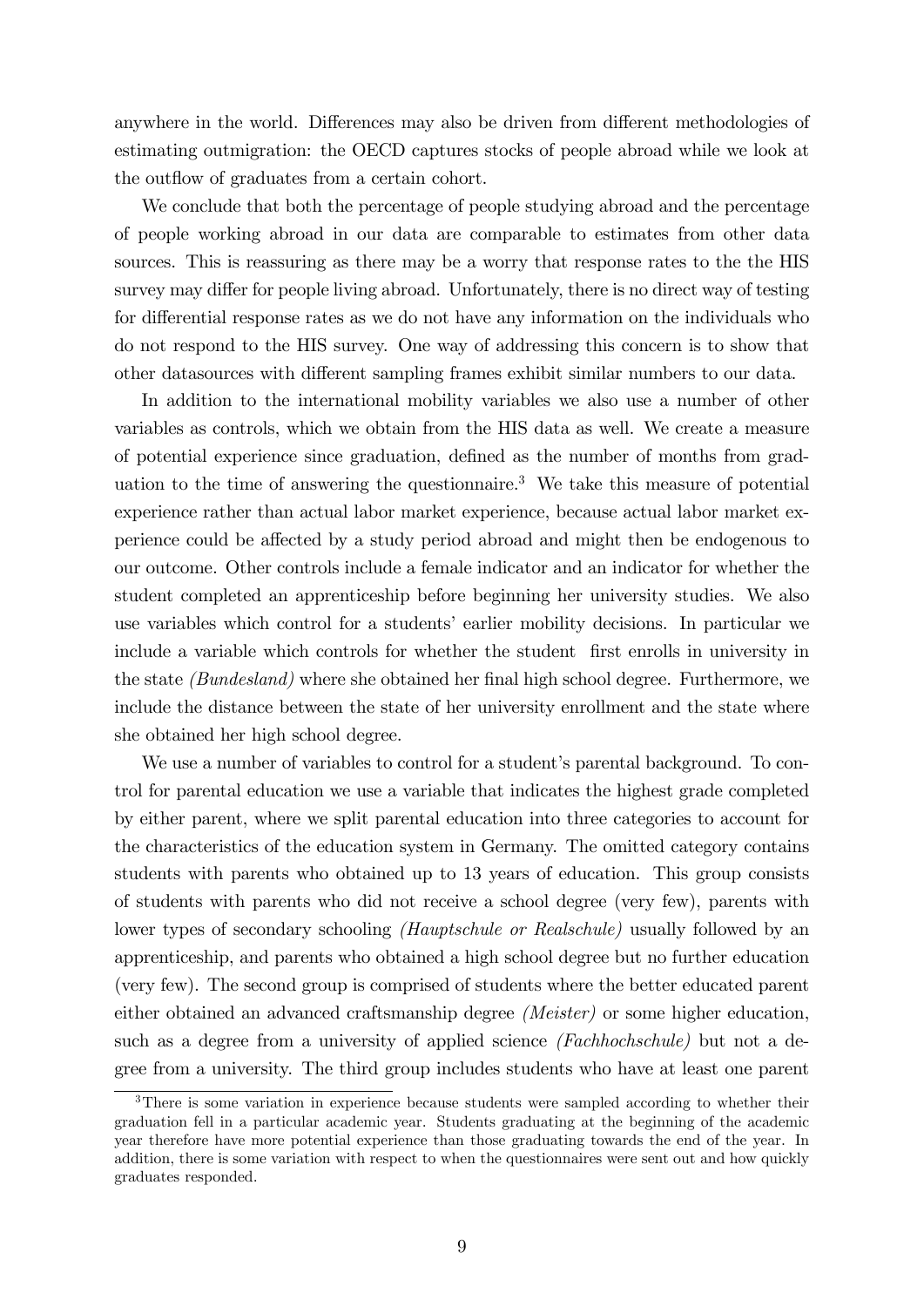holding a university degree.<sup>4</sup> We also construct indicator variables in five categories for each parent to control for parental occupation. As a proxy for credit constraints we use an indicator variable whether the student ever received federal financial assistance (BAFOEG). Students are eligible to this assistance if parental income is below a certain threshold. This threshold varies according to the number of children who are enrolled in a formal education program.

In order to implement our Instrumental Variables strategy we combine the HIS graduate survey data with a unique dataset of ERASMUS participation. There is no readily available data on the ERASMUS exchange program for our time period of interest. The German Academic Exchange Service (DAAD) provided us with data on the number of ERASMUS scholarship holders for each year and each participating institution on a subject-by-subject basis from 1993/94 to 1999/2000. To obtain the data for the earlier years we proceeded as follows: The DAAD provided us with the number of scholarships allocated to each ERASMUS inter-university agreement (Inter-university Cooperation Program, ICP). We combined this information with published listings of all ICPs, which give details about the participating universities and the subjects covered for each interuniversity agreement (see, for example, DAAD (1992)). This allows us to construct a panel data set at the university-subject-year level that covers the entire history of the ERASMUS program in Germany. We use the following approach to establish when the typical student goes abroad: We compute the median academic year in which students go abroad, separately by graduate chohort, subject and university type (University, University of Applied Science, Comprehensive University, Theological University or College of Art). We then assign to each student the ERASMUS characteristics which correspond to that academic year. This approach is preferrable to simply assigning ERASMUS characteristics at a fixed point in the student's study period (say the first or second year): since our graduates are sampled when they exit university, and since there is substantial variation in length of studies, there might be systematic relation between individual study duration and other unobservable factors. All our regressions include fixed effects both for the graduate cohort and for the year in which the typical student studies abroad, which was used to assign the ERASMUS exposure.

We restrict our sample to those observations for which all variables of interest are observed. As mentioned before, students from the graduate cohorts 1989, 1993, and 1997 have been surveyed twice, the Örst time one year after graduating from university and a second time five years after graduation. We thus have two observations for the location of work for most individuals from those cohorts. In the estimation below, we pool the observations from the initial and the follow-up survey for efficiency reasons. This allows us to use the information provided in both questionnaires. Means and standard

<sup>&</sup>lt;sup>4</sup>Using a linear years of parental education variable or controlling for mother's and father's education separately does not affect our results.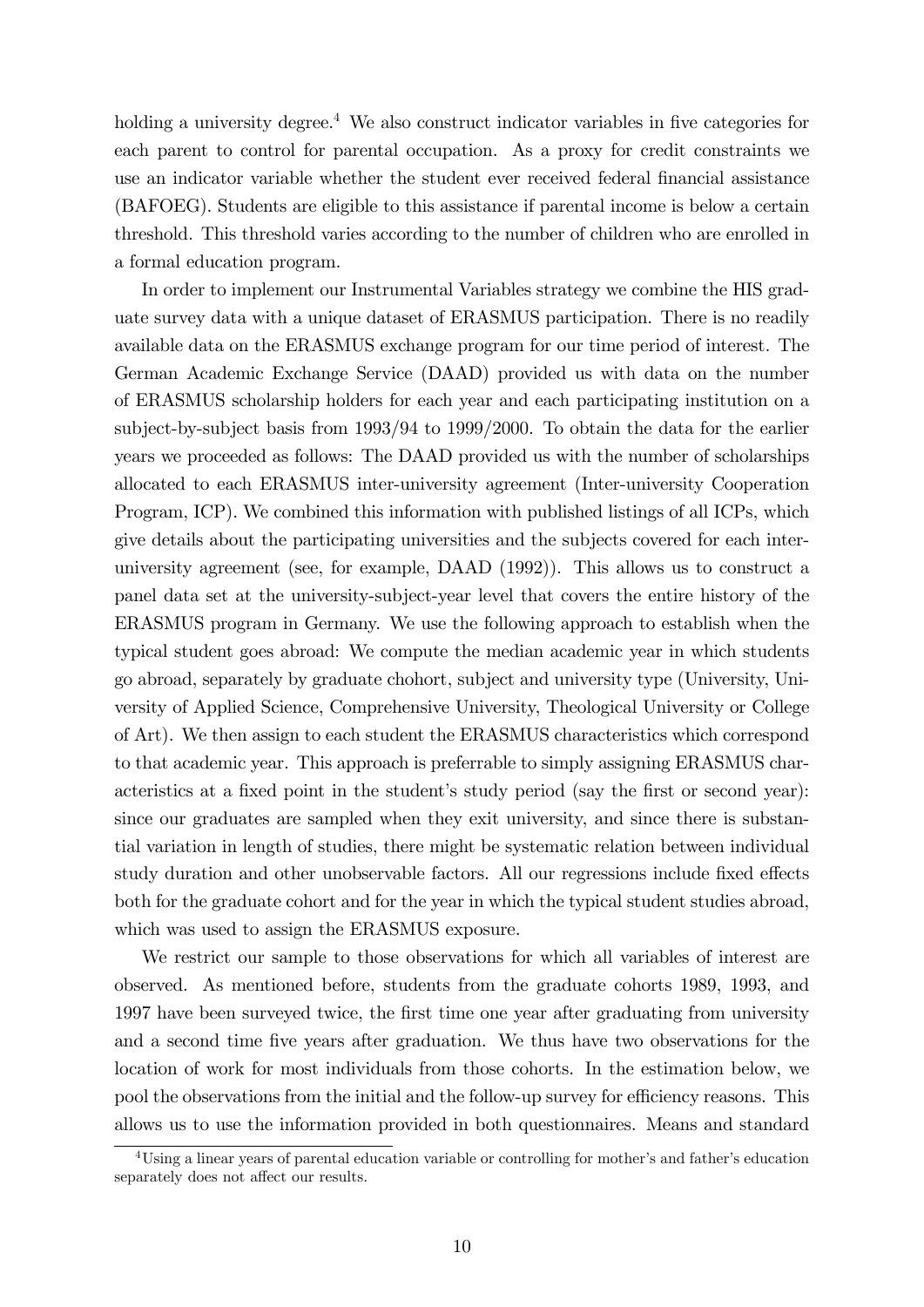deviations of our estimation sample are reported in Table 1. It is evident from comparing columns (2) and (3) that individuals who studied abroad are also more likely to work abroad later in life. One can also see that individuals with more exposure to ERASMUS (as measured by ERASMUS ratio or ERASMUS indicator, which are described in further detail below) are more likely to study abroad. In the following section we explain how we use the ERASMUS program to identify the causal link between studying abroad and international labor market mobility later in life.

# 3 Identification Strategy

In order to investigate the effect of studying abroad on international labor market mobility we estimate the following equation.

(1) Work Abroad =  $\beta_1 + \beta_2$ Study Abroad +  $\beta_3 X + \beta_4$ Cohort FE +  $\beta_5$ Year Abroad FE +  $\beta_6$ Subject FE +  $\beta_7$ University FE + u

Where *Work Abroad* and *Study Abroad* are dummy variables indicating whether an individual worked abroad or studied abroad respectively. X is a vector of personal characteristics, which may affect the decision to work abroad, such as gender, work experience or an individual's family background. We also include a full set of dummies for each graduate cohort, the year a typical student goes abroad (as explained in the previous section), a student's subject, and university. Our main interest lies in obtaining consistent estimates of  $\beta_2$ .

The summary statistics presented in the previous section clearly indicate that students who study abroad differ systematically in their observable characteristics from those who remain in Germany throughout their undergraduate studies. Although our data set is rich in observed characteristics of the student, many dimensions which are likely to affect the students' mobility decision remain unobserved. A possible factor could be, for example, the students' unobserved motivation. If these unobserved factors are correlated with the outcome, estimating equation (1) using OLS would yield biased estimates, because we would mistakenly attribute the effect of the unobserved covariates to the stay abroad. While it is generally difficult to characterize these unobserved components in its entirety, there is some direct evidence of what factors may play a role. In their sociological analysis of determinants of studying abroad, Muessig-Trapp & Schnitzler (1997) identify as critical factors affecting the decision to study abroad the student's personality structure, her financial situation, whether she holds any parttime job, foreign language skills, the expected labor market benefit of going abroad, and her motivation. Clearly, many of these dimensions will be unobserved to the econometrician. Thinking about our outcome of interest it is likely that the same unobserved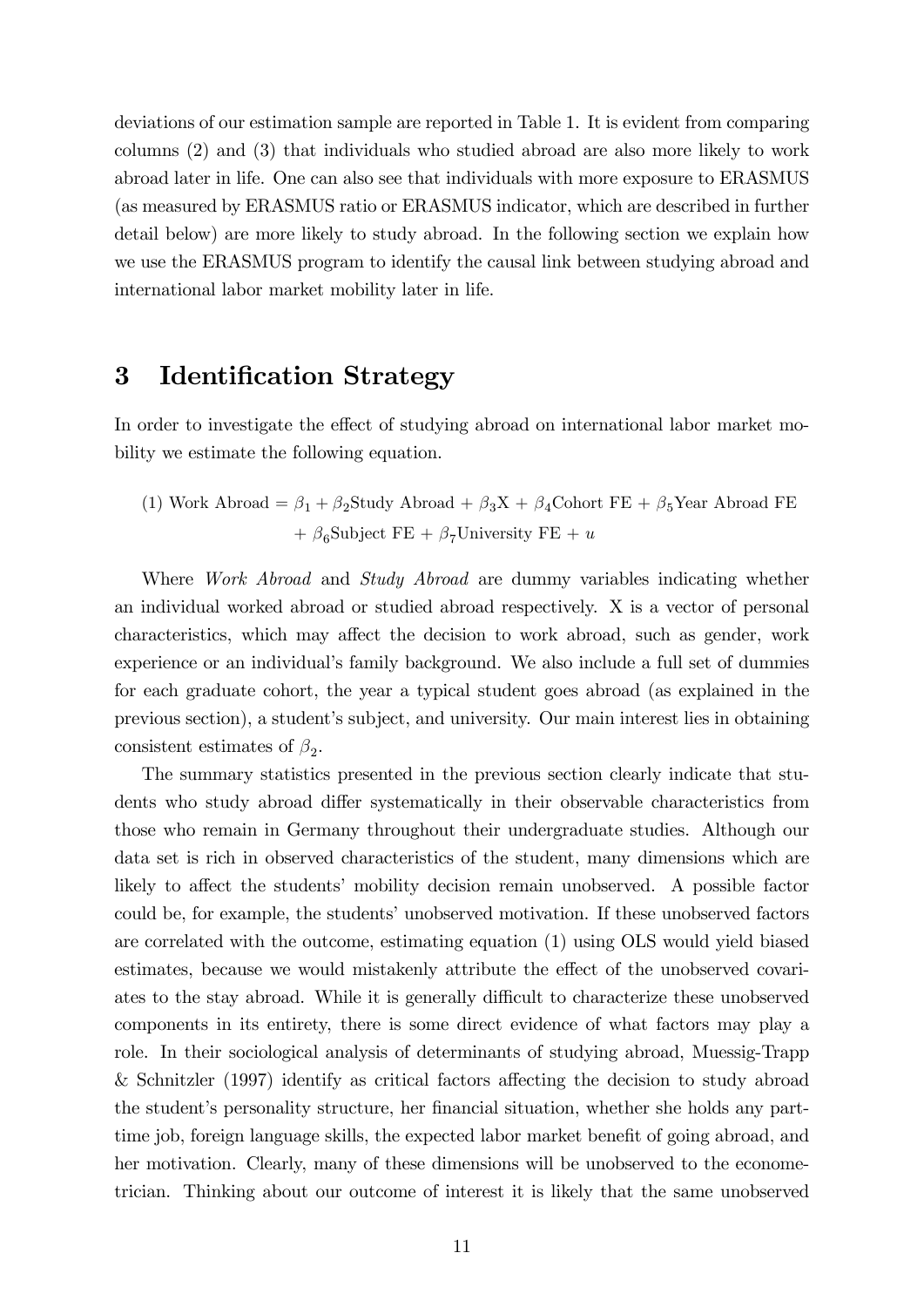factors which drive the decision to study abroad will also affect the decision of where to look for a job. It is therefore not clear what at all can be learned from a comparison of means of those who study abroad versus those who do not. This underlines that this context requires a credible identification strategy to learn about the causal impact of the study period abroad. We use the ERASMUS program as an instrumental variable to identify the causal effect of studying abroad. As our first stage we estimate the following equation:

(2) Study Abroad = 
$$
\gamma_1 + \gamma_2
$$
ERASMUS +  $\gamma_3 X + \gamma_4$ Cohort FE +  $\gamma_5$ Year Abroad FE +  $\gamma_6$ Subject FE +  $\gamma_7$ University FE +  $\epsilon$ 

ERASMUS is a variable measuring a student's exposure to the ERASMUS program, which we describe in further detail below. In addition to the main variables of interest we include the same control variables as in equation (1).

Our identification strategy relies on the large scale introduction and expansion of the ERASMUS program. In 1987, the Council of Ministers of the European Community passed the European Community Action Scheme for the Mobility of University Students (ERASMUS). The main objective of ERASMUS is "to achieve a significant increase in the number of students [...] spending an integrated period of study in another Member State" (Council of the European Communities 1987). Student mobility was to be increased through the creation of a European university network, individual scholarships, and mutual recognition of academic credits (Smith 1988). Since then, ERASMUS has continually expanded. Looking across all participating countries, 1.37 million students have taken part in ERASMUS in the period of the academic years  $1987/88$  to  $2004/05$ , with  $15.7\%$  of those outgoings coming from Germany.<sup>5</sup> The magnitude of the expansion can be clarified by relating ERASMUS outgoing students to the number of students in a given cohort. For example, of those graduates surveyed in 2001, about 5% of German students studied abroad with an ERASMUS scholarship.<sup>6</sup> The overall incidence of studying abroad for the 2001 cohort is 8 percent. The ERASMUS program therefore accounts for more than half of international undergraduate mobility in Germany in our last cohort. Particularly noteworthy is the over-time change in the number of ERAS-MUS scholarships. Figure 3 shows the number of German outgoing students for each year since the introduction of the program.

<sup>&</sup>lt;sup>5</sup>One argument why outmigration of skilled workers does not lead to brain drain is that there may be off-setting immigration from other countries. Statistics on the ERASMUS program indicate that within the ERASMUS student exchange, German outgoing students are not matched by corresponding incoming students from other countries: In 2004/05, German outgoing ERASMUS students exceed incoming ERASMUS students by about 30 percent.

 $6$ This number is obtained as follows: In the 2001 graduate cohort, the median student started her tertiary studies in the academic year 1995/96. In that year, about 262,000 students entered university. The typical exchange student in that cohort studied abroad in the third year of her studies. In that year 13785 students from German universities participated in the ERASMUS program. This corresponds to about 5% of the entire cohort.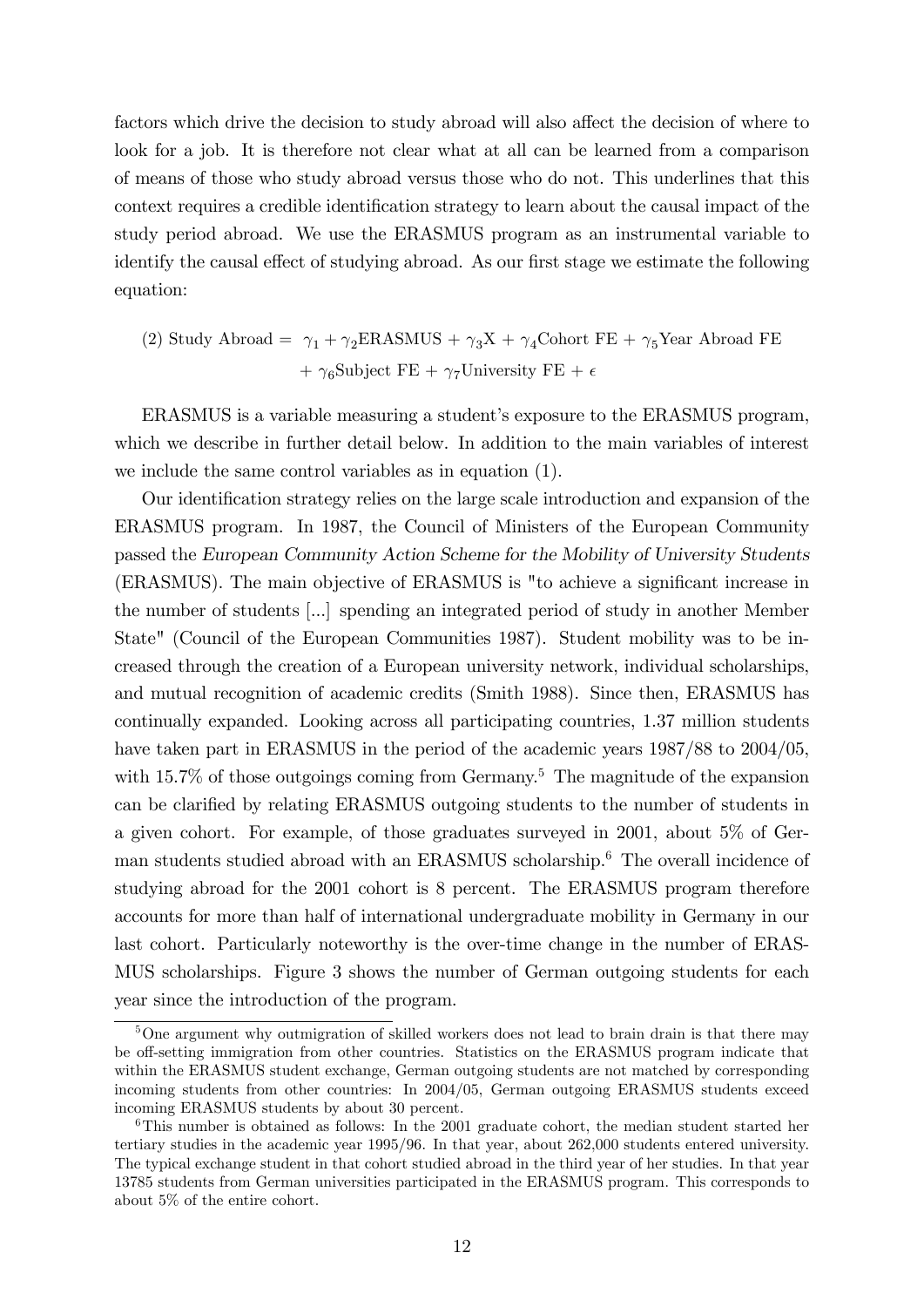

Figure 3: ERASMUS in Germany

The dramatic expansion is clearly visible. Students in our four graduate cohorts are therefore affected quite differently by the program. It is important to be precise about the variation we exploit to identify the effect of ERASMUS. We account for systematic differences between universities by including university fixed effects. Our empirical strategy thus relies on over-time changes in scholarship availability. At the same time, we include dummies for our four graduate cohorts, so that any difference that is common to all students in a cohort is taken out as well. This ensures that we are not relying on any long-term trends (which may possibly affect both the instrument and the outcome). Furthermore, we include dummies for the year a typical exchange student begins her stay at a foreign university. We define this year as the year when the median exchange student in a given subject and graduate cohort enrols at a foreign university. We allow this year to vary across different subjects because students in different departments integrate their stay at a foreign university at different times of their degree. We also allow this timing to vary across different university types. In addition to that we include subject fixed effects in our estimation. This accounts for any systematic difference in international mobility of students in different subjects. We therefore rely on over-time changes in program intensity at a given subject and university combination. Probing the robustness of our findings we also include subject specific time trends in our specifications. These allow for a separate linear trend in the probability of studying abroad for each subject. The nature of our results is not affected by including those time trends. To further control for any possible unobserved heterogeneity we include fixed effects for the interaction of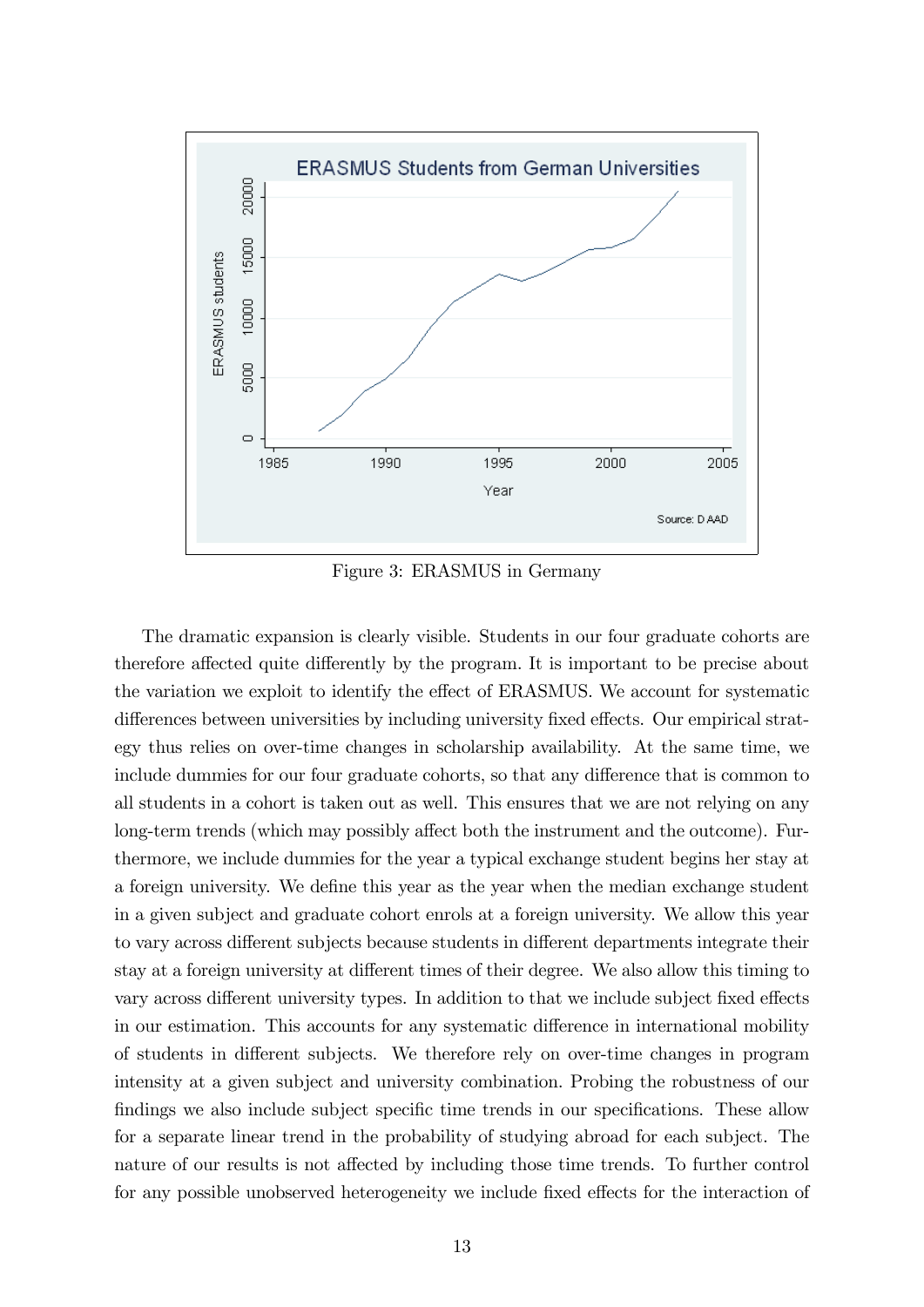a student's faculty (such as humanities or science faculty) and her university. We show below that our findings are robust to using these fixed effects.

Students participating in the ERASMUS program apply for an exchange scholarship at their home university. The award of the scholarship not only secures them a place at a certain partner university abroad but also provides them with a small mobility grant. In the academic year 1997/1998 (the year a typical student from the 2001 graduation cohort went abroad) an outgoing student from Germany received about 138 Euros per month for her stay abroad. In addition to receiving the mobility grant the ERASMUS student receives a tuition fee waiver at the foreign university. Another important benefit of ERASMUS is that it significantly reduces the student's application costs and the time the student needs to apply in advance to be able to organize a stay at a foreign university.

In order give a insight into the variation, which is exploited in our identification strategy, we show the raw data on the number of ERASMUS students at four departments at the two large universities in Munich in the following figure.<sup>7</sup>



Figure 4: ERASMUS at Universities in Munich

The introduction of the ERASMUS program at a certain department occurred at different points in time at the two universities. After the introduction of the program the

<sup>7</sup>We choose the Ludwig-Maximilians University and the Technical University Munich for our descriptive analyis because they are located in the same city and are of similar quality and reputation. This is exemplified by the fact that these two unversities were among only three universities to be selected as winner of the "Initiative for Excellence". This initiative allocates federal funding to German universities which are considered to have the potential to become world-class research universities. This potential was evaluated based on the universities' past performance and on their strategic plans for the future.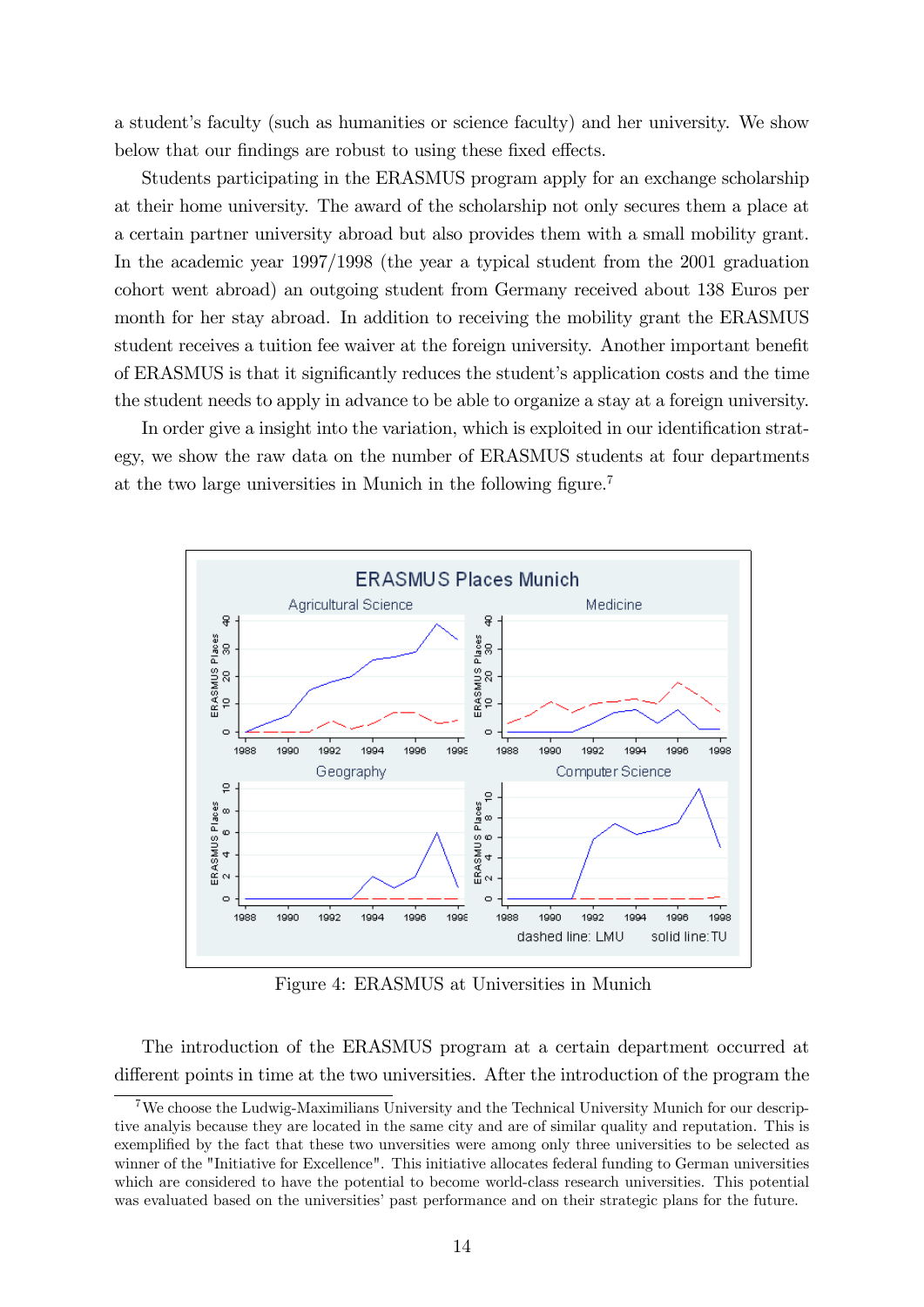number of students going abroad varies over time. We construct two different measures of a studentís exposure to the ERASMUS program. The Örst variable measures the exact number of ERASMUS scholarships, offered by each department at every university in a given year. In order to account for differences in size of different departments, we normalize the number of scholarships with the number of students competing for these scholarships. We use the number of first year students in the fall semester of the academic year 1992/93 for this normalization. Again, these student numbers are at the universitysubject level. In the following we refer to this variable as *ERASMUS* ratio. This measure for a student's exposure to the scholarship program varies at the university, subject, year level.

The second ERASMUS measure is an indicator, which takes the value one if the student's department offered an ERASMUS scholarship in the relevant year. In almost all cases this variable is 0 until a certain department joins the ERASMUS program and 1 thereafter, because very few departments leave the program after they have joined. We denote this variable *ERASMUS* indicator, which varies in the dimensions university, subject, and year as well. On the one hand this variable is less powerful than the other measure because it does not capture changes in the number of ERASMUS scholarships provided, which certainly affect a student's probability of studying abroad. On the other hand, however, this disadvantage may be an advantage if student demand affects the number of ERASMUS places. This would affect the credibility of any instrument using the actual number of ERASMUS scholarships. Even though we believe that this is not an important concern in practice we propose our ERASMUS indicator variable as an alternative, which deals with this concern. The ERASMUS indicator variable is 0 if a department does not offer any ERASMUS scholarships and 1 if any ERASMUS scholarship is offered. Using the ERASMUS indicator as an instrument amounts to a classical difference-in-differences estimator comparing students before and after the introduction of an exchange program for their subject at their university. The only way in which student demand may affect this instrument is through triggering the introduction of ERASMUS in the relevant department, which we believe is extremely unlikely: The usual way in which a department introduces the program is through an active professor who happens to have contacts with professors at foreign universities. Furthermore, administrative hurdles when setting up the program stand in the way of any short term responses to student demand. If a certain department wants to join the ERASMUS program, the university has to apply for a certification at the European Commission. Moreover, the department has to find partner universities, which are willing to exchange students with the given department. Clearing these administrative hurdles takes time. It is therefore very unlikely that departments are able to set up a new ERASMUS program in time for a certain cohort to be able to benefit from that introduction.

Where does the over-time variation in ERASMUS come from? University partici-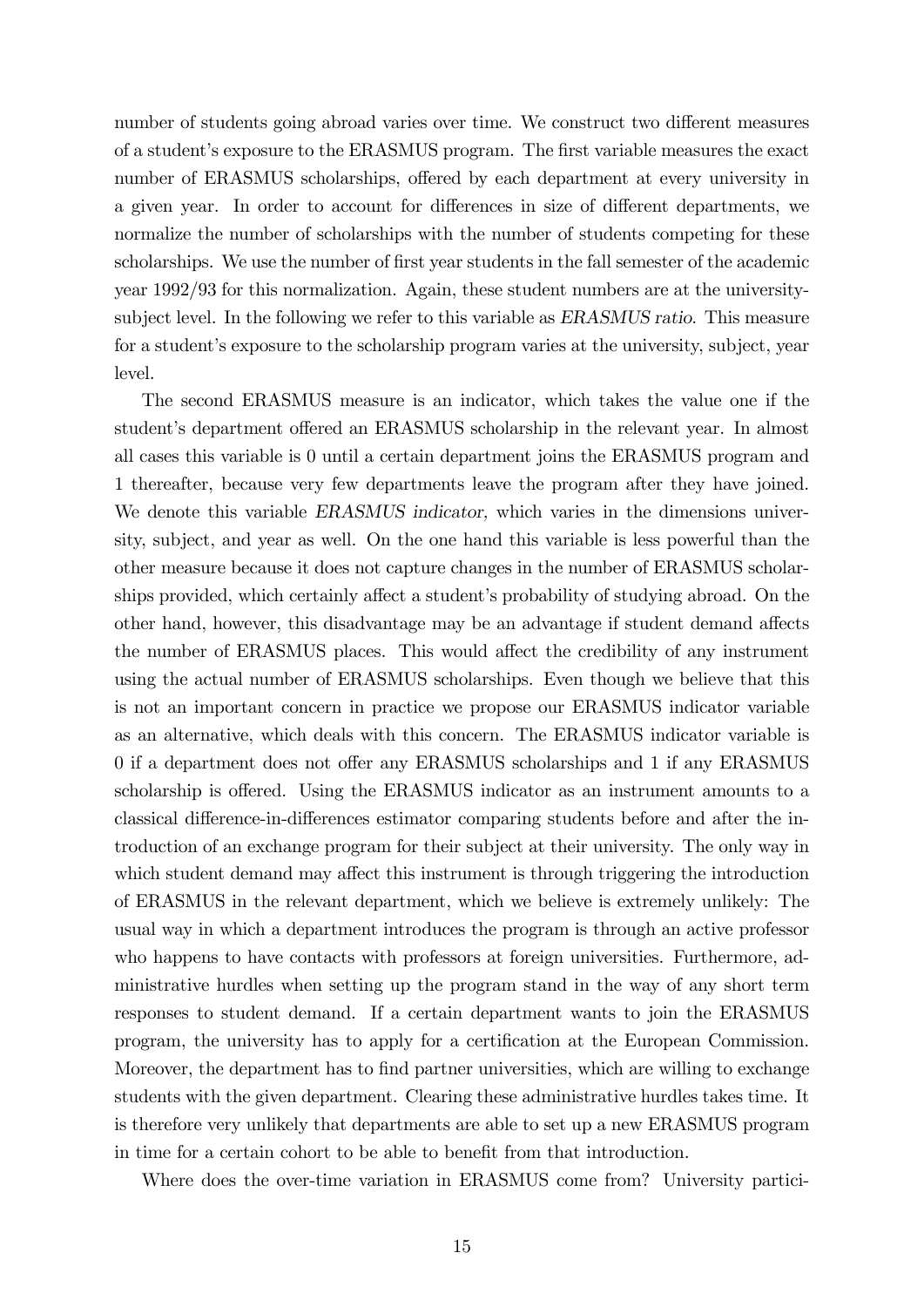pation in ERASMUS operated through Inter-University Cooperation Programs (ICP), in which groups of university departments from different countries formed a network covered by an ICP agreement. As a long-run program, departments could decide not only whether at all to participate, but also when to enter the scheme. This provides us with a lot of variation in program participation. One way to interpret the evolution in ERASMUS scholarships is to think of the cooperations as an emerging network. Many departments would at some point enter ERASMUS with a few links to departments at foreign universities. Over time other foreign departments would be taken into the network. Similarly the German department itself would enter other (possibly new) cooperation networks.

In order to visualize how students are affected by these shocks of being faced with more or less exchange opportunity, we perform the following event study: For each student's initial university and subject choice, we observe whether there was at any point an ERASMUS cooperation in the time period we observe. We group students by whether they entered the university before or after the introduction of the ERASMUS scheme, and by how many years. In the following figure we plot the time difference between the introduction of ERASMUS and university entry against the probability of going abroad. Keeping in mind that students usually start two or three years before going abroad, we get the following prediction: According to our hypothesis, the probability of studying abroad should be áat for the cohorts starting more than three years before the introduction. The cohorts starting three or two years before the introduction of ERASMUS would then be the first ones to be affected, and we expect an increase in the proportion of students studying abroad from then on. The results can be seen in Figure 5.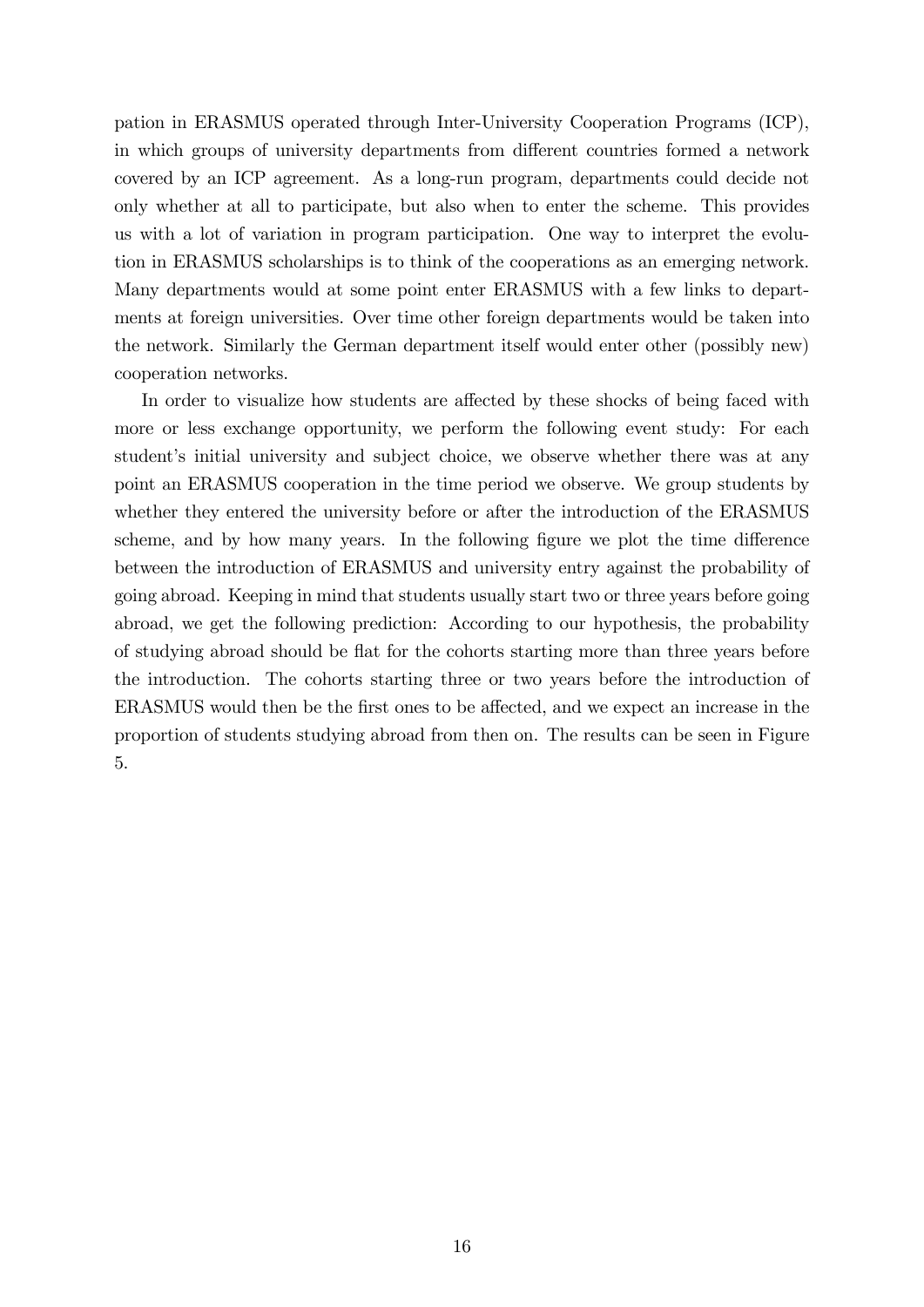

Figure 5: Event Study ERASMUS

This figure provides evidence that the ERASMUS scheme affects the different cohorts in a very precise way. Closely following our prediction, the probability of studying abroad is low and flat before the introduction of ERASMUS, and goes up steeply afterwards. Furthermore, our data provides evidence that institutions which have not yet introduced ERASMUS are similar to those which never introduce ERASMUS: Students at institutions which never introduce ERASMUS have a probability of studying abroad of  $2.6\%$ , which closely matches the average for the not-yet-affected students in the graph above.

The usefulness of ERASMUS as an Instrumental Variable (IV) depends on two conditions: First, the IV needs to be correlated with the endogenous variable (studying abroad). Second, it needs to be uncorrelated with the error term u of the outcome equation. The rank condition can be verified by looking at the first stage regression, which we present in the following section of the paper.

The exclusion restriction requires that there is no direct effect of the instrument on the outcome except through the endogenous variable. Since ERASMUS scholarships are restricted to educational exchange for undergraduate students, this is arguably satisfied. Furthermore, it is required that our IV is not correlated with any other variable which affects the outcome. We argue that this is satisfied through our empirical strategy. We address possible concerns in turn. In particular, we consider the *'university quality'* argument, the 'big push' argument, and the 'student selection' argument.

It may be the case that university quality affects both our instrument and the out-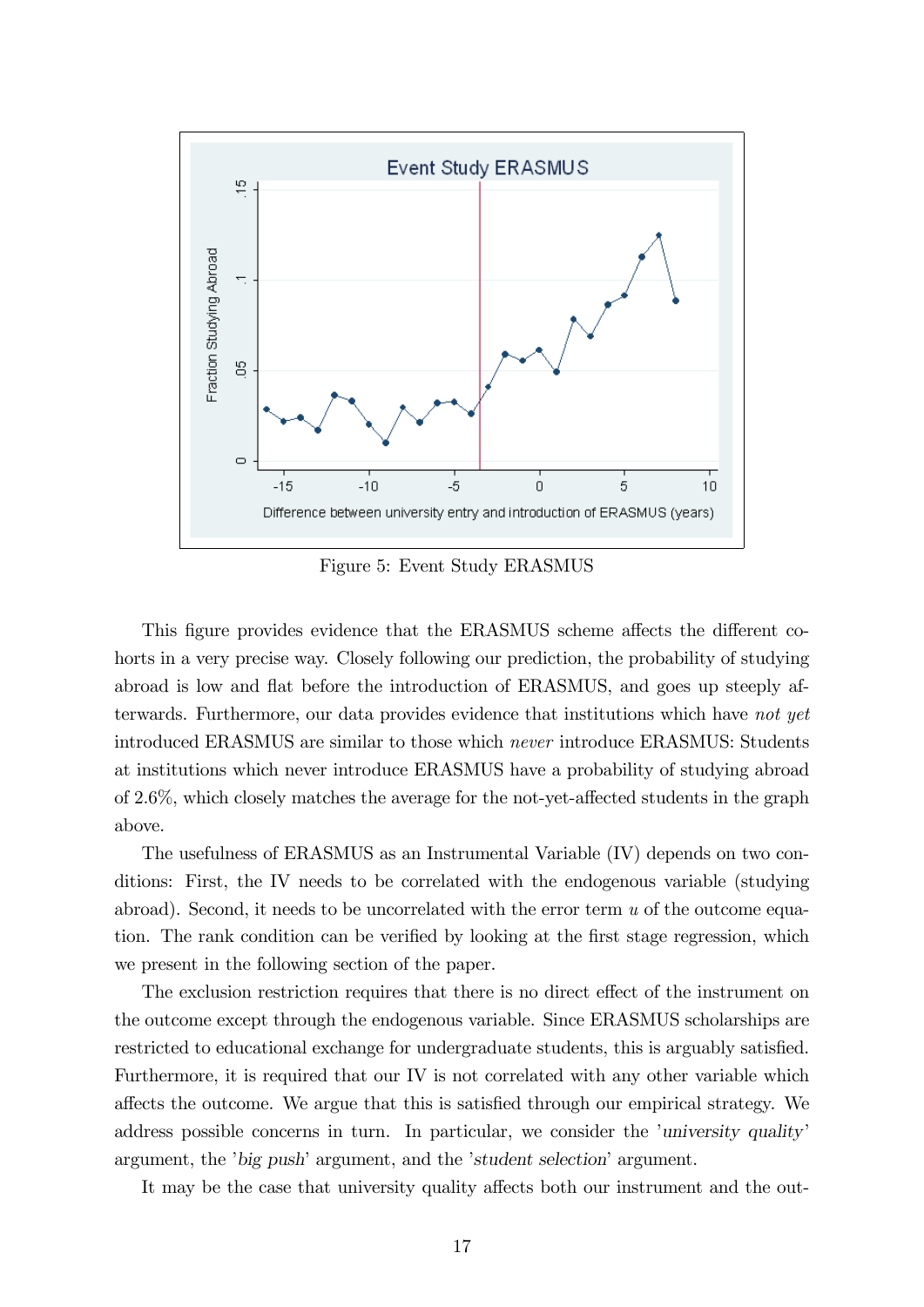come: If good universities offered more ERASMUS scholarships, and if at the same time good universities produced higher skilled graduates who are more likely to find a job in a different country, the exclusion restriction would be violated. A similar argument applies if students at good universities were particularly motivated and able, making them more mobile even in the absence of ERASMUS. We take care of this problem by including university fixed effects (FE) in all our regressions, which control for any permanent university attribute. A closely related criticism is that even within a given university some faculties, such as sciences, may be better than other faculties. We show that our results also hold if we include faculty times university fixed effects, which control for any permanent difference between faculties even within a given university.

A common concern in IV estimation is that using a particular policy may carry the risk of not accounting for other policies which were implemented at the same time. Consider a university which at some point decides to raise its profile, and implements a number of measures designed to increase the attractiveness of the institution. For example, it could engage in more active exchange activities also outside Europe and possibly implement other measures at the same time. One way to demonstrate that this is unlikely to be the case is by showing that the ERASMUS program had a very precise and narrow impact. We use information of where students went to study abroad, grouped into three categories (Europe, United States, and other areas). We show below, that the ERASMUS program only affected the exchange to Europe but not to other areas. This provides additional reassurance that our instrument has a very precise effect, only affecting a student's probability to study abroad in Europe.

Another concern is that students may choose a particular university-subject combination because of scholarship availability. Particularly mobile students might choose universities and departments offering a large number of ERASMUS scholarships. This would again bias our IV results. We do not think that this is likely to occur, however. Since most of our sampled individuals started their university career long before the widespread availability of the internet, information about exchange programmes was extremely difficult to obtain. Even nowadays it is hard to obtain information on the availability of ERASMUS scholarships on departmental websites of German universities. It is much more likely that enrollment decisions are based on factors such as reputation of the university or closeness to home. We also address the student selection argument directly by controlling for distance between the state of a student's highschool degree and her university. Controlling for earlier mobility does not affect our results. A related worry is that students may change university or department after they figured out that their university and/or department offers little opportunity to study abroad. Using the ERASMUS measures from a student's first enrollment enables us to avoid any problems of selective mobility after university entry of the student.

In summary, we believe that in our empirical framework ERASMUS scholarship avail-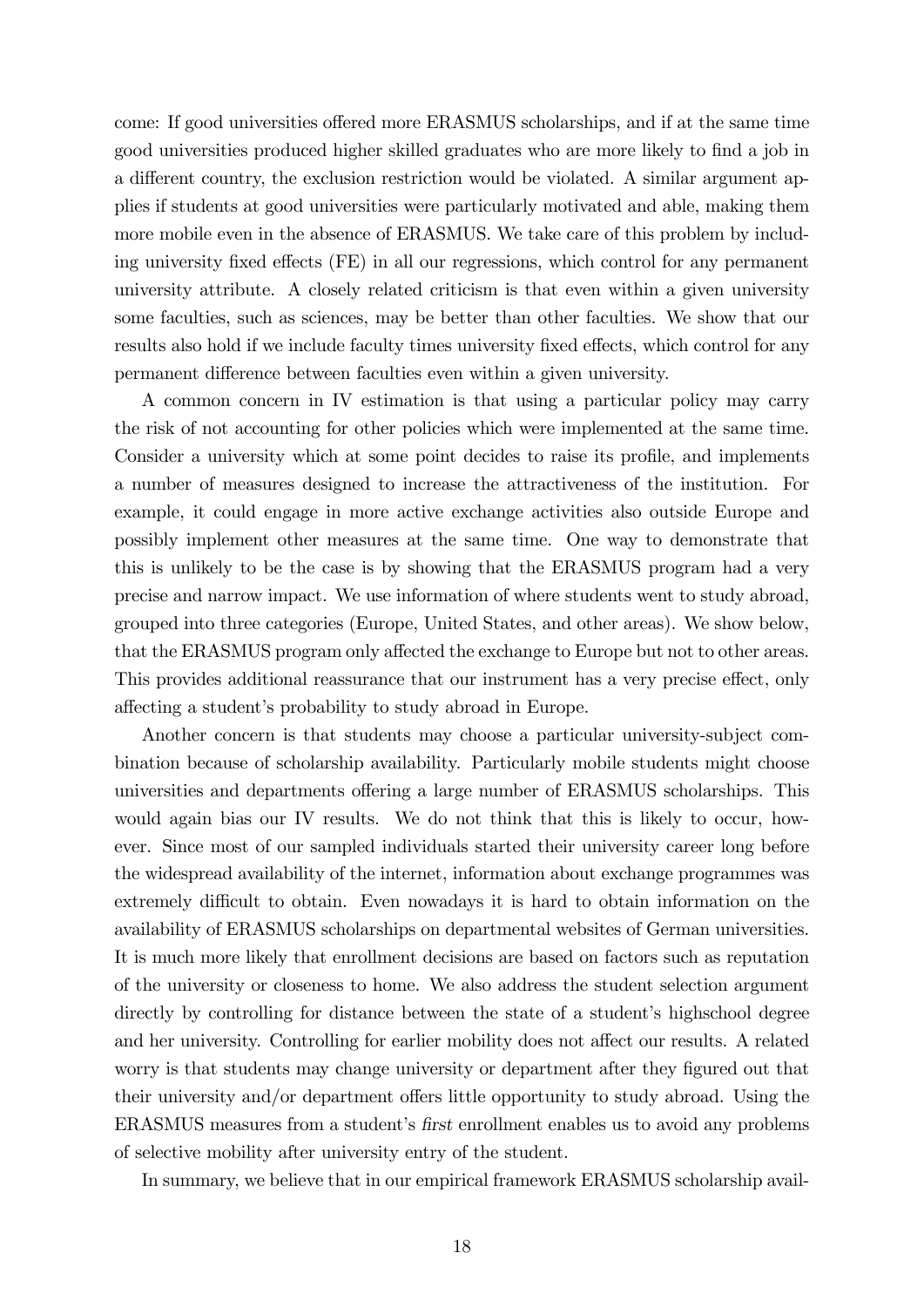ability provides us with exogenous variation in the student's decision to study abroad. After controlling for university FE, subject FE, graduate cohort FE, and year abroad FE we argue that the remaining variation can be understood as random shocks to the student. Depending on the cohort, subject, and university she belongs to, she will find a different set of international cooperations at her disposal. These differences in scholarship availability will then translate into variation in the decision to study abroad. Using ERASMUS as an instrumental variable we can therefore estimate equations (1) and  $(2)$  to find the causal effect of studying abroad. In all the regressions reported below we account for any dependence between observations by clustering all results on a university-subject level. This leaves the error correlation within clusters completely unrestricted and allows for arbitrary with-in cluster dependence. The clustering, therefore, not only allows arbitrary correlations of errors for students from a graduate cohort at a certain university and subject combination but also allows the errors of a universitysubject combination to be serially correlated. The following sections discuss the results we obtain using our identification strategy.

## 4 First Stage Results

Table 2 presents the results from our first stage estimates. In this context the first stage regressions are interesting in its own right as one can learn about the factors affecting an individual's decision to study abroad. We regress an indicator for studying abroad on our measure for exposure to the ERASMUS program and other control variables. In column (1) we use the ratio of ERASMUS places to the number of students in the relevant cohort as our measure for a student's exposure to ERASMUS. The coefficient on  $ERASMUS$  is highly significant with an F-statistic of 17.4. The coefficient indicates that an increase in the ratio of ERASMUS places from say 5 percent to 10 percent increases an individual's probability of studying abroad by about 1 percentage point. Analyzing the effect of our control variables one can see that a student's gender does not seem to affect her probability of studying abroad. Students who have completed an apprenticeship before enrolling at the university are about 1.3 percentage points less likely to study abroad during their undergraduate studies. Not surprisingly, labor market experience after obtaining a degree does not affect an individual's decision to study abroad.

In column  $(2)$  we use an indicator for whether the student's department participates in the ERASMUS program as our measure for exposure to the ERASMUS program. Once again the coefficient on the ERASMUS measure is highly significant with an Fstatistic of 9.1. The coefficient indicates that a student's probability of studying abroad increases by about 1.4 percentage points if her department participates in the ERASMUS program. The coefficients for the control variables are very similar to the ones reported in column (1).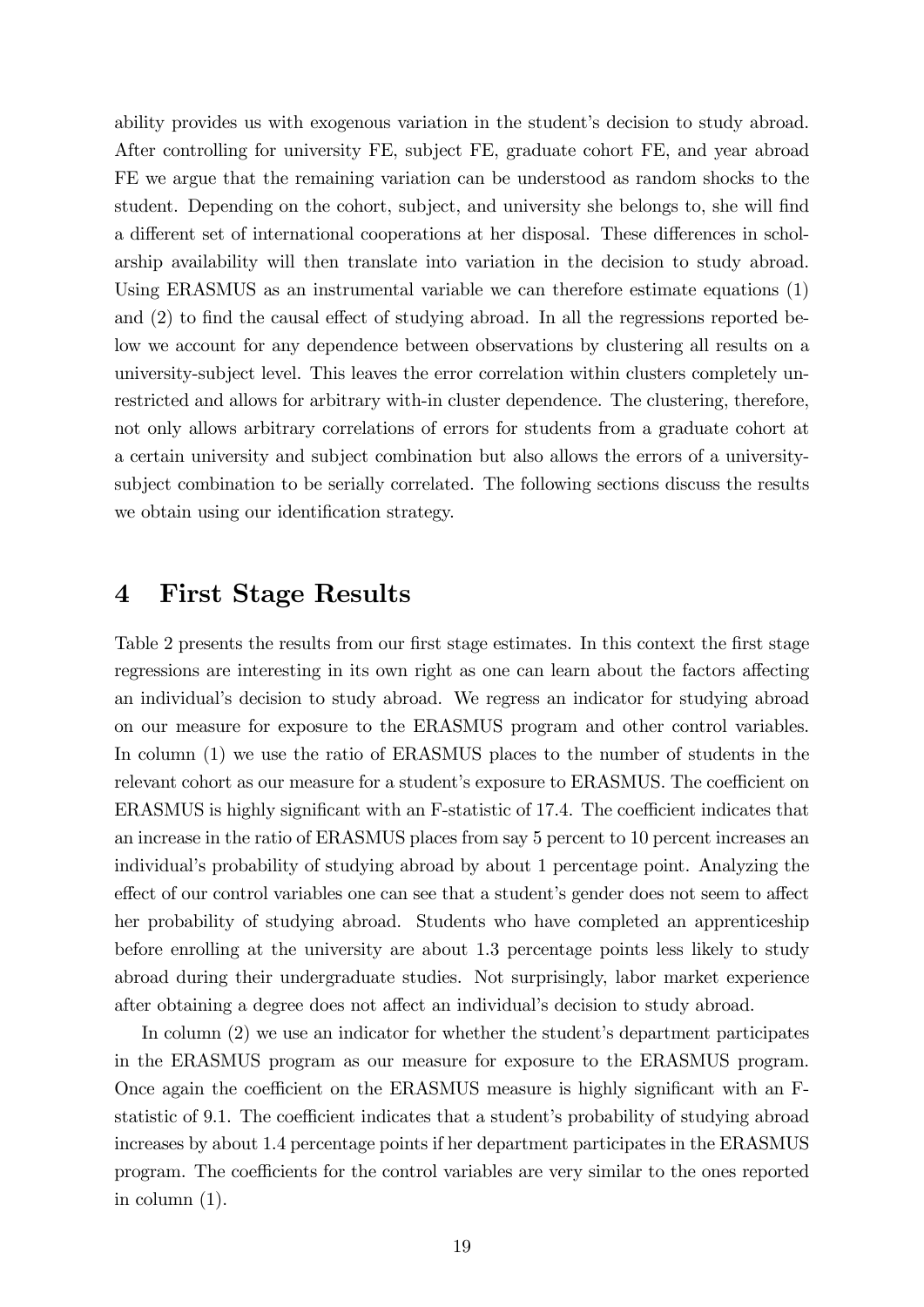In columns  $(3)$  and  $(4)$  we add controls for a student's parental background to our specifications. Parental occupation is measured in five categories for each parent. We include a full set of dummies for these categories in these specification. To save space we do not report the coefficients on all those dummies.<sup>8</sup> Parental education is measured in three categories as the education level achieved by the parent with more education. The results indicate that students with better educated parents are significantly more likely to study abroad. Students with a parent whose education level falls in our second category are about 1 percentage point more likely to study abroad than students with parents who have at most 13 years of education. Students with a parent holding a university degree are about 3.4 percentage points more likely to study abroad. The coefficients and standard errors of our ERASMUS measures are hardly affected by including the controls for parental background. This is reassuring as it indicates that explicitly accounting for socioeconomic background does not alter the power of our intervention on students' behavior.

The specifications reported in columns  $(5)$  and  $(6)$  include controls for a student's mobility at the beginning of her studies. The first mobility measure is an indicator for whether the student has her first university enrolment in the federal state  $(Bundesland)$ where she graduated from high school. We add a further control, which measures the distance from the state where a student obtained her high school degree to the state of her Örst university enrollment. The results indicate that students who study in the state of their final high school degree are about 1.4 percentage points less likely to study abroad. Even though the coefficient on the distance measure for pre-university mobility has the expected positive sign (those who enrol at a university further away from the state where they obtained their high school degree are more likely to study abroad), it is not significantly different from 0. The estimates for the effect of the ERASMUS program are not a§ected by including the controls for early mobility. This increases the credibility of our instruments as it indicates that even accounting for previous mobility investments leaves our intervention unaffected.

In the following we show that the ERASMUS program has a very specific effect on studying abroad, as it only affects the probability of studying abroad in a European country but not in countries outside Europe. This is a clear indication that the introduction of ERASMUS was not one of many policies to improve university quality, which in turn could affect the outcome as well. In order to demonstrate the precise effect of studying abroad we create three indicator variables, which take the value 1 if an individual studied abroad in Europe, the USA, or in any other foreign country respectively. We expect that our instrument only affects the probability of studying abroad in Europe as the ERASMUS program only offers scholarships for studying abroad in European part-

 $8$ More detailed results with reported coefficients for the occupational dummies are available from the authors upon request.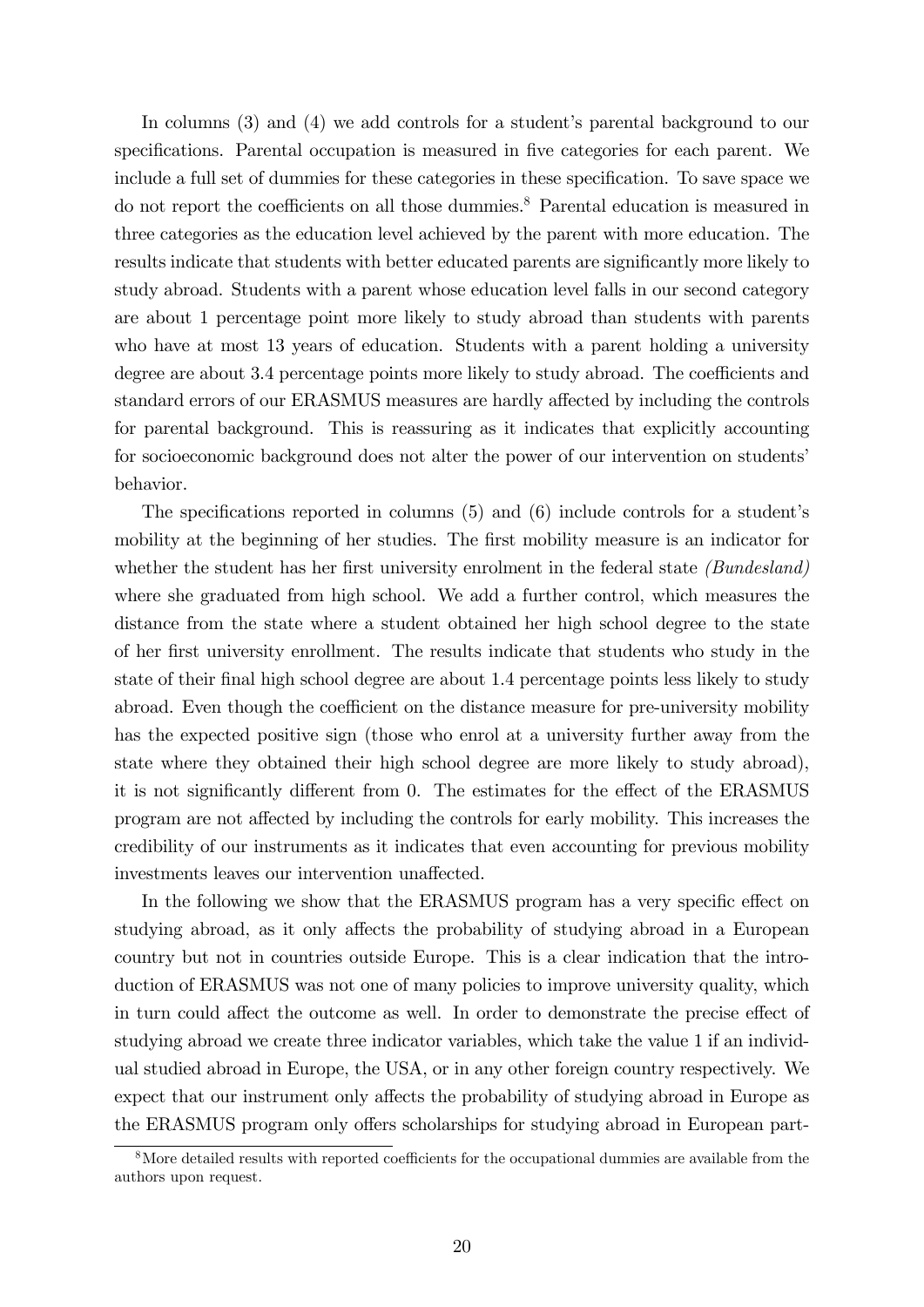ner universities. In columns (1) and (2) of Table 3 we replace the dependent variable of our usual Örst stage regression (studying abroad in any country) with an indicator for studying abroad in Europe instead. The specification reported in column  $(1)$  is estimated using the ratio of ERASMUS scholarships. In column (2) we present the results from using the ERASMUS dummy as our measure for exposure to the program. The coefficients on the ERASMUS measures are strong and highly significant. The magnitude of the ERASMUS coefficient is similar to the one obtained when we use the general definition of studying abroad.

We use an indicator for studying abroad in the US as our dependent variable for the specifications reported in columns  $(3)$  and  $(4)$ . The coefficient on the ERASMUS measures is not significantly different from 0. Furthermore, the point estimates of the ERASMUS measures are very close to 0. In columns  $(5)$  and  $(6)$  we report specifications where we use an indicator for studying abroad in any country outside Europe or the US as the dependent variable. The results indicate that the ERASMUS program has no effect on the probability of studying abroad in countries outside Europe or the US. The evidence from Table 3 strongly suggests that the introduction of the ERASMUS program was not correlated with the introduction of a broader set of policies, which might themselves affect later labor market outcomes. These results increase our confidence for using the ERASMUS program as an instrumental variable for studying abroad. In the following section we use this IV to obtain estimates of the effect of studying abroad on the probability of working in a foreign country later in life.

#### 5 Main Results and Sensitivity Analysis

The OLS results reported in column (1) of Table 4 confirm that graduates who spent some time at a foreign university are more likely to work abroad later in life. Our OLS result indicates that the effect of studying abroad is about 6 percentage points. Note that as before, all our standard errors are clustered at the university-subject level. As discussed before we do not want to attribute causality to the OLS results. This is because the factors affecting an individual's decision to study abroad are likely to affect her decision to work abroad later on as well. Therefore, we now turn to our IV results.

In column  $(2)$  of Table 4 we present the first set of IV results using the ratio of ERASMUS scholarships to the total number of students in the department as an instrument. We find that studying abroad increases an individual's probability to work in a foreign country by about 24 percentage points. Given the relatively large standard error this effect is significant at the ten percent level. We also find that females are about 0.6 percentage points more likely to work abroad. Furthermore, we find that individuals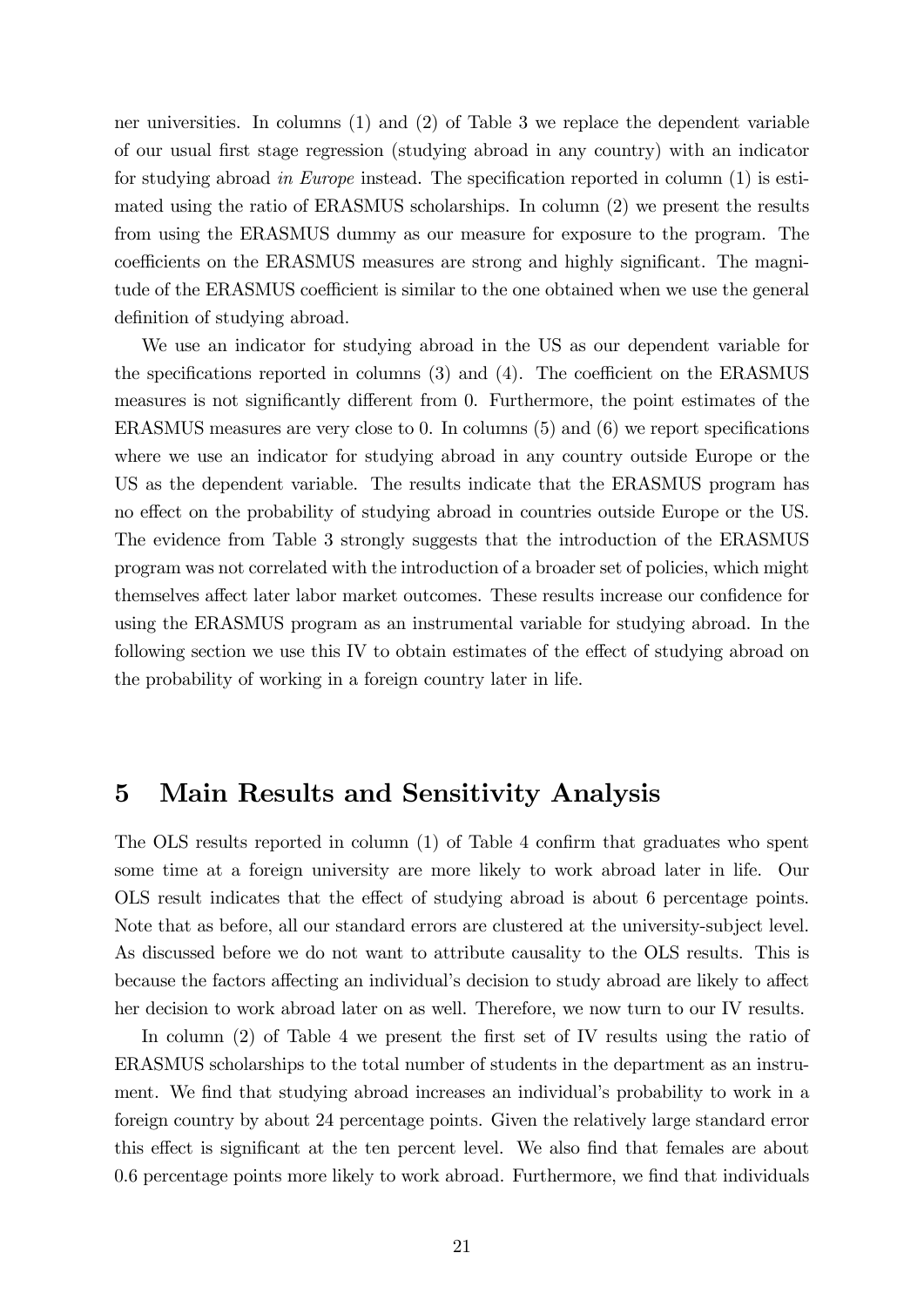who completed an apprenticeship before they enrolled at university are about 0.4 percentage points less likely to work abroad, although this effect is not significant. People who complete an apprenticeship may be more likely to go back to work at the same firm where they completed their apprenticeship, which will usually be located in Germany. We also find that labor market experience has an effect on the probability of working abroad. The coefficient indicate that individuals with one more year of experience in the labor market are about 0.5 percentage points more likely to work abroad. Within a survey wave, there is relatively little variation in potential experience, and this estimate also captures the increased probability of working abroad from the initial to the followup survey. Over and above this annual measure of potential experience, the indicator variable for the follow-up survey does not show up significantly.

Column (3) adds interactions of the ERASMUS ratio with a full set of subject dummies as instruments. Including these interactions allows the impact of ERASMUS to differ across subjects. This may be relevant as it is quite likely that a student exchange program has a different impact for students studying different subjects. Since all our specifications include subject fixed effects, identification does not exploit any permanent differences between subjects. Instead, this specification allows the effect of the ERAS-MUS to vary by subject in the Örst stage. Including the interactions enormously increases the precision of our estimates. The coefficient on studying abroad is significant at the 5 percent level and indicates that studying abroad increases an individualís probability of working abroad later in life by about 14 percentage points. The coefficients on the control variables are very similar to the ones reported in column (2).

Even though we do not believe that student demand has a large impact on the number of ERASMUS scholarships we address this concern by using the ERASMUS indicator as our instrument in the specifications reported in columns  $(4)$  and  $(5)$ . In column  $(4)$ we present the results from using the ERASMUS indicator as the only instrument. The standard errors on the coefficient for studying abroad increases a lot, because the dummy for offering any ERASMUS scholarships is a much less precise measure of a student's exposure to exchange opportunities. The point estimate, however, is very similar to the one we obtain if we use the ERASMUS ratio instrument.

In column (5) we show that using the interactions of the ERASMUS indicator with a full set of subject dummies increases the precision of our estimates. The estimated coefficient on studying abroad indicates that studying abroad increases an individual's probability of studying abroad by about 19 percentage points. As before, the coefficients on the other variables are hardly affected by using the indicator measure instead of the ratio measure of ERASMUS. Even though we lose some precision by using the ERASMUS indicator as our IV the results are very similar to ones obtained if we use the ERASMUS ratio. Given these results we are confident to say that our results reflect a supply-side increase in scholarship availability, rather than students' demand.  $\sim$  One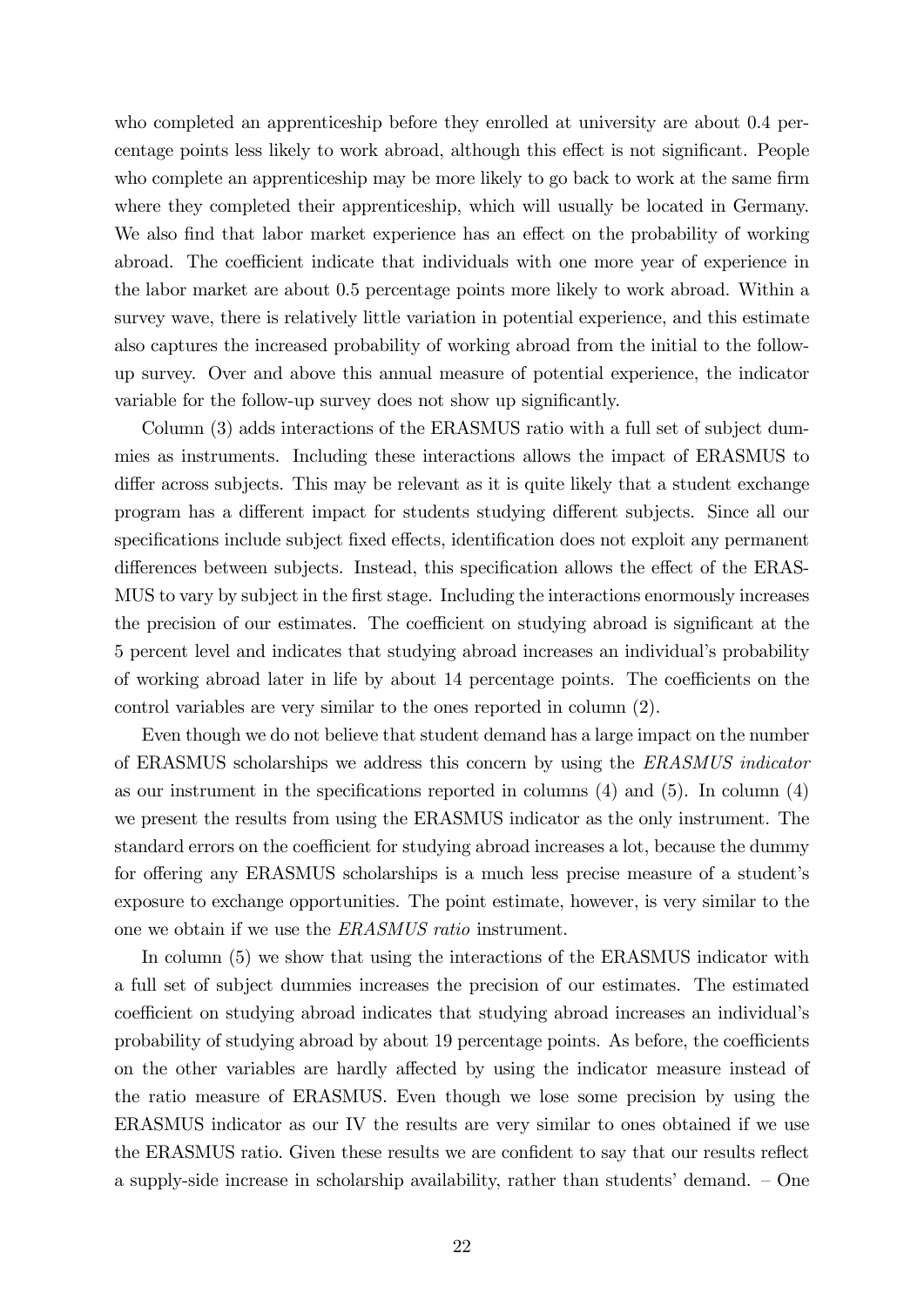common concern in IV estimation is a potential bias due to weak instruments (see Bound, Jaeger & Baker (1995) and Stock, Wright and Yogo (2002)). The F-statistic from the first stage, reported at the bottom of Table 4, show that for most of our estimates, weak instruments are not likely to pose a problem even using conservative cut-off values for the F-statistic. In the ERASMUS indicator specification with subject interactions (column  $(5)$ ), the F-statistic is comparatively lower, but the coefficient is very similar to the previous ones, suggesting that weak instrument bias is not likely to be a problem here.

In summary, our IV results indicate that studying abroad increases the probability of working abroad by around 15 to 20 percentage points. In the following, we show that our results are robust to a number of specification checks.

There may be a worry that students from different family backgrounds not only choose universities with different provision of ERASMUS scholarships but also exhibit different propensities to work in a foreign country. As long as this effect is constant over time we deal with this problem by estimating all equations including university fixed effects. It could be possible, however, that people from different backgrounds react differently to the introduction of an ERASMUS program or changes in the number of scholarships. In order to address this concern we add controls for parental education and occupation to our main specification. It is evident from looking at Table 5 that including the measures for parental background hardly affects our estimates of the effect of studying abroad. Students from better educated parents are between 0.5 and 1 percentage points more likely to work abroad. This effect, however, is not always significant.

Another concern is that students with a taste for mobility chose universities or departments with a lot of ERASMUS scholarships. Our IV estimates would be biased if these individuals were more likely to work abroad later in life. In the following we present a powerful test, which directly addresses this concern. We add two variables which control for a student's mobility at the start of her university career. The first variable indicates whether the student enrols in university in the state (Bundesland) where she obtained her highschool diploma *(Abitur)*. The second mobility variable measures the distance from the state where she obtained her highschool diploma to the state of her first university enrolment. Including those two mobility variables hardly affects the estimates for the effect of studying abroad as can be seen from looking at Table 6. The coefficient on the distance measure for early mobility indicates that individuals who chose to study further away from the state where they received their highschool diploma are more likely to work abroad later in life. At the same time, the results from Table 6 indicate that the effect of studying abroad remains unchanged.

Individuals may be more likely to work abroad if they know more foreigners. There are at least two channels through which the number of contacts to foreigners may affect the likelihood of working abroad. One channel may be an increased number of con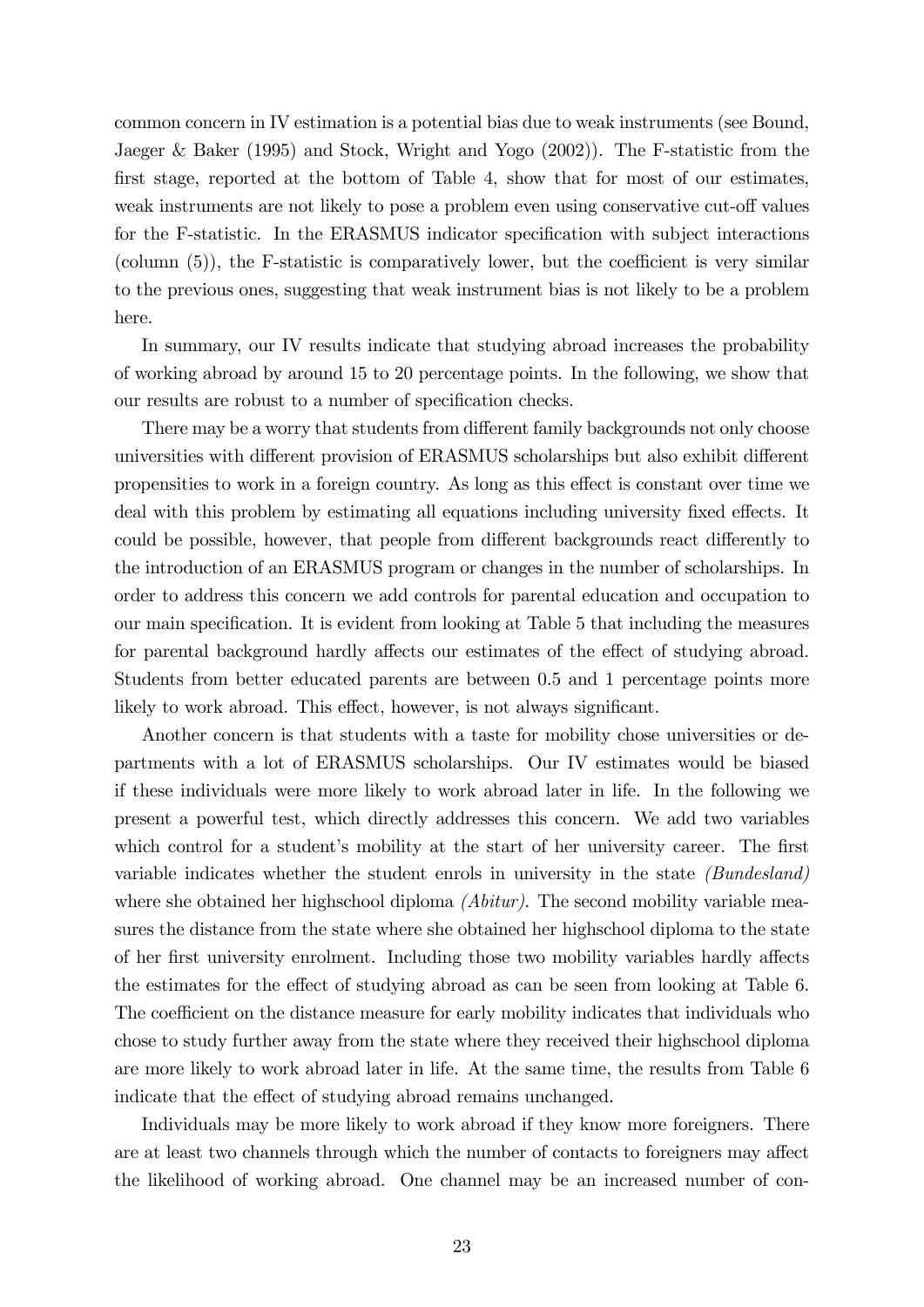tacts to future business partners. A further channel may be that contacts to foreigners increase an individual's taste for foreign cultures which may affect her probability of working abroad. As the ERASMUS program is at least partly reciprocal, universities offering more ERASMUS scholarships may also enroll more foreign students. This could then increase the studentís propensity to work abroad later on and therefore bias our IV results. In Table 7 we present the results from adding the university wide ratio of foreign students over the total number of students in a student's cohort<sup>9</sup> to our specification. Adding this control does not change the coefficient on studying abroad at all. The coefficient on our measure for the exposure to foreign students is highly significant but rather small in magnitude. The estimated coefficient indicates that increasing the percentage of foreign students at a student's home university from say 5 to 15 percent increases her probability of working abroad by about 0.08 percentage points. This exercise is interesting also because it adds university-specific covariates which vary over time, and it is reassuring that the results remain unchanged.

In the following we check whether our results are driven by time trends in our variables of interest. Including graduate cohort FE (as in all specifications) guarantees that we do not identify the effect of studying abroad on working abroad from overall time trends. There may be a worry, however, that students studying certain subjects exhibit time trends in both studying abroad and working abroad. To address this issue we include linear subject specific time trends. The results of this exercise are reported in the second panel of Table 8. Apart from the specification reported in column (3) the inclusion of the subject specific time trends hardly affects the coefficient of studying abroad.

It may be the case that groups of departments within a university differ in quality or in their ability to foster international exchange. We address this concern by including a full set of department group times university fixed effects. We thus use a separate fixed effects for say sciences or languages at a certain university. Including this fine level of FEs hardly affects the estimates using the ERASMUS ratio instrument. Not surprisingly the estimates using the ERASMUS indicator instrument are slightly more affected. The order of magnitude of the estimate, however, is preserved.

It is reassuring that the inclusion of time trends or a finer set of fixed effects does not have a huge impact on our estimates. This and the fact that our estimates are hardly affected by including controls for parental background, for early mobility, and for the number of foreign students at the home university makes us confident that using the ERASMUS program as a source of exogenous variation is a credible identification strategy to estimate the causal effect of studying abroad on later labor market mobility.

One defining feature of our results is that the IV results are substantially higher than the corresponding OLS result. We interpret this finding in terms of heterogeneity in

 $9$ We use the ratio at the middle of the average student's university career as the relevant measure for contacts to foreigners.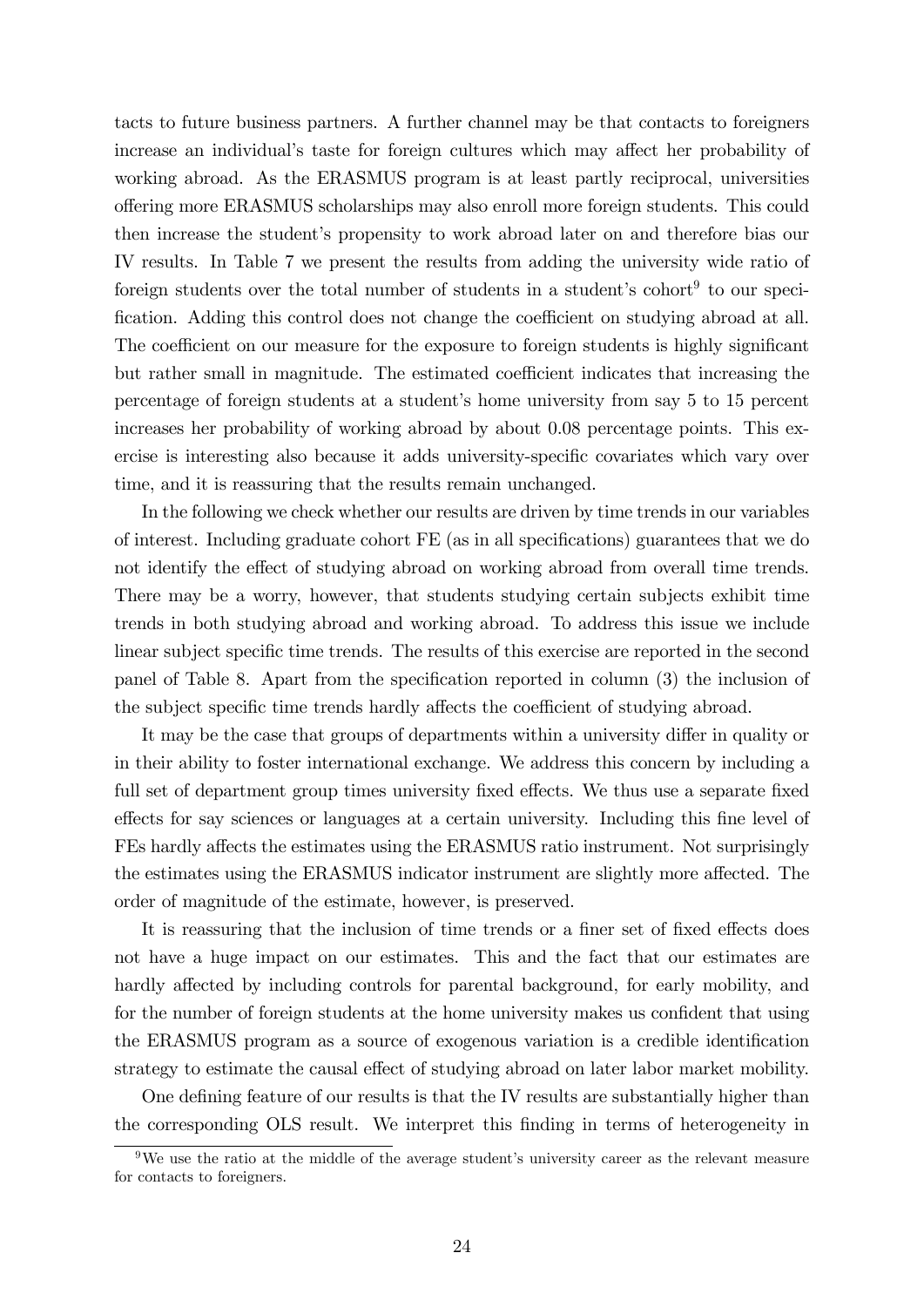returns: It is unlikely that all students will be affected in the same way by the intervention of studying abroad. It is much more likely that the effect of studying abroad itself varies across the student population. We follow Imbens & Angrist (1994) and interpret our estimates as a Local Average Treatment Effect (LATE): The IV results show the average effect for the subgroup which has been affected by the instrument. In the context of our instrument, this group is well-defined: It is the group of students who would not have studied abroad without the ERASMUS program, but study abroad when the ERASMUS is implemented. Since they are the students who have been affected by the ERASMUS program, our estimates are of immediate interest to policy makers.

What are the characteristics of these switchers? In the absence of credit constraints, this will be the group of students for whom the cost of studying abroad is slightly above the returns without ERASMUS. The introduction of ERASMUS can be understood as a price change which makes the investment into studying abroad worthwhile for these marginal students. In the presence of credit constraints, some students will not be able to invest in studying abroad even though this investment offers a positive return. These students are prevented from realizing the returns to studying abroad by being credit constrained. The following analysis suggests that credit constraints are likely to play a role. We follow Kling (2001) in interpreting the IV estimate as a weighted average of the causal effect of studying abroad, where the weight of each subgroup  $j$  is given by the following formula:

(3) 
$$
weight_j = \frac{w_j \lambda_j \Delta (StudyAbroad)_j}{\sum_j w_j \lambda_j \Delta (StudyAbroad)_j}
$$

Here  $w_j$  is the sample fraction of each subgroup  $j, \lambda_j$  is the variance of the instrumental variable for subgroup j conditional on all other regressors x, and  $\Delta(StudyAbroad)_i$ is the impact of the ERASMUS instrument on the probability of studying abroad for subgroup  $i$ . The last term is obtained from estimating the first stage regression separately for each subgroup.<sup>10</sup> We use this decomposition to compute the corresponding weight for two subgroups: students who are credit contrained and a subgroup which is unlikely to be credit contrained. We proxy credit constraints with an indicator variable which takes the value 1 if the student ever received any federal financial assistance in the BAFOEG scheme during the course of study. In our sample, this is about 41% of all observations (see column (1) in Table 9). Here, we use the ERASMUS indicator variable as instrument. Not surprisingly, the overall proportion of students who study abroad is smaller for the credit-constrained group than for the non-credit constrained group, reflecting differences in investment behavior between these two groups. Interestingly, column (2) indicates that the first stage is stronger for credit constrained students: They react more strongly to the introduction of ERASMUS. This seems sensible as it indicates that credit-constrained students rely more heavily on the ERASMUS program.

 $10$ See Kling (2001) for further details.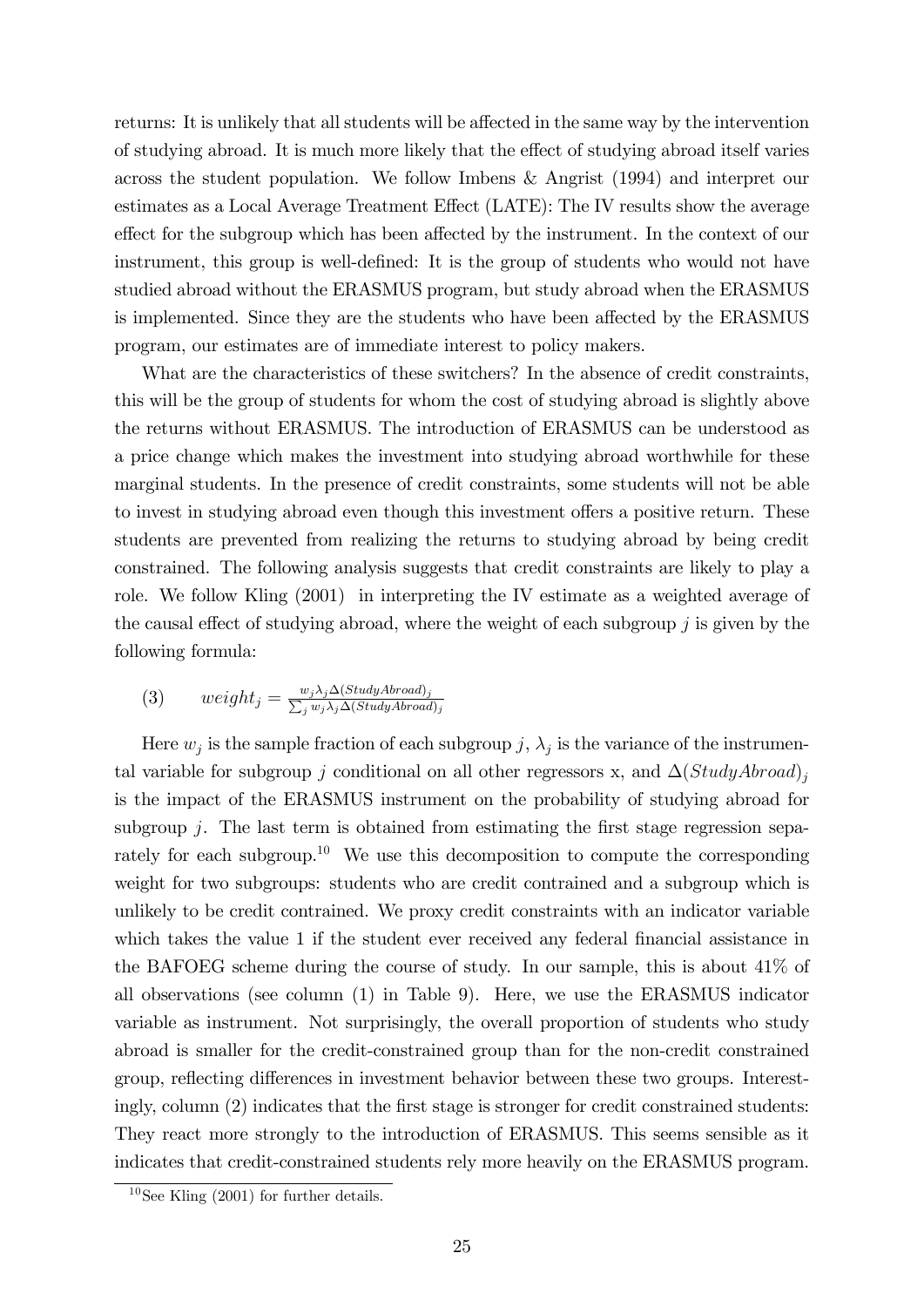Exposure to ERASMUS as measured by the conditional variance  $\lambda$  is similar between the groups (column (3)). Computing the resulting weights, column (4) states that the IV estimate places a weight of 54% on the group of the credit constrained students, which make up only  $41\%$  of the sample. This underlines that credit constrained students contribute disproportionately to our IV estimates of the effect of studying abroad.

Another possible explanation for finding high IV returns lies in the very nature of our instrumental variable. ERASMUS promotes student exchange to Europe only. Our instrument therefore only affects individuals who chose a European destination for their stay abroad. It is likely that moving costs are lower if an individual decides to work in a European country compared to a country outside Europe after Önishing her degree, since both geographic closeness as well as labor market integration will increase market transparency and reduce costs. The link between studying abroad and working abroad in the same region could therefore be stronger for graduates who have studied abroad in Europe. This of course is a valid argument only if individuals who study in a certain region are more likely to return to work in the same region. In the following we present some evidence to support this hypothesis.

In the following, we investigate whether individuals who have studied abroad return to work in the same country when they decide to work in a foreign country. There are a number of reasons why mobile graduates may be more likely to work abroad in the countries where they studied abroad before: During their study period abroad they may have obtained skills that are of particular relevance in that labor market, e.g. language skills, knowledge about the local labor market, or personal contacts which facilitate a match. On the other hand, it is possible that studying abroad affects the probability of working abroad equally for different work destinations. This would be the case, for example, if studying abroad widens the horizon of the student generally and leads her to search for a job internationally, independent of where she studied before. Especially, studying abroad could operate as a stepping stone to increase the set of feasible destinations. This question is also highly relevant from a policy perspective: The ability of the ERASMUS scheme or other student mobility programs to achieve an integrated European labor market depends on the assumption that students who went abroad to study in Europe are internationally mobile after graduation, but remain in Europe.

Here we present descriptive evidence to address this question for the cohorts 1993, 1997, and 2001.<sup>11</sup> We again group location choices into Europe, US, and other areas, and restrict attention to students who work abroad. For each study abroad treatment and study abroad location, Table 10 shows the conditional probability of being in each work location. Table 10 provides evidence that choices about study abroad locations are sticky, that is that students tend to return to work to the region where they studied abroad. In

 $11$ For the cohort 1989, we do not have information on locations of study abroad.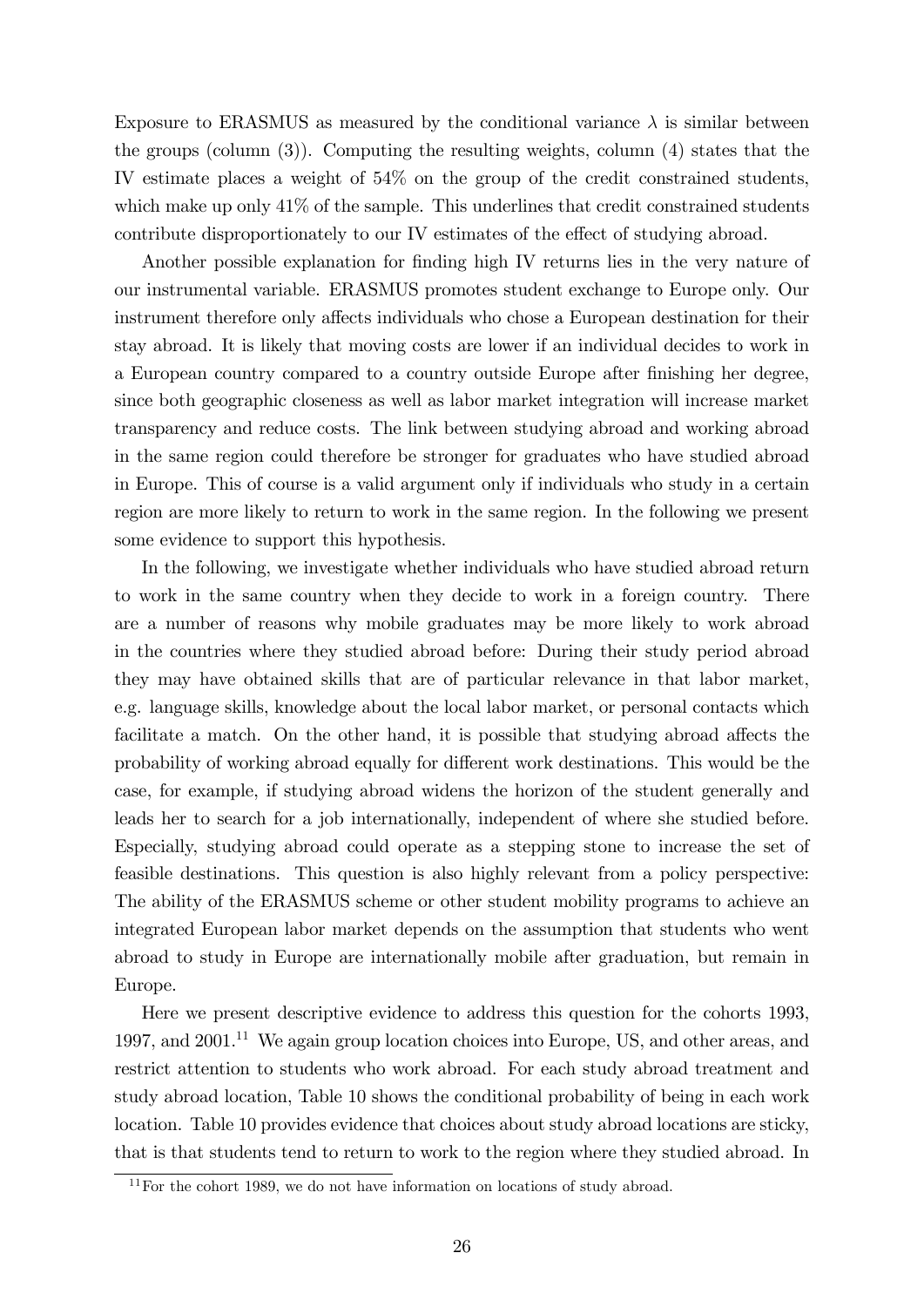particular, of the students who studied abroad in Europe and worked internationally after graduation, two thirds end up working in a European country. A  $\chi^2$ -test of independence between the study abroad location and the work abroad location is rejected at the one percent level with a test statistic of 28.5.

# 6 How Studying Abroad Affects International Labor Market Mobility

The results presented in the previous sections indicate that individuals who study abroad are more likely to work in a foreign country. It is interesting to understand how studying abroad affects an individual's decision to migrate to a foreign country later in life. The HIS questionnaire asked individuals who had already worked abroad to give reasons for why they had chosen to do so. Unfortunately, this question was only administered to individuals from the 1997 graduation cohort. As our instrumental variables strategy relies on over time variation in scholarship availability we cannot apply it here. We therefore provide some summary statistics, which  $\overline{\phantom{a}}$  only suggestive  $\overline{\phantom{a}}$  may shed light on the way studying abroad affects later labor market mobility.

Students who had worked in a foreign country for at least one month in the five years since graduation were asked to identify the reasons for their decision to work abroad. In Table 11 we present the percentage of the people who indicated that a certain reason had been important in their decision to work abroad. The table shows that the main reasons for working abroad are interest in foreign cultures, interesting offers from abroad, and the initiative of the employer. We split the sample into those who complete all their university education in Germany and those who study abroad for some time during their undergraduate education. Interestingly, while the means are similar in some categories, there are a number of noteworthy differences. Those who have studied abroad are more likely to indicate that their interest in foreign cultures has led them to seek employment abroad. It may be the case that studying in a foreign country increased the individualís taste for living abroad, which may in turn increase her probability of migrating later in life. Students who have studied abroad are also significantly more likely to indicate that they chose to work abroad to be with their partner. The answers to this question may suggest that people who studied abroad may have met their partner while studying abroad and therefore consider to work abroad later in life. Of course, this difference may also be driven by assortative mating with more mobile people having more mobile partners. The way this question was stated makes it impossible to distinguish between these alternatives. Meeting a partner abroad may, nonetheless, be a possible channel of the effect of studying abroad. The summary statistics also indicate that those who have studied abroad are somewhat more likely to say that they work abroad because of better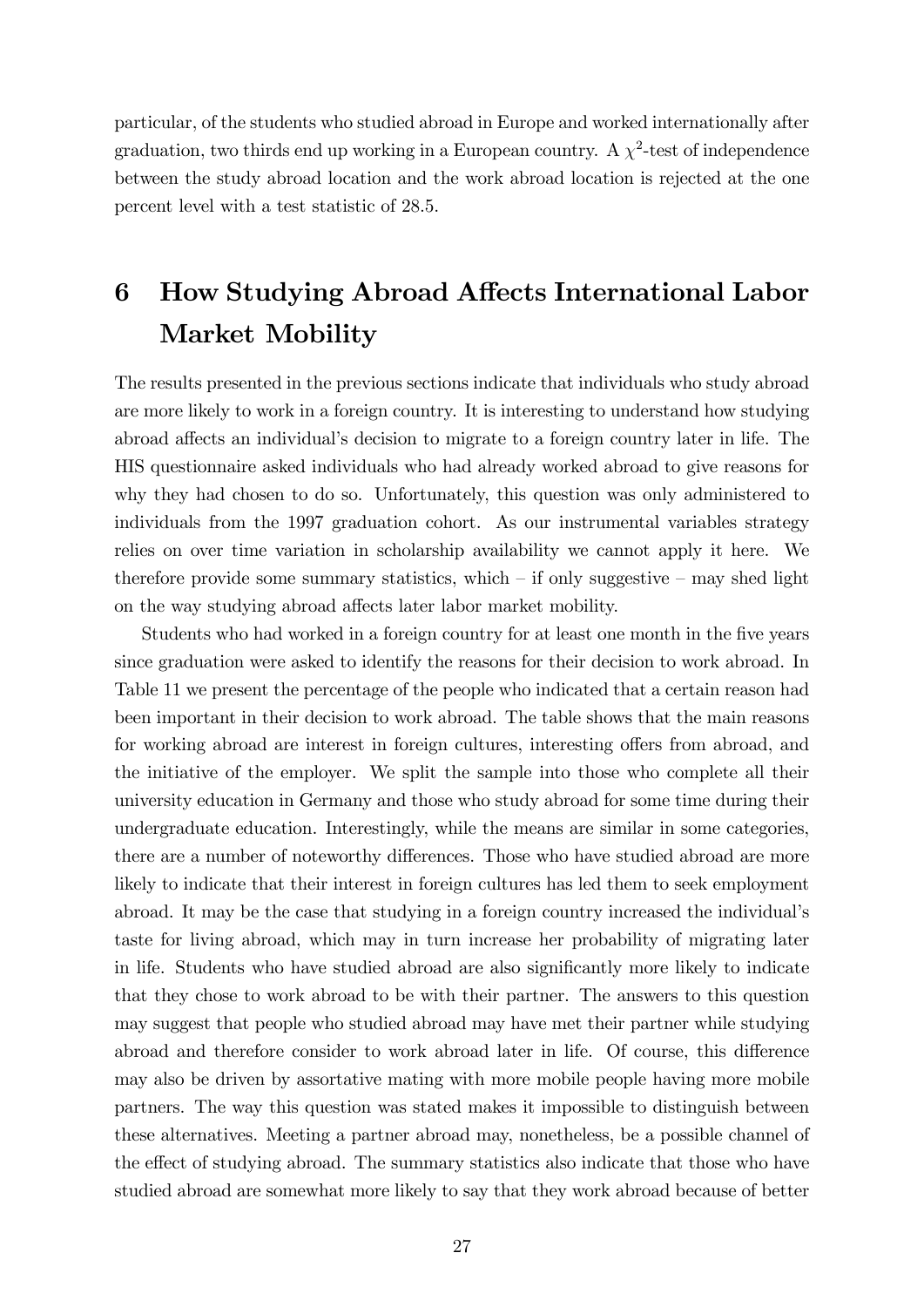employment opportunities in the foreign labor market, where we obtain a p-value of 0.06 when we test for a significant difference in the means of the two groups for this response. It is possible that a stay at a foreign university makes it easier to realize opportunities in foreign labor markets, either because those who studied abroad have better information on the foreign labor market or because employers are more willing to offer employment to those individuals. Interestingly, rather than the employment outlook, it is the career prospects abroad where the means are significantly different at the  $1\%$  level, suggesting that those with international study experience seem to be more likely to consider a career abroad.

The statistics presented here provide some suggestive evidence of how studying abroad may alter later international labor market mobility. Further research is necessary to get a better insight into the channels of the effect of studying abroad on working abroad later on.

# 7 Conclusion

Using exogenous variation in scholarship availability, we are able to identify a causal effect of undergraduate student mobility on later international labor migration. Our strategy exploits the introduction and expansion of the ERASMUS scholarship program. The extent to which students were exposed to the scholarship scheme varied widely. We exploit over time-changes in scholarship availability. Accounting for permanent differences between different institutions, different subjects, and different graduate cohorts, our identification relies only on differential over-time change, and can be interpreted as a Diff-in-Diff estimator. Our first-stage shows that the ERASMUS scheme in fact had a strong effect on the students' decision to go abroad, which is not surprising given its scale. We show that the instrument is precise in that it only affects the decision to study in Europe, but not in other locations. Our event study adds further credibility to our instrument, by showing that the probability of studying abroad is low and flat before ERASMUS is introduced, and increases strongly for those students affected by the scholarship.

Our OLS results indicate that the group of students who studied abroad are about 6 percentage points more likely to work abroad later on, controlling for a set of background characteristics, institution and time fixed effects. Our IV results are substantially higher than that, and indicate that the effect of study abroad is between 15 and 20 percentage points. We also provide results which interact the instrument with the students' degree subject. That allows for a differential effect of ERASMUS in different subjects, and adds precision to the results. We interpret the difference between OLS and IV as an indication of heterogeneity in effects: The population which is affected by our instruments reacts particularly strongly to the incentives of the mobility program. This Local Aver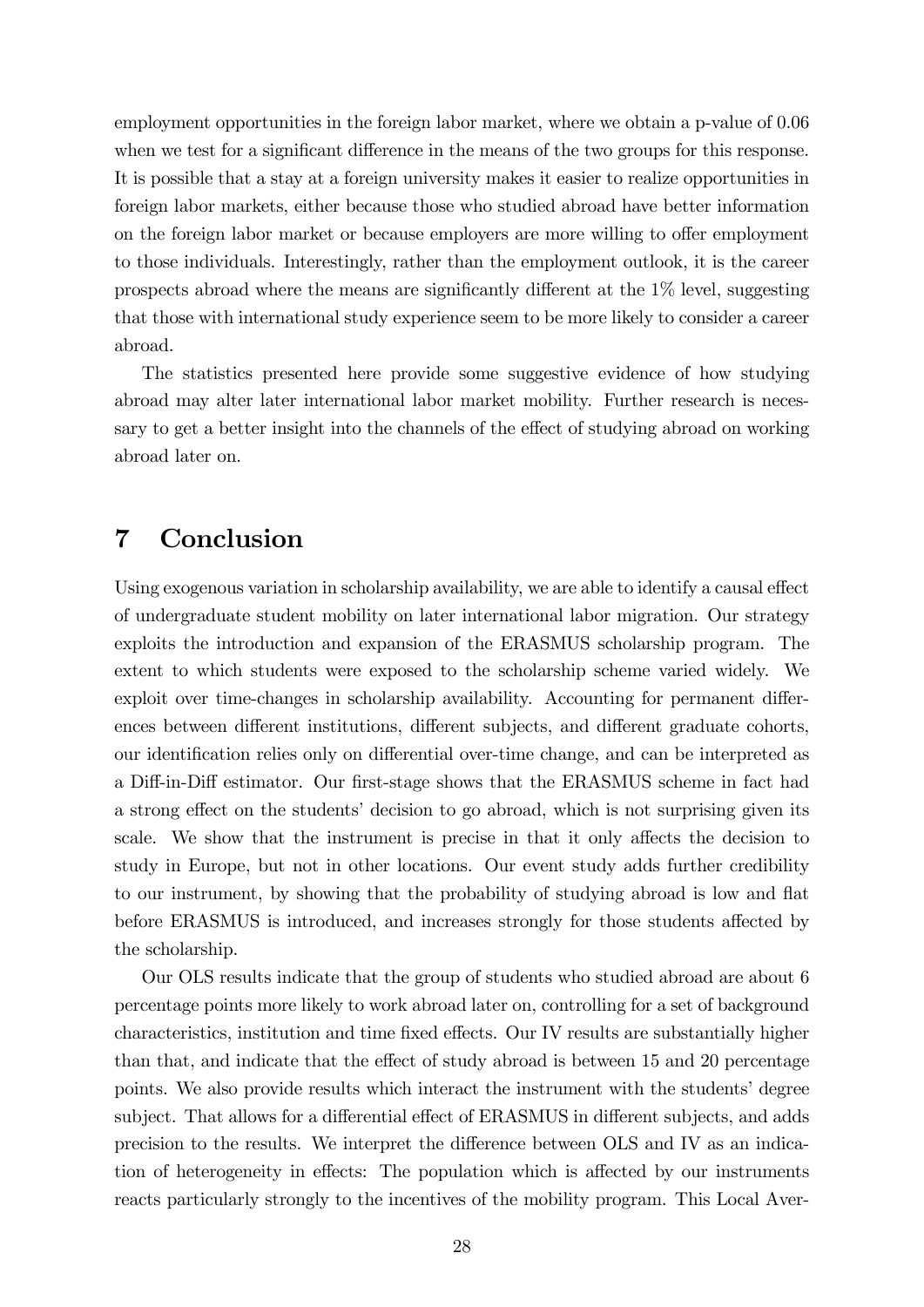age Treatment Effect (LATE) interpretation is of course of particular interest to policy makers, since it evaluates the effect for the affected subgroup. We show that individuals who are credit constrained are particularly affected by the ERASMUS instrument. Our results suggest that educational mobility programs may have a potentially large role in affecting students' behavior in their labor market mobility decision.

Do scholarship programs for student mobility induce outmigration of skilled young people? By showing that studying abroad increases the probability of working abroad later on, our evidence provides support for this hypothesis. There actually is some evidence that scholarship-providing institutions take induced outmigration seriously, and try to reduce cost of returning to the home country (through networking or financial support for a re-integration period) or explicitly condition support on the promise of return migration after the stay at a foreign university. While it would be of great interest to evaluate these policies explicitly, it is clear that they form a challenging undertaking: Return intentions change with time spent abroad (Dustmann 1996), and our work underlines the view that migration patterns are complex.

Clearly, policy implications depend on the point of view. From an EU perspective, ERASMUS is successful in that this student mobility scheme appears to contribute to the development of an integrated European labor market. This is especially so if we take into account the descriptive evidence from the previous section that location choices are sticky, i.e. that mobile students tend to return to the region where they studied before. A national perspective may be more concerned with locating talented graduates within the national boundaries. In this case the assessment may be very different. We stress again that this is only part of the picture  $\sim$  a full *cost-benefit analysis* would have to take into account many other factors, including whether mobile workers return in the long run, how a country benefits from workers abroad, to what extent outmigration is offset by immigration, how the human capital of students is increased through the stay abroad, and how students value the experience of studying abroad.

There is another implication which is of interest to policymakers. Under the assumption that students from other countries behave similarly to those in our sample, an opportunity to attract talented graduates is to provide student exchange opportunities. Attractive universities and scholarship programs may yield a return through attracting students, part of whom will remain as skilled workers later on.

More generally, our work allows insights into the dynamic implications of educational mobility decisions. Our results indicate that the effects of educational mobility programs go far beyond affecting the decision to study abroad for some time period, but rather reach far into the labor market, and it will be interesting to follow the sample of graduates as their careers unfold. But already at this early stage our results indicate that even short-term mobility investments can lead to significant further mobility investments later on. More generally, we shed light on long-run effects of mobility investments, and the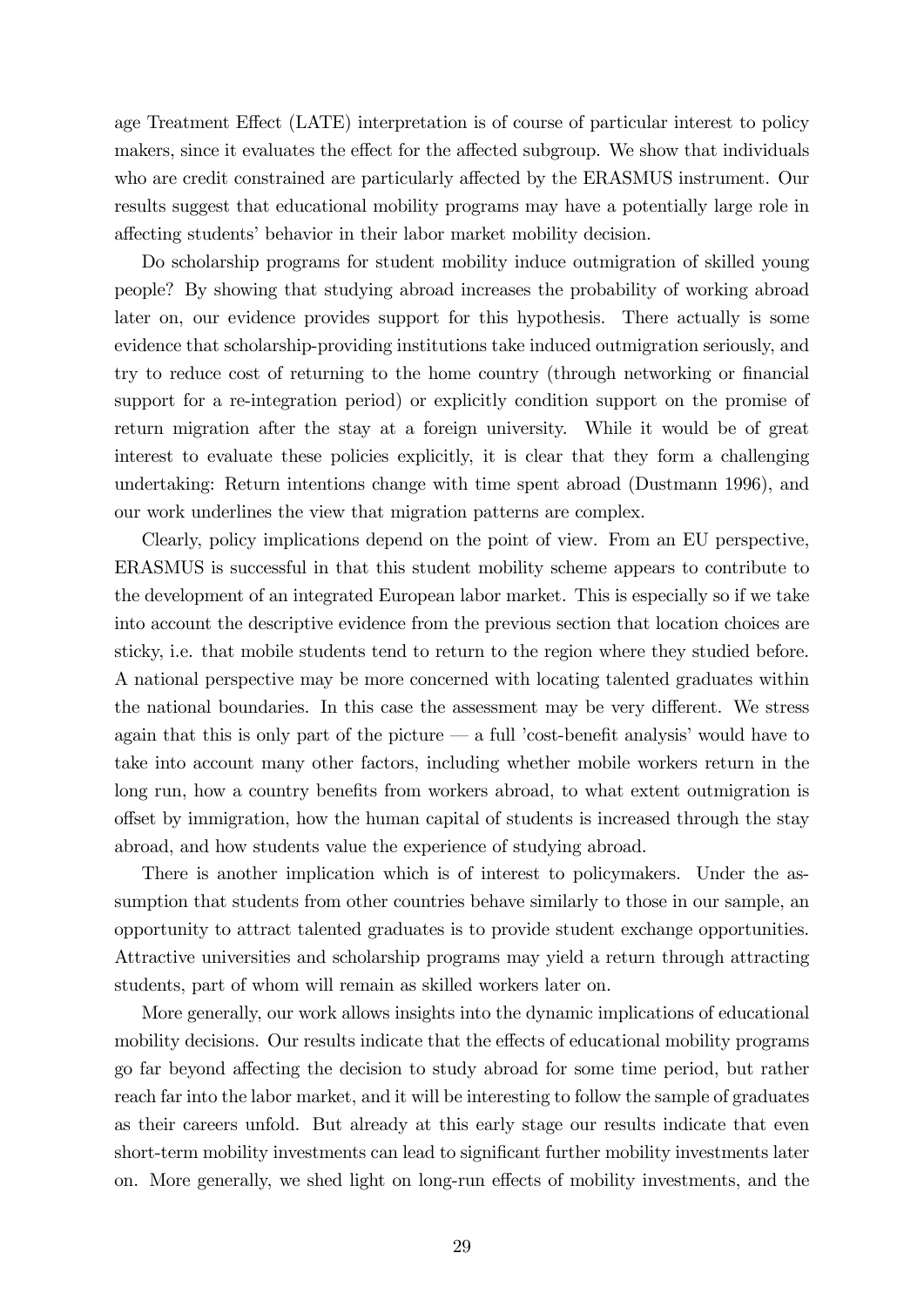relevance of early mobility decisions. We also provide additional insights into student exchange mobility, a phenomena of worldwide increasing importance. While we take no side in the debate about brain drain versus gains from opportunities, we do think that our study provides important evidence to understand the link between educational exchange mobility and labor market mobility later on.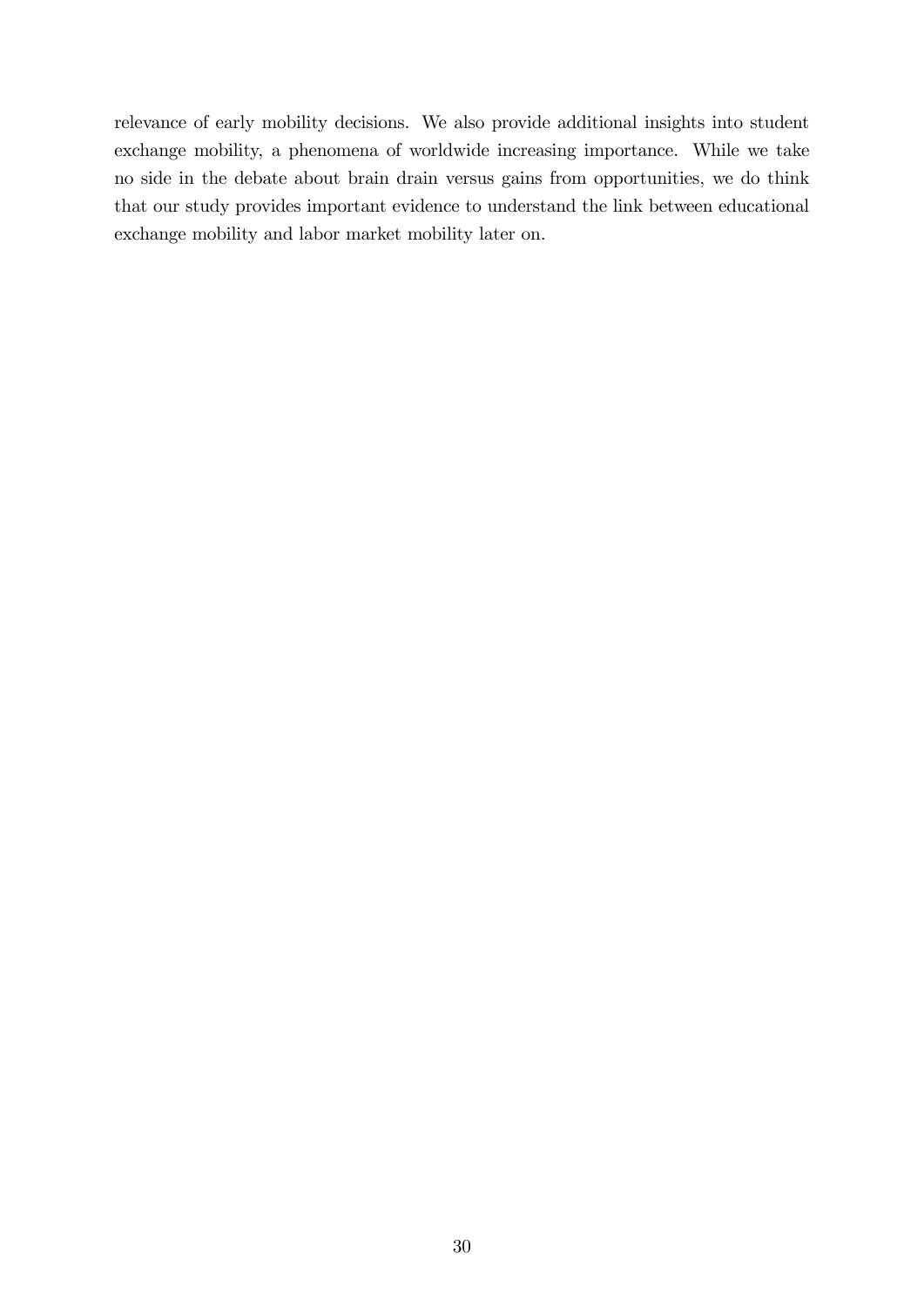# References

- Becker, S. O., Ichino, A. & Peri, G. (2003), 'How large is the "Brain Drain" from Italy?', CESifo Working Paper 839.
- Beine, M., Docquier, F. & Rapoport, H. (2001), 'Brain drain and economic growth: theory and evidence', Journal of Development Economics  $64(2001)$ ,  $275-289$ .
- Bhagwati, J. N. & Hamada, K. (1974), ëThe brain drain, international integration of markets for professionals and unemployment : A theoretical analysis', *Journal of* Development Economics  $1(1)$ , 268–274.
- Bound, J., Jaeger, D. A. & Baker, R. M. (1995), ëProblems With Instrumental Variables Estimation When the Correlation Between the Instruments and the Endogenous Explanatory Variable Is Weak', Journal of the American Statistical Association **90**(430), 443–450.
- Briedis, K. & Minks, K.-H. (2004), ëZwischen Hochschule und Arbeitsmarkt. Eine Befragung der Hochschulabsolventinnen und Hochschulabsolventen des Prüfungsjahres 2001í, HIS Projektbericht 2004(March).
- Chellaraj, G., Maskus, K. E. & Mattoo, A. (2006), Skilled Immigrants, Higher Education, and U.S. Innovation, in c. Özden & M. Schiff, eds, 'International Migration, Remittances & the Brain Drain<sup>'</sup>, The World Bank, chapter 8, pp.  $245-259$ .
- Commission of the European Communities (2002), 'Commission's Action Plan for skills and mobility'. *Official Journal*  $(13/02/2002)$ .
- Council of the European Communities (1987), 'Council Decision of 15 June 1987 adopting the European Community Action Scheme for the Mobility of University Students (Erasmus)<sup>'</sup>, *Official Journal* L166(25/06/1987), 20–24. cited after http://eurlex.europa.eu.
- DAAD (1992), Studienland EG. Geförderte Kooperationsprogramme deutscher Hochschulen 1992/93, Deutscher Akademischer Austauschdienst, Arbeitsstelle ERASMUS.
- Docquier, F. & Marfouk, A. (2006), International Migration by Education Attainment, 1990  $U-$  2000, *in* c. Özden & M. Schiff, eds, 'International Migration, Remittances & the Brain Drain', The World Bank, chapter 5, pp.  $251-200$ .
- Dustmann, C. (1996), 'Return migration. The European experience', *Economic Policy*  $11(22)$ ,  $215-250$ .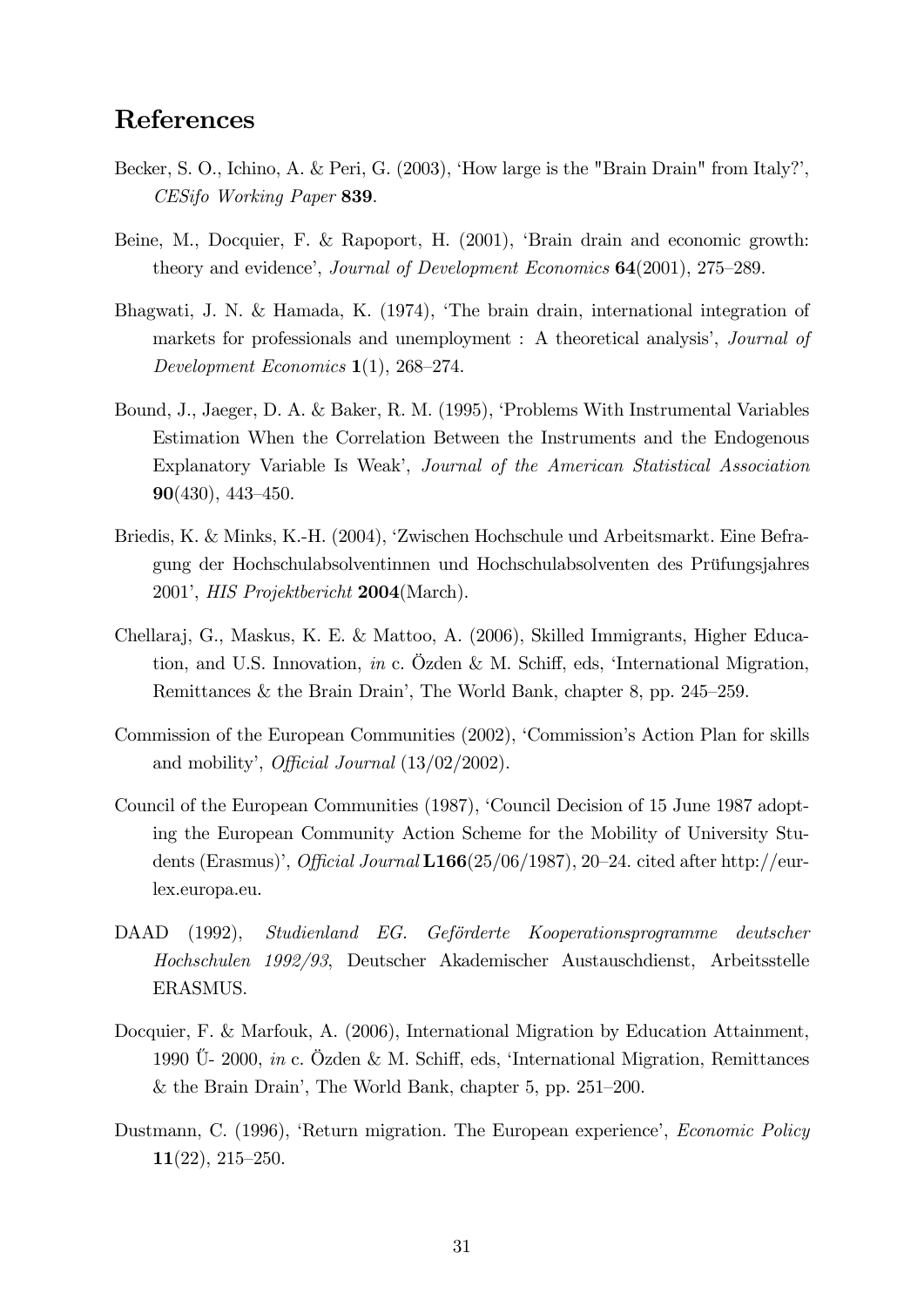- Gehmlich, Volker (2000), Der DAAD begleitet ERASMUS, Deutscher Akademischer Austauschdienst (DAAD).
- Grubel, Herbert B. & Scott, Anthony D. (1966), ëThe International Flow of Human Capital', The American Economic Review  $56(1/2)$ , 268–274.
- Imbens, Guido and Angrist, Joshua (1994), 'Identification and Estimation of Local Average Treatment Effects', Econometrica  $62(2)$ , 467–475.
- Isserstedt, Wolfgang and Schnitzler, Klaus (2002), Internationalisierung des Studiums. Ergebnisse der 16. Sozialerhebung des Deutschen Studentenwerks, Bundesminsterium für Bildung und Forschung.
- Jahr, V. & Teichler, U. (2000), Employment and Work of Former ERASMUS Students, in U. Teichler, J. Gordon & F. Maiworm, eds, 'Socrates 2000 Evaluation Study', Study for the European Commission, chapter 5, pp. 99–117.
- Kling, J. R. (2001), 'Interpreting Instrumental Variables Estimates of the Returns to Schooling', Journal of Business & Economic Statistics  $19(3)$ , 358–364.
- Müßig-Trapp, P. & Schnitzler, K. (1997), Vorbereitung auf Europa durch Mobilität und Internationalisierung des Studiums, Bundesministerium für Bildung, Wissenschaft, Forschung und Technologie.
- Oosterbeek, H. & Webbink, D. (2006), 'Does studying abroad induce a brain drain?', CPB Discussion Paper 64.
- Saint-Paul, G. (2004), ëThe Brain Drain: Some Evidence from European Expatriates in the United States', IZA Discussion Paper 1310.
- Smith, A. (1988), Erasmus eine Investition in die Zukunft der Gemeinschaft, in 'Erasmus - Wege zum Studiumí, University of Cologne. cited in Gehmlich(2000).
- Stock, J. H., Wright, J. H. & Yogo, M. (2002), ëA Survey of Weak Instruments and Weak Identification in Generalized Method of Moments', Journal of Business  $\mathcal E$  Economic *Statistics* **20**(4), 518–529.
- The Economist  $(2006)$ , 'Auf wiedersehen, Fatherland',  $(26/10/2006)$ .
- Uebelmesser, S. (2001), 'To Go or Not to Go: Emigration from Germany', German *Economic Review*  $7(2)$ , 211–231.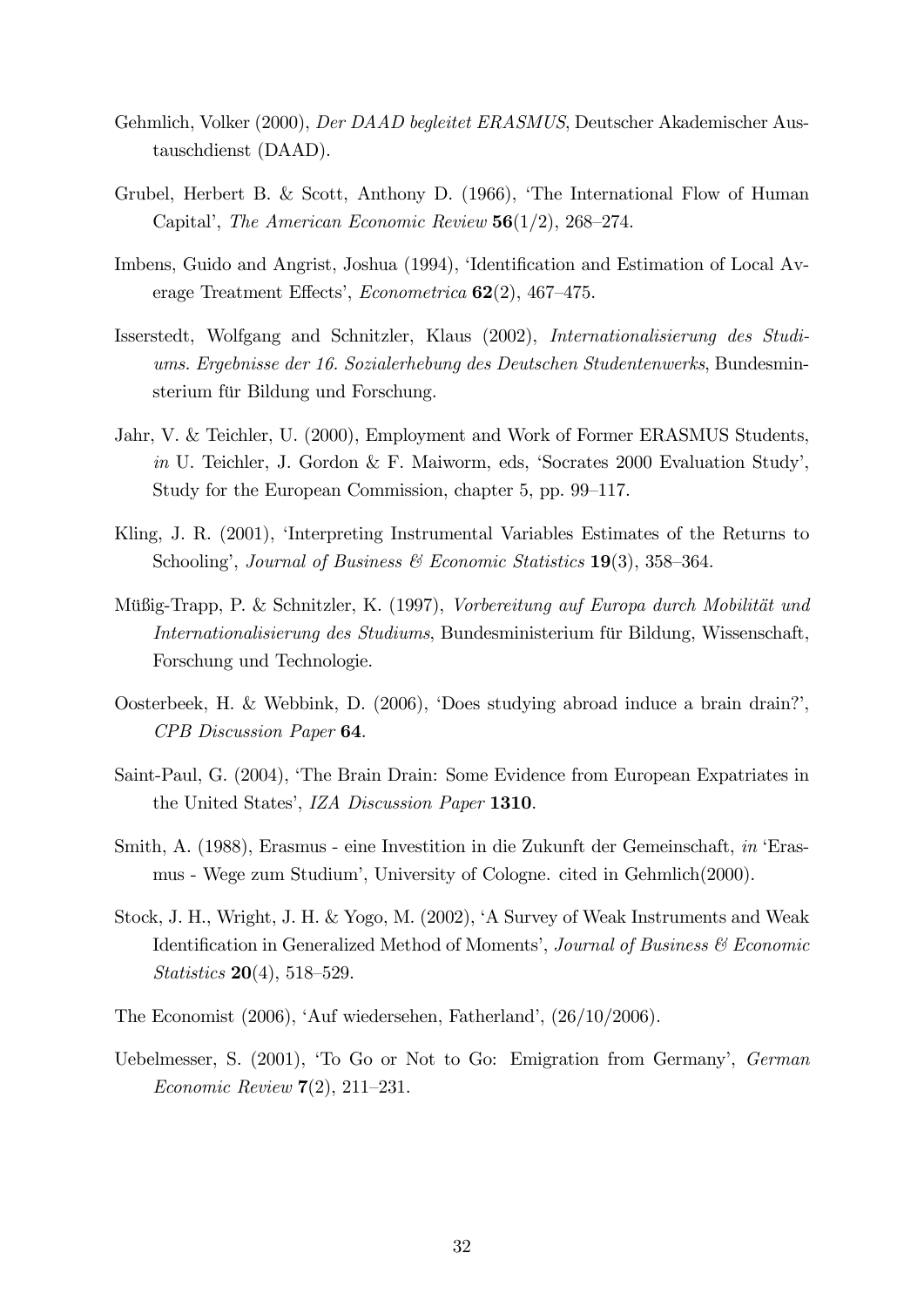# 8 Tables

#### Table 1: Summary Statistics

|                                     | $\overline{(1)}$ | $\overline{(2)}$ | $\overline{(3)}$ | $\overline{(4)}$ | $\overline{(5)}$ |
|-------------------------------------|------------------|------------------|------------------|------------------|------------------|
|                                     |                  | Study            | Study            | Work             | Work             |
|                                     | All              | $Abroad=0$       | $Abroad=1$       | $Abroad=0$       | $Abroad=1$       |
| Working abroad                      | 0.035            | 0.031            | 0.107            | 0.000            | 1.000            |
|                                     | (0.184)          | (0.175)          | (0.309)          | (0.000)          | (0.000)          |
|                                     |                  |                  |                  |                  |                  |
| Undergraduate study abroad          | 0.045            | 0.000            | 1.000            | 0.042            | 0.138            |
|                                     | (0.207)          | (0.000)          | (0.000)          | (0.120)          | (0.345)          |
|                                     |                  |                  |                  |                  |                  |
| ERASMUS ratio                       | 0.024            | 0.023            | 0.047            | 0.024            | 0.039            |
|                                     | (0.055)          | (0.054)          | (0.072)          | (0.055)          | (0.063)          |
| ERASMUS indicator                   | 0.436            | 0.425            | 0.662            | 0.429            | 0.622            |
|                                     | (0.496)          | (0.494)          | (0.473)          | (0.495)          | (0.485)          |
|                                     |                  |                  |                  |                  |                  |
| Female                              | 0.421            | 0.419            | 0.463            | 0.419            | 0.496            |
|                                     | (0.494)          | (0.493)          | (0.499)          | (0.493)          | (0.500)          |
|                                     |                  |                  |                  |                  |                  |
| Experience                          | 2.824            | 2.830            | 2.696            | 2.817            | 3.015            |
|                                     | (2.030)          | (2.030)          | (2.021)          | (2.028)          | (2.093)          |
|                                     |                  |                  |                  |                  |                  |
| Apprenticeship                      | 0.309            | 0.315            | 0.183            | 0.312            | 0.234            |
|                                     | (0.462)          | (0.465)          | (0.387)          | (0.463)          | (0.424)          |
| Mother's Education (years)          | 11.825           | 11.741           | 13.609           | 11.775           | 13.222           |
|                                     | (3.306)          | (3.275)          | (3.453)          | (3.295)          | (3.290)          |
|                                     |                  |                  |                  |                  |                  |
| Father's Education (years)          | 13.331           | 13.247           | 15.120           | 13.28            | 14.736           |
|                                     | (3.644)          | (3.637)          | (3.332)          | (3.649)          | (3.216)          |
|                                     |                  |                  |                  |                  |                  |
| Final University Grade <sup>1</sup> | 2.068            | 2.078            | 1.859            | 2.074            | 1.906            |
|                                     | (0.685)          | (0.627)          | (0.660)          | (0.686)          | (0.644)          |
| Bafoeg indicator <sup>2</sup>       |                  |                  | 0.346            |                  | 0.355            |
|                                     | 0.414            | 0.418            |                  | 0.417            |                  |
| (Financial Assistance)              | (0.493)          | (0.493)          | (0.476)          | (0.493)          | (0.479)          |
| Observations                        | 38527            | 36798            | 1729             | 37182            | 1345             |

<sup>1</sup>The final university degree is only available for  $37644$  students in our sample. (The best grade is 1.0 the worst 4.0) <sup>2</sup>The question on financial assistance has been administered since 1993. We therefore have the information on Bafoeg for 24405 individuals in our sample.

Note: This table contains sample means and (in brackets) standard deviations.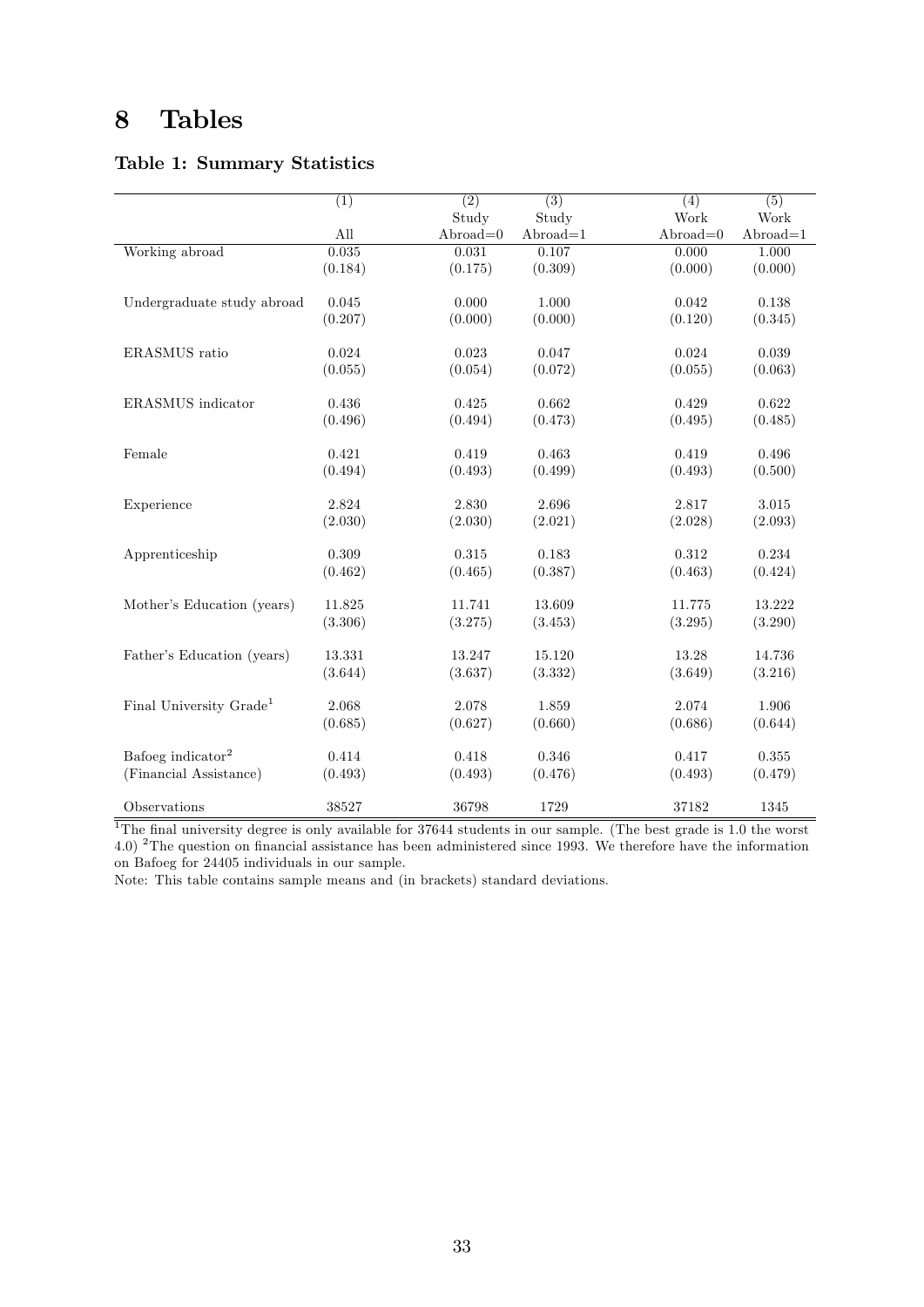| Dependent Variable: Indicator for Study Abroad                                                       | Ξ                                   | $\widehat{c}$                         | $\widehat{S}$               | $\overline{4}$              | $\widehat{5}$                       | $\widehat{\circ}$                          |
|------------------------------------------------------------------------------------------------------|-------------------------------------|---------------------------------------|-----------------------------|-----------------------------|-------------------------------------|--------------------------------------------|
| ERASMUS Ratio                                                                                        | 0.1866                              |                                       | 0.1847                      |                             | 0.1819                              |                                            |
|                                                                                                      | $(0.0447)$ ***                      |                                       | $(0.0442)$ ***              |                             | $(0.0440)***$                       |                                            |
| ERASMUS Indicator                                                                                    |                                     | $(0.0045)$ ***<br>0.0136              |                             | $(0.0045)$ ***<br>0.0134    |                                     | $(0.0045)$ ***<br>0.0135                   |
| Female                                                                                               | $-0.0027$                           | $-0.0027$                             | $-0.0041$                   | $-0.0042$                   | $-0.0040$                           | $-0.0041$<br>(0.0033)                      |
| Apprenticeship                                                                                       | (0.0033)<br>$-0.0131$               | (0.0033)<br>$-0.0130$                 | (0.0033)<br>$-0.0086$       | (0.0033)<br>$-0.0084$       | (0.0033)<br>$-0.0089$               | $-0.0088$                                  |
| Experience                                                                                           | $(0.0031)^***$<br>$-0.0019$         | $(0.0031)$ ***<br>$-0.0020$           | $(0.0030)$ ***<br>$-0.0019$ | $(0.0030)$ ***<br>$-0.0019$ | $(0.0030)$ ***<br>$-0.0019$         | $(0.0030)$ ***<br>$-0.0020$                |
| $\mathbf{\Omega}$<br>Parental Education Dummy                                                        | (0.0014)                            | (0.0014)                              | (0.0014)<br>0.0101          | (0.0014)<br>0.0102          | (0.0014)<br>0.0096                  | (0.0014)<br>16000                          |
| S<br>Parental Education Dummy                                                                        |                                     |                                       | $(0.0036)$ ***<br>0.0339    | $(0.0036)$ ***<br>0.0338    | $(0.0035)$ ***<br>0.0327            | $(0.0035)$ ***<br>$(0.0043)$ ***<br>0.0326 |
| Studying in State of Highschool Degree                                                               |                                     |                                       | $(0.0043)$ ***              | $(0.0043)$ ***              | $(0.0043)$ ***<br>$-0.0136$         | $-0.0137$                                  |
| Distance to High School State (100km)                                                                |                                     |                                       |                             |                             | $(0.0067)$ **<br>(0.0018)<br>0.0018 | $(0.0067)$ **<br>(0.0017)<br>0.0018        |
| Follow-up Survey (Dummy)                                                                             | (0.0054)<br>0.0076                  | (0.0054)<br>0.0078                    | (0.0054)<br>0.0073          | (0.0054)<br>0.0076          | (0.0054)<br>0.0074                  | (0.0054)                                   |
| Parental Occupation Dummies                                                                          |                                     |                                       | $\checkmark$                | ↘                           |                                     | $\checkmark$                               |
| Graduate Cohort FE<br>Year Abroad FE<br>University FE<br>Subject FE                                  | 5555                                | $\mathcal{L}$<br>$\ddot{\phantom{1}}$ | $\searrow$<br>$\searrow$    | $\searrow$<br>$\searrow$    | $\searrow$<br>$\searrow$            | $\searrow$<br>$\searrow$<br>↘              |
| Instruments:<br>ERASMUS                                                                              | Ratio                               | Indicator                             | Ratio                       | Indicator                   | Ratio                               | Indicator                                  |
| R-squared<br>z                                                                                       | 38527<br>0.066                      | 38527<br>0.065                        | 38527                       | 38527                       | 38527<br>0.073                      | 38527<br>0.072                             |
| $F\text{-stat}$ of Instrument(s)                                                                     | $17.41\,$                           | 0.09                                  | 17.43                       | 8.89                        | 17.11                               | 9.04                                       |
| All standard errors are clustered at the university*subject level.<br>***significant at the 1% level | level<br>**significant at the $5\%$ | *significant at the 10% level         |                             |                             |                                     |                                            |

# Table 2: First Stages Table 2: First Stages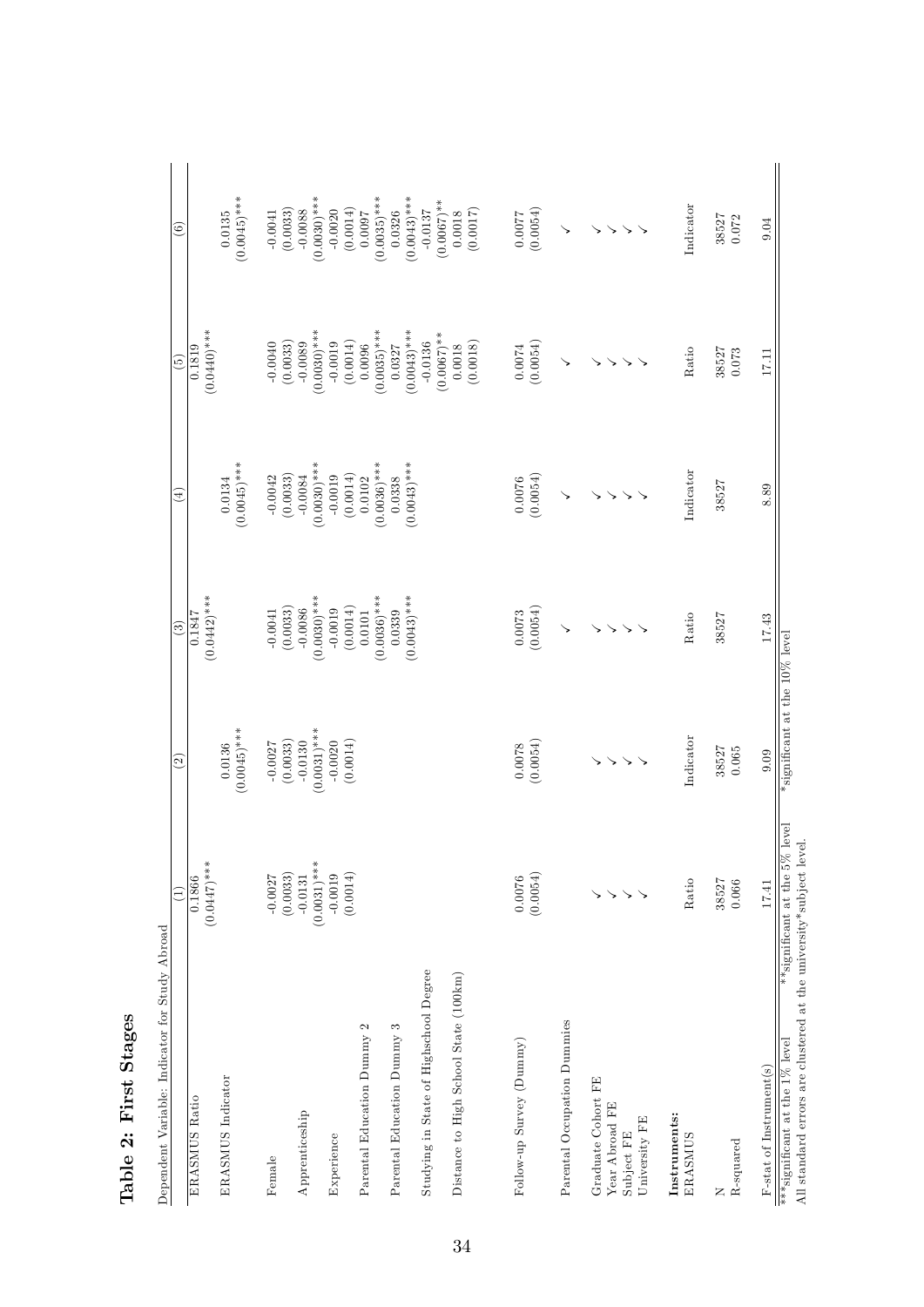|                                        | E)                               | $\widehat{c}$                 | $\odot$               | $\left( 4\right)$     | $\widetilde{5}$       | $\widehat{\circ}$     |
|----------------------------------------|----------------------------------|-------------------------------|-----------------------|-----------------------|-----------------------|-----------------------|
| Dependent Variable: Study Abroad in    | Europe                           | Europe                        | USA                   | USA                   | Rest                  | Rest                  |
| ERASMUS Ratio                          | $(0.0419)$ ***<br>0.1840         |                               | (0.0155)<br>0.0142    |                       | (0.0070)<br>0.0046    |                       |
| ERASMUS Indicator                      |                                  | 0.0159                        |                       | $-0.0018$             |                       | 0.0009                |
|                                        |                                  | $(0.003)$ ***                 |                       | (0.0019)              |                       | (0.0012)              |
| Female                                 | $-0.0016$                        | $-0.0016$                     | $-0.0011$             | $-0.0011$             | $-0.0015$             | $-0.0015$             |
|                                        | (0.0026)                         | (0.0027)                      | (0.0011)              | (0.0011)              | $(0.0009)$ *          | $(0.0009)$ *          |
| Apprenticeship                         | $-0.0049$                        | $-0.0048$                     | $-0.0018$             | $-0.0017$             | $-0.0007$             | (8000.0)              |
|                                        | $(0.0025)$ <sup>*</sup>          | $(0.0025)^*$                  | (0.0011)              | (0.0011)              | (0.0008)              |                       |
| Experience                             | (0.0011)<br>$-0.0011$            | (0.0011)<br>$-0.0012$         | (0.0005)<br>0.0004    | (0.0005)<br>0.0004    | (0.0003)<br>$-0.0004$ | (0.0003)<br>$-0.0004$ |
| 2<br>Parental Education Dummy          | $-0.0014$                        | $-0.0015$                     | $-0.0002$             | $-0.0002$             | $-0.0000$             | $-0.0000$             |
|                                        | (0.0024)                         | (0.0024)                      | (0.0011)              | (0.0011)              | (0.0009)              | (0.0009)              |
| S<br>Parental Education Dummy          | 0.0154                           | 0.0151                        | 0.0037                | 0.0036                | $-0.0001$             | $-0.0001$             |
|                                        | $(0.0033)$ ***                   | $(0.0033)$ ***                | (0.0015)              | (0.0015)              | (0.0009)              | (0.0009)              |
| Studying in State of Highschool Degree | $-0.0105$                        | $-0.0106$                     | $-0.0005$             | $-0.0005$             | 0.0013                | 0.0013                |
|                                        | $(0.0054)$ **                    | $(0.0054)$ **                 | (0.0022)              | (0.0022)              | (0.0022)              | (0.0022)              |
| Distance to High School State (100km)  | 0.0010<br>(0.014)                | (0.014)<br>0.0011             | (0.0006)<br>$-0.0002$ | (0.0006)<br>$-0.0002$ | (0.0006)<br>0.0006    | (0.0006)<br>0.0006    |
| Follow-up Survey (Dummy)               | 0.0045                           | 0.0048                        | $-0.0014$             | $-0.0014$             | 0.0014                | 0.0014                |
|                                        | (0.0043)                         | (0.0044)                      | (0.0019)              | (0.0018)              | (0.0022)              | (0.0012)              |
| Parental Occupation Dummies            |                                  |                               |                       |                       |                       |                       |
| Graduate Cohort FE                     |                                  |                               |                       |                       |                       |                       |
| Year Abroad FE                         | $\mathcal{S} \geq \mathcal{S}$   | $\searrow$                    |                       | ↘                     |                       |                       |
| Subject FE                             |                                  | $\searrow$                    |                       | ↘                     |                       |                       |
| University FE                          | $\searrow$                       |                               |                       |                       |                       |                       |
| Instruments:                           |                                  |                               |                       |                       |                       |                       |
| ERASMUS                                | Ratio                            | Indicator                     | Ratio                 | Indicator             | Ratio                 | Indicator             |
| z                                      | 38527                            | 38527                         | 38527                 | 38527                 | 38527                 | 38527                 |
| R-squared                              | 0.064                            | 0.063                         | 0.074                 | 0.074                 | 0.032                 | 0.032                 |
| F-stat of Instrument(s)                | 19.29                            | 16.82                         | 0.83                  | 0.08                  | 0.44                  | 0.57                  |
| ***<br>significant at the $1\%$ level  | level<br>**significant at the 5% | *significant at the 10% level |                       |                       |                       |                       |

Table 3: Falsification Exercise: First Stages with Different Destinations Table 3: Falsification Exercise: First Stages with Different Destinations

All standard errors are clustered at the university\*sub ject level.

All standard errors are clustered at the university<br>\*subject level.  $\;$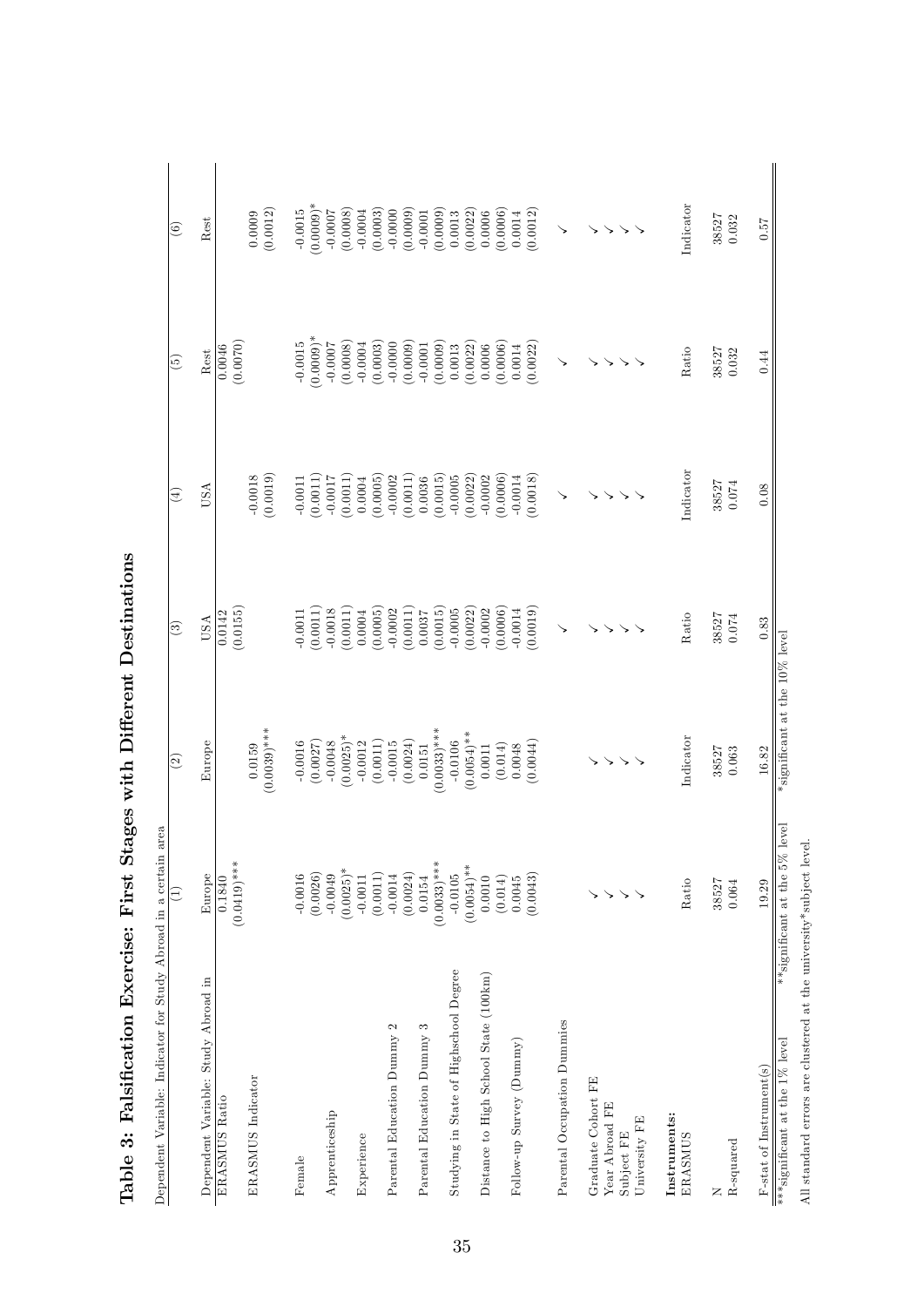#### Table 4: Main Results

|                           | (1)            | $\overline{(2)}$ | $\overline{(3)}$ | $\overline{(4)}$ | $\overline{(5)}$ |
|---------------------------|----------------|------------------|------------------|------------------|------------------|
| Estimation Method         | $_{\rm OLS}$   | IV               | IV               | IV               | IV               |
|                           |                |                  |                  |                  |                  |
| <b>Study Abroad</b>       | 0.0611         | 0.2386           | 0.1444           | 0.2342           | 0.1890           |
|                           | $(0.0092)$ *** | $(0.1416)^*$     | $(0.0582)$ **    | (0.2556)         | $(0.0820)$ **    |
| Female                    | 0.0060         | 0.0064           | 0.0062           | 0.0064           | 0.0063           |
|                           | $(0.0024)$ **  | $(0.0025)$ ***   | $(0.0024)$ ***   | $(0.0025)$ ***   | $(0.0024)$ ***   |
| Apprenticeship            | $-0.0065$      | $-0.0042$        | $-0.0054$        | $-0.0043$        | $-0.0048$        |
|                           | $(0.0023)$ *** | (0.0029)         | $(0.0024)$ **    | (0.0039)         | $(0.0026)^*$     |
| Experience                | 0.0047         | 0.0051           | 0.0049           | 0.0051           | 0.0050           |
|                           | $(0.0014)$ *** | $(0.0014)$ ***   | $(0.0014)$ ***   | $(0.0015)$ ***   | $(0.0014)$ ***   |
| Follow Up Survey (Dummy)  | $-0.0038$      | $-0.0053$        | $-0.0045$        | $-0.0052$        | $-0.0049$        |
|                           | (0.0052)       | (0.0054)         | (0.0052)         | (0.0057)         | (0.0053)         |
| Graduate Cohort FE        |                |                  |                  |                  |                  |
| Year Abroad FE            |                |                  |                  |                  |                  |
| Subject FE                |                |                  |                  |                  |                  |
| University FE             |                |                  |                  |                  |                  |
| Instruments:              |                |                  |                  |                  |                  |
| <b>ERASMUS</b>            |                | Ratio            | Ratio            | Indicator        | Indicator        |
| Interactions with subject |                |                  | ✓                |                  | ✓                |
|                           |                |                  |                  |                  |                  |
| N                         | 38527          | 38527            | 38527            | 38527            | 38527            |
| R-squared                 | 0.038          |                  |                  |                  |                  |
|                           |                |                  |                  |                  |                  |
| <b>F-stat First Stage</b> |                | 17.41            | 11.11            | 9.09             | 3.66             |

Dependent Variable: Working Abroad

\*\*\*significant at  $1\%$  level \*\*\*significant at  $5\%$  level \*\*\*significant at  $10\%$  level

All standard errors are clustered at the university\*subject level. Dependent variable is an indicator for whether the respondent works abroad at the time of the survey. Study abroad is an indicator for whether the student spends part of her university career at a foreign university. See text for further details.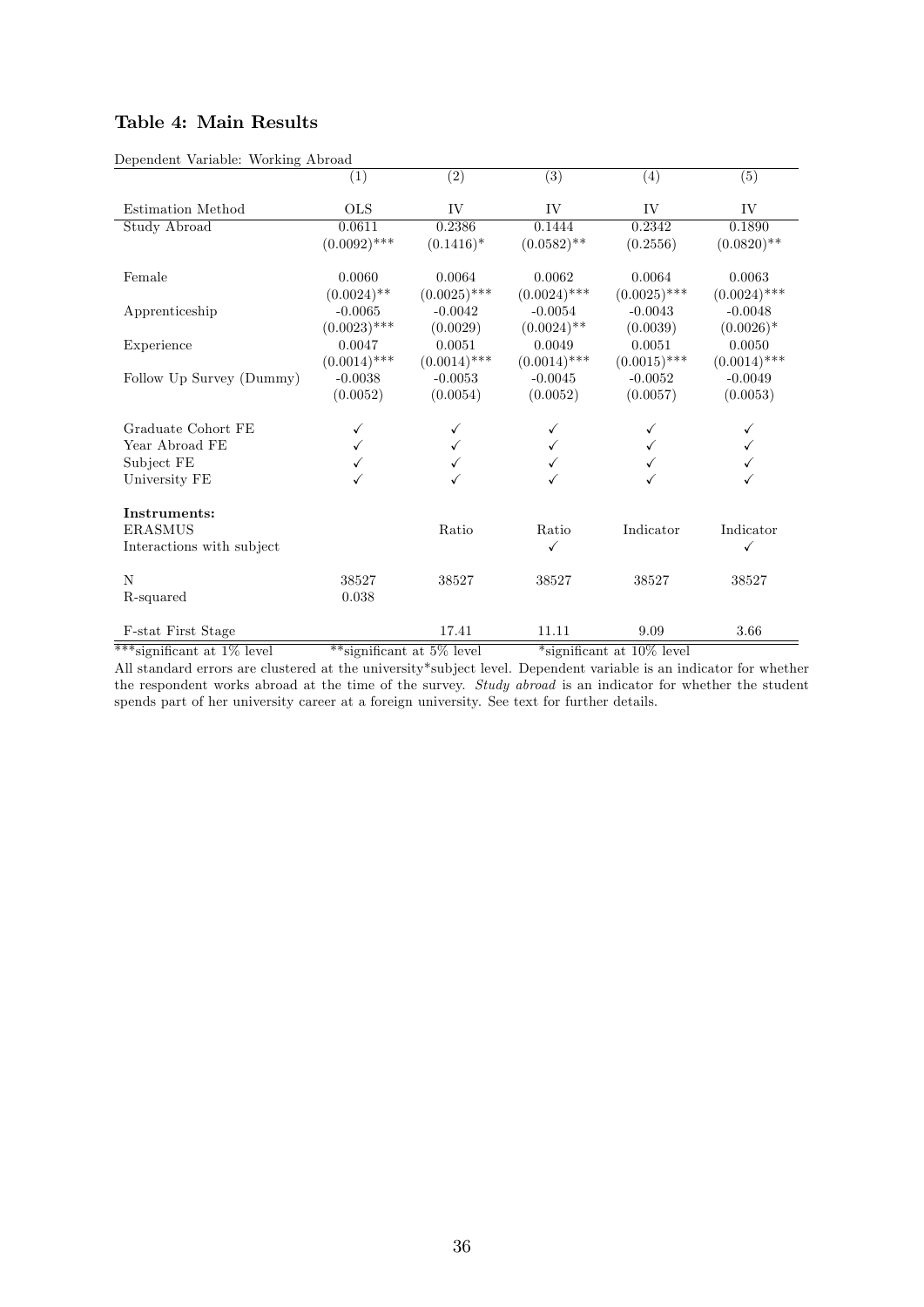|  |  |  | Table 5: Sensitivity Analysis 1 (Parental Background) |  |
|--|--|--|-------------------------------------------------------|--|
|--|--|--|-------------------------------------------------------|--|

| Dependent Variable: Dummy for Working Abroad |                |                  |                |                |                |
|----------------------------------------------|----------------|------------------|----------------|----------------|----------------|
|                                              | (1)            | $\overline{(2)}$ | (3)            | (4)            | (5)            |
|                                              |                |                  |                |                |                |
| <b>Estimation Method</b>                     | <b>OLS</b>     | IV               | ${\rm IV}$     | IV             | IV             |
| Abroad                                       | 0.0589         | 0.2354           | 0.1408         | 0.2404         | 0.1858         |
|                                              | $(0.0091)$ *** | $(0.1424)^*$     | $(0.0586)$ **  | (0.2602)       | $(0.0840)$ **  |
|                                              |                |                  |                |                |                |
| Female                                       | 0.0051         | 0.0059           | 0.0055         | 0.0059         | 0.0057         |
|                                              | $(0.0024)$ **  | $(0.0025)$ **    | $(0.0024)$ **  | $(0.0027)$ **  | $(0.0025)$ **  |
| Apprenticeship                               | $-0.0043$      | $-0.0028$        | $-0.0036$      | $-0.0028$      | $-0.0033$      |
|                                              | $(0.0023)^*$   | (0.0026)         | (0.0024)       | (0.0031)       | (0.0024)       |
| Experience                                   | 0.0047         | 0.0051           | 0.0049         | 0.0051         | 0.0050         |
|                                              | $(0.0014)$ *** | $(0.0014)$ ***   | $(0.0014)$ *** | $(0.0015)$ *** | $(0.0014)$ *** |
| Follow Up Survey (Dummy)                     | $-0.004$       | $-0.0054$        | $-0.0046$      | $-0.0054$      | $-0.0050$      |
|                                              | (0.0052)       | (0.0054)         | (0.0052)       | (0.0057)       | (0.0053)       |
| Parental Education Dummy 2                   | 0.0076         | 0.0057           | 0.0066         | 0.0056         | 0.0061         |
|                                              | $(0.0027)$ *** | $(0.0031)^*$     | $(0.0028)$ **  | (0.0039)       | $(0.0028)$ **  |
| Parental Education Dummy 3                   | 0.0103         | 0.0043           | 0.0075         | 0.0041         | 0.0060         |
|                                              | (0.0031)       | (0.0056)         | $(0.0036)$ **  | (0.0095)       | (0.0043)       |
|                                              |                |                  |                |                |                |
| Parental Occupation Dummies                  | ✓              |                  | ✓              |                | ✓              |
| Graduate Cohort FE                           | ✓              | ✓                |                |                | ✓              |
| Year Abroad FE                               |                | ✓                |                |                | $\checkmark$   |
| Subject FE                                   |                |                  |                |                | $\checkmark$   |
| University FE                                |                |                  |                |                | ✓              |
|                                              |                |                  |                |                |                |
| Instruments:                                 |                |                  |                |                |                |
| <b>ERASMUS</b>                               |                | Ratio            | Ratio          | Indicator      | Indicator      |
| Interactions with subject                    |                |                  | ✓              |                | ✓              |
| N                                            | 38527          | 38527            | 38527          | 38527          | 38527          |
| R-squared                                    | 0.040          |                  |                |                |                |
|                                              |                |                  |                |                |                |
| <b>F-stat First Stage</b>                    |                | 17.429           | 10.907         | 8.893          | 3.419          |

 $\mathbf{C}$   $\mathbf{C}$   $\mathbf{D}$   $\mathbf{D}$ 

\*\*\*significant at 1% level \*\*\*significant at 5% level \*\*\*significant at 10% level

All standard errors are clustered at the university\*subject level.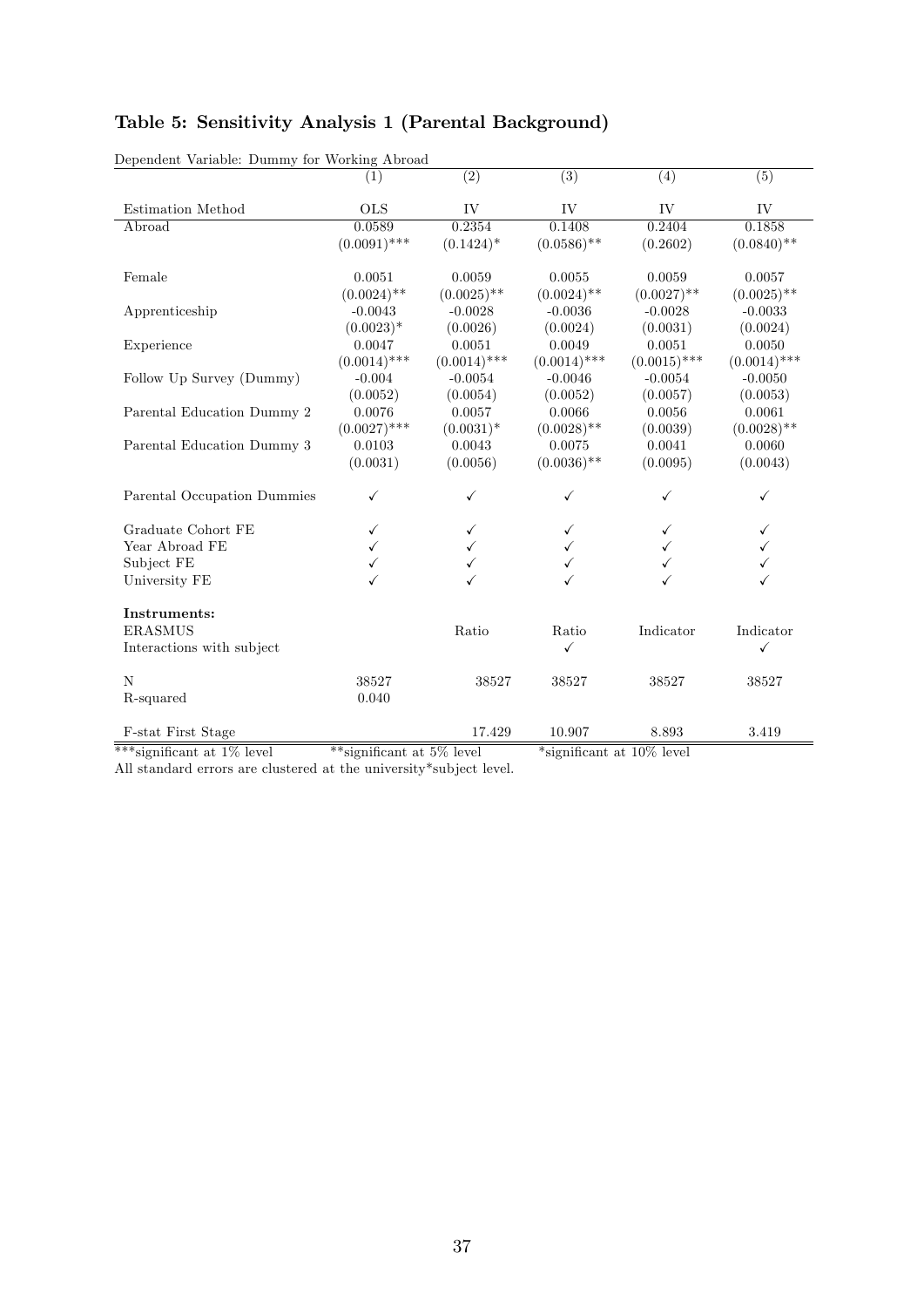|  |  | Table 6: Sensitivity Analysis 2 (Early Mobility) |  |  |
|--|--|--------------------------------------------------|--|--|
|--|--|--------------------------------------------------|--|--|

| Dependent Variable: Dummy for Working Abroad |                |                  |                  |                |                |
|----------------------------------------------|----------------|------------------|------------------|----------------|----------------|
|                                              | (1)            | $\overline{(2)}$ | $\overline{(3)}$ | (4)            | (5)            |
|                                              |                |                  |                  |                |                |
| Estimation Method                            | <b>OLS</b>     | IV               | IV               | ${\rm IV}$     | IV             |
| Abroad                                       | 0.0581         | 0.2305           | 0.1378           | 0.2451         | 0.1789         |
|                                              | $(0.0091)$ *** | (0.1434)         | $(0.0569)$ **    | (0.2592)       | $(0.0830)$ **  |
| Female                                       | 0.0052         | 0.0059           | 0.0055           | 0.0060         | 0.0057         |
|                                              | $(0.0024)$ **  | $(0.0025)$ **    | $(0.0024)$ **    | $(0.0027)$ **  | $(0.0024)$ **  |
| Apprenticeship                               | $-0.0046$      | $-0.0031$        | $-0.0039$        | $-0.0030$      | $-0.0035$      |
|                                              | $(0.0023)$ **  | $(0.0014)$ **    | $(0.0024)$ *     | (0.0032)       | (0.0025)       |
| Experience                                   | 0.0047         | 0.0051           | 0.0049           | 0.0051         | 0.0050         |
|                                              | $(0.0014)$ *** | $(0.0014)$ ***   | $(0.0014)$ ***   | $(0.0015)$ *** | $(0.0014)$ *** |
| Follow Up Survey (Dummy)                     | $-0.0040$      | $-0.0053$        | $-0.0046$        | $-0.0054$      | $-0.0050$      |
|                                              | (0.0052)       | (0.0054)         | (0.0052)         | (0.0057)       | (0.0053)       |
| Parental Education Dummy 2                   | 0.0072         | 0.0056           | 0.0065           | 0.0055         | 0.0061         |
|                                              | $(0.0027)$ *** | $(0.0031)^*$     | $(0.0028)$ **    | (0.0038)       | $(0.0028)$ **  |
| Parental Education Dummy 3                   | 0.0096         | 0.0040           | 0.0070           | 0.0035         | 0.0057         |
|                                              | $(0.0031)$ *** | (0.0055)         | $(0.0035)$ **    | (0.0091)       | (0.0042)       |
| Studying in Highschool State                 | 0.0021         | 0.0045           | 0.0032           | 0.0047         | 0.0038         |
|                                              | (0.0057)       | (0.0061)         | (0.0057)         | (0.0070)       | (0.0060)       |
| Distance to High School State                | 0.0033         | 0.0030           | 0.0031           | 0.0029         | 0.0030         |
| (100km)                                      | $(0.0016)$ **  | $(0.0016)^*$     | $(0.0016)$ **    | $(0.0016)*$    | $(0.0016)*$    |
|                                              |                |                  |                  |                |                |
| Parental Occupation Dummies                  | ✓              | ✓                | $\checkmark$     | ✓              | $\checkmark$   |
|                                              |                |                  |                  |                |                |
| Graduate Cohort FE                           | ✓              | ✓                |                  |                | ✓              |
| Year Abroad FE                               |                |                  |                  |                |                |
| Subject FE                                   |                | ✓                |                  |                | $\checkmark$   |
| University FE                                |                | ✓                |                  |                | $\checkmark$   |
|                                              |                |                  |                  |                |                |
| Instruments:                                 |                |                  |                  |                |                |
| <b>ERASMUS</b>                               |                | Ratio            | Ratio            | Indicator      | Indicator      |
| Interactions with subject                    |                |                  | $\checkmark$     |                | $\checkmark$   |
| N                                            | 38527          | 38527            | 38527            | 38527          | 38527          |
| R-squared                                    | 0.040          |                  |                  |                |                |
|                                              |                |                  |                  |                |                |
| <b>F-stat First Stage</b>                    |                | 17.107           | 11.126           | 9.035          | 3.425          |

Dependent Variable: Dummy for Working Abroad

\*\*\*significant at  $1\%$  level \*\*significant at  $5\%$  level \*significant at  $10\%$  level

All standard errors are clustered at the university\*subject level.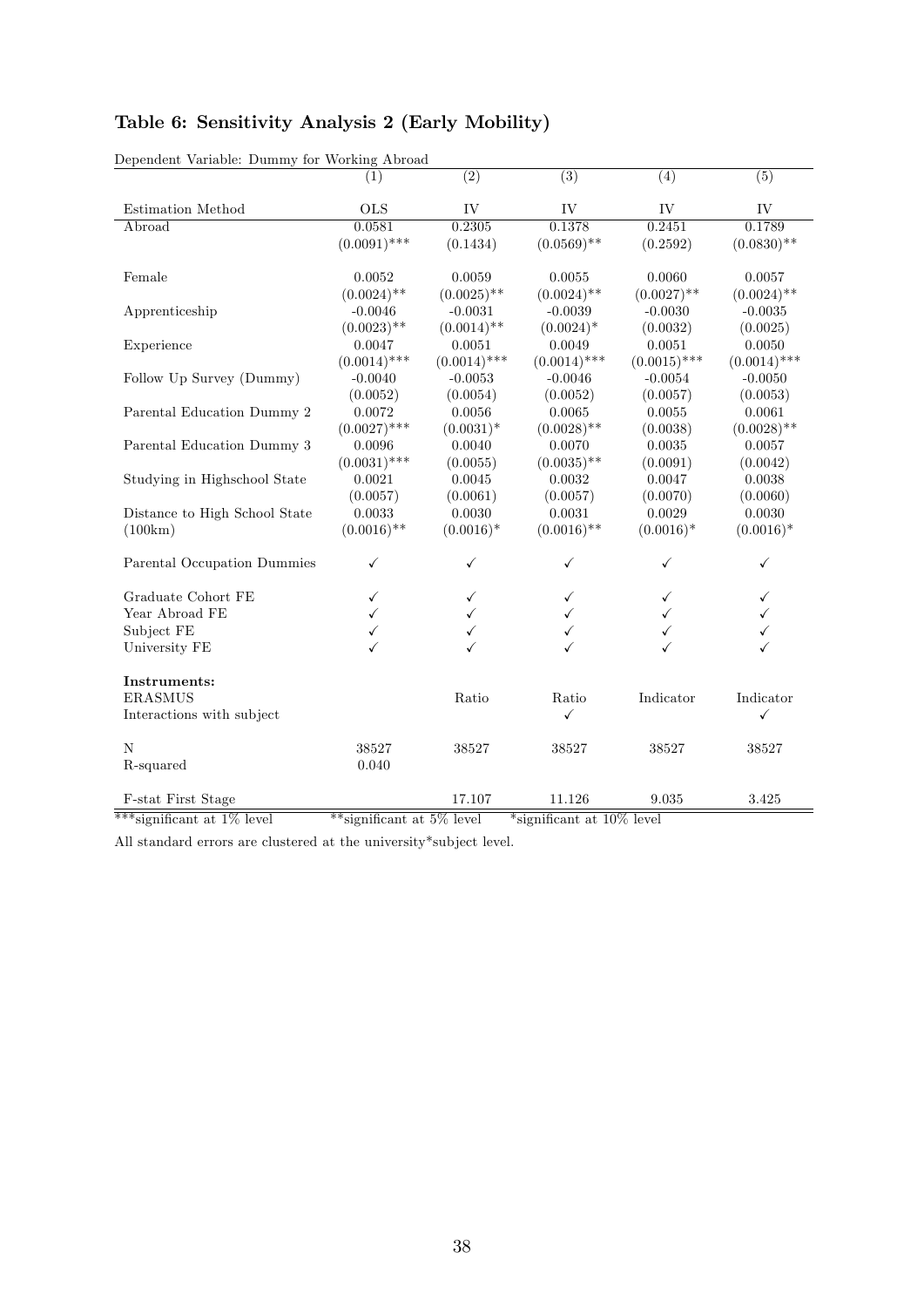| $\overline{(2)}$<br>$\overline{(3)}$<br>(5)<br>$\overline{(4)}$<br>(1)<br><b>OLS</b><br>IV<br>IV<br>IV<br><b>Estimation Method</b><br>IV<br>0.0581<br>0.2307<br>0.1373<br>0.2475<br>Abroad<br>0.1781<br>$(0.0091)$ ***<br>$(0.0566)$ **<br>$(0.0826)$ **<br>(0.1434)<br>(0.2592)<br>0.0052<br>0.0059<br>0.0055<br>0.0060<br>0.0057<br>Female<br>$(0.0024)$ **<br>$(0.0025)$ **<br>$(0.0024)$ **<br>$(0.0027)$ **<br>$(0.0024)$ **<br>$-0.0046$<br>Apprenticeship<br>$-0.0031$<br>$-0.0039$<br>$-0.0029$<br>$-0.0035$<br>$(0.0023)$ **<br>(0.0026)<br>$(0.0024)$ *<br>(0.0032)<br>(0.0025)<br>Experience<br>0.0047<br>0.0050<br>0.0054<br>0.0049<br>0.0049<br>$(0.0014)$ ***<br>$(0.0014)$ ***<br>$(0.0014)$ ***<br>$(0.0015)$ ***<br>$(0.0014)$ ***<br>Follow Up Survey (Dummy)<br>$-0.0039$<br>$-0.0053$<br>$-0.0045$<br>$-0.0054$<br>$-0.0049$<br>(0.0054)<br>(0.0052)<br>(0.0052)<br>(0.0057)<br>(0.0053)<br>0.0056<br>Parental Education Dummy 2<br>0.0072<br>0.0065<br>0.0054<br>0.0061<br>$(0.0027***$<br>$(0.0031)^*$<br>$(0.0028)$ **<br>$(0.0028)$ **<br>(0.0038)<br>0.0096<br>0.0040<br>0.0034<br>Parental Education Dummy 3<br>0.0071<br>0.0057<br>$(0.0031)$ ***<br>$(0.0035)$ **<br>(0.0054)<br>(0.0091)<br>(0.0042)<br>Studying in Highschool State<br>0.0021<br>0.0045<br>0.0032<br>0.0047<br>0.0038<br>(0.0061)<br>(0.0070)<br>(0.0057)<br>(0.0057)<br>(0.0059)<br>Distance to High School State<br>0.0032<br>0.0030<br>0.0031<br>0.0029<br>0.0030<br>$(0.0016)$ **<br>$(0.0016)$ **<br>(100km)<br>$(0.0016)*$<br>$(0.0016)$ **<br>$(0.0016)$ **<br>Foreign Students/Total Students<br>0.0083<br>0.0077<br>0.0080<br>0.0077<br>0.0079<br>$(0.0018)$ ***<br>$(0.0018)$ ***<br>$(0.0018)$ ***<br>$(0.0018)$ ***<br>$(0.0019)$ ***<br>Parental Occupation Dummies<br>$\checkmark$<br>$\checkmark$<br>✓<br>✓<br>✓<br>Graduate Cohort FE<br>✓<br>✓<br>Year Abroad FE<br>$\checkmark$<br>Subject FE<br>$\checkmark$<br>University FE<br>Instruments:<br>Indicator<br><b>ERASMUS</b><br>Ratio<br>Ratio<br>Indicator<br>Interactions with subject<br>✓<br>✓<br>$\mathbf N$<br>38527<br>38527<br>38527<br>38527<br>38527<br>R-squared<br>0.040<br>11.12<br>3.42<br>F-stat First Stage<br>17.11<br>9.06 | Dependent Variable: Dummy for Working Abroad |  |  |  |
|---------------------------------------------------------------------------------------------------------------------------------------------------------------------------------------------------------------------------------------------------------------------------------------------------------------------------------------------------------------------------------------------------------------------------------------------------------------------------------------------------------------------------------------------------------------------------------------------------------------------------------------------------------------------------------------------------------------------------------------------------------------------------------------------------------------------------------------------------------------------------------------------------------------------------------------------------------------------------------------------------------------------------------------------------------------------------------------------------------------------------------------------------------------------------------------------------------------------------------------------------------------------------------------------------------------------------------------------------------------------------------------------------------------------------------------------------------------------------------------------------------------------------------------------------------------------------------------------------------------------------------------------------------------------------------------------------------------------------------------------------------------------------------------------------------------------------------------------------------------------------------------------------------------------------------------------------------------------------------------------------------------------------------------------------------------------------------------------------------------------------------------------------------------------------------------------------------------|----------------------------------------------|--|--|--|
|                                                                                                                                                                                                                                                                                                                                                                                                                                                                                                                                                                                                                                                                                                                                                                                                                                                                                                                                                                                                                                                                                                                                                                                                                                                                                                                                                                                                                                                                                                                                                                                                                                                                                                                                                                                                                                                                                                                                                                                                                                                                                                                                                                                                               |                                              |  |  |  |
|                                                                                                                                                                                                                                                                                                                                                                                                                                                                                                                                                                                                                                                                                                                                                                                                                                                                                                                                                                                                                                                                                                                                                                                                                                                                                                                                                                                                                                                                                                                                                                                                                                                                                                                                                                                                                                                                                                                                                                                                                                                                                                                                                                                                               |                                              |  |  |  |
|                                                                                                                                                                                                                                                                                                                                                                                                                                                                                                                                                                                                                                                                                                                                                                                                                                                                                                                                                                                                                                                                                                                                                                                                                                                                                                                                                                                                                                                                                                                                                                                                                                                                                                                                                                                                                                                                                                                                                                                                                                                                                                                                                                                                               |                                              |  |  |  |
|                                                                                                                                                                                                                                                                                                                                                                                                                                                                                                                                                                                                                                                                                                                                                                                                                                                                                                                                                                                                                                                                                                                                                                                                                                                                                                                                                                                                                                                                                                                                                                                                                                                                                                                                                                                                                                                                                                                                                                                                                                                                                                                                                                                                               |                                              |  |  |  |
|                                                                                                                                                                                                                                                                                                                                                                                                                                                                                                                                                                                                                                                                                                                                                                                                                                                                                                                                                                                                                                                                                                                                                                                                                                                                                                                                                                                                                                                                                                                                                                                                                                                                                                                                                                                                                                                                                                                                                                                                                                                                                                                                                                                                               |                                              |  |  |  |
|                                                                                                                                                                                                                                                                                                                                                                                                                                                                                                                                                                                                                                                                                                                                                                                                                                                                                                                                                                                                                                                                                                                                                                                                                                                                                                                                                                                                                                                                                                                                                                                                                                                                                                                                                                                                                                                                                                                                                                                                                                                                                                                                                                                                               |                                              |  |  |  |
|                                                                                                                                                                                                                                                                                                                                                                                                                                                                                                                                                                                                                                                                                                                                                                                                                                                                                                                                                                                                                                                                                                                                                                                                                                                                                                                                                                                                                                                                                                                                                                                                                                                                                                                                                                                                                                                                                                                                                                                                                                                                                                                                                                                                               |                                              |  |  |  |
|                                                                                                                                                                                                                                                                                                                                                                                                                                                                                                                                                                                                                                                                                                                                                                                                                                                                                                                                                                                                                                                                                                                                                                                                                                                                                                                                                                                                                                                                                                                                                                                                                                                                                                                                                                                                                                                                                                                                                                                                                                                                                                                                                                                                               |                                              |  |  |  |
|                                                                                                                                                                                                                                                                                                                                                                                                                                                                                                                                                                                                                                                                                                                                                                                                                                                                                                                                                                                                                                                                                                                                                                                                                                                                                                                                                                                                                                                                                                                                                                                                                                                                                                                                                                                                                                                                                                                                                                                                                                                                                                                                                                                                               |                                              |  |  |  |
|                                                                                                                                                                                                                                                                                                                                                                                                                                                                                                                                                                                                                                                                                                                                                                                                                                                                                                                                                                                                                                                                                                                                                                                                                                                                                                                                                                                                                                                                                                                                                                                                                                                                                                                                                                                                                                                                                                                                                                                                                                                                                                                                                                                                               |                                              |  |  |  |
|                                                                                                                                                                                                                                                                                                                                                                                                                                                                                                                                                                                                                                                                                                                                                                                                                                                                                                                                                                                                                                                                                                                                                                                                                                                                                                                                                                                                                                                                                                                                                                                                                                                                                                                                                                                                                                                                                                                                                                                                                                                                                                                                                                                                               |                                              |  |  |  |
|                                                                                                                                                                                                                                                                                                                                                                                                                                                                                                                                                                                                                                                                                                                                                                                                                                                                                                                                                                                                                                                                                                                                                                                                                                                                                                                                                                                                                                                                                                                                                                                                                                                                                                                                                                                                                                                                                                                                                                                                                                                                                                                                                                                                               |                                              |  |  |  |
|                                                                                                                                                                                                                                                                                                                                                                                                                                                                                                                                                                                                                                                                                                                                                                                                                                                                                                                                                                                                                                                                                                                                                                                                                                                                                                                                                                                                                                                                                                                                                                                                                                                                                                                                                                                                                                                                                                                                                                                                                                                                                                                                                                                                               |                                              |  |  |  |
|                                                                                                                                                                                                                                                                                                                                                                                                                                                                                                                                                                                                                                                                                                                                                                                                                                                                                                                                                                                                                                                                                                                                                                                                                                                                                                                                                                                                                                                                                                                                                                                                                                                                                                                                                                                                                                                                                                                                                                                                                                                                                                                                                                                                               |                                              |  |  |  |
|                                                                                                                                                                                                                                                                                                                                                                                                                                                                                                                                                                                                                                                                                                                                                                                                                                                                                                                                                                                                                                                                                                                                                                                                                                                                                                                                                                                                                                                                                                                                                                                                                                                                                                                                                                                                                                                                                                                                                                                                                                                                                                                                                                                                               |                                              |  |  |  |
|                                                                                                                                                                                                                                                                                                                                                                                                                                                                                                                                                                                                                                                                                                                                                                                                                                                                                                                                                                                                                                                                                                                                                                                                                                                                                                                                                                                                                                                                                                                                                                                                                                                                                                                                                                                                                                                                                                                                                                                                                                                                                                                                                                                                               |                                              |  |  |  |
|                                                                                                                                                                                                                                                                                                                                                                                                                                                                                                                                                                                                                                                                                                                                                                                                                                                                                                                                                                                                                                                                                                                                                                                                                                                                                                                                                                                                                                                                                                                                                                                                                                                                                                                                                                                                                                                                                                                                                                                                                                                                                                                                                                                                               |                                              |  |  |  |
|                                                                                                                                                                                                                                                                                                                                                                                                                                                                                                                                                                                                                                                                                                                                                                                                                                                                                                                                                                                                                                                                                                                                                                                                                                                                                                                                                                                                                                                                                                                                                                                                                                                                                                                                                                                                                                                                                                                                                                                                                                                                                                                                                                                                               |                                              |  |  |  |
|                                                                                                                                                                                                                                                                                                                                                                                                                                                                                                                                                                                                                                                                                                                                                                                                                                                                                                                                                                                                                                                                                                                                                                                                                                                                                                                                                                                                                                                                                                                                                                                                                                                                                                                                                                                                                                                                                                                                                                                                                                                                                                                                                                                                               |                                              |  |  |  |
|                                                                                                                                                                                                                                                                                                                                                                                                                                                                                                                                                                                                                                                                                                                                                                                                                                                                                                                                                                                                                                                                                                                                                                                                                                                                                                                                                                                                                                                                                                                                                                                                                                                                                                                                                                                                                                                                                                                                                                                                                                                                                                                                                                                                               |                                              |  |  |  |
|                                                                                                                                                                                                                                                                                                                                                                                                                                                                                                                                                                                                                                                                                                                                                                                                                                                                                                                                                                                                                                                                                                                                                                                                                                                                                                                                                                                                                                                                                                                                                                                                                                                                                                                                                                                                                                                                                                                                                                                                                                                                                                                                                                                                               |                                              |  |  |  |
|                                                                                                                                                                                                                                                                                                                                                                                                                                                                                                                                                                                                                                                                                                                                                                                                                                                                                                                                                                                                                                                                                                                                                                                                                                                                                                                                                                                                                                                                                                                                                                                                                                                                                                                                                                                                                                                                                                                                                                                                                                                                                                                                                                                                               |                                              |  |  |  |
|                                                                                                                                                                                                                                                                                                                                                                                                                                                                                                                                                                                                                                                                                                                                                                                                                                                                                                                                                                                                                                                                                                                                                                                                                                                                                                                                                                                                                                                                                                                                                                                                                                                                                                                                                                                                                                                                                                                                                                                                                                                                                                                                                                                                               |                                              |  |  |  |
|                                                                                                                                                                                                                                                                                                                                                                                                                                                                                                                                                                                                                                                                                                                                                                                                                                                                                                                                                                                                                                                                                                                                                                                                                                                                                                                                                                                                                                                                                                                                                                                                                                                                                                                                                                                                                                                                                                                                                                                                                                                                                                                                                                                                               |                                              |  |  |  |
|                                                                                                                                                                                                                                                                                                                                                                                                                                                                                                                                                                                                                                                                                                                                                                                                                                                                                                                                                                                                                                                                                                                                                                                                                                                                                                                                                                                                                                                                                                                                                                                                                                                                                                                                                                                                                                                                                                                                                                                                                                                                                                                                                                                                               |                                              |  |  |  |
|                                                                                                                                                                                                                                                                                                                                                                                                                                                                                                                                                                                                                                                                                                                                                                                                                                                                                                                                                                                                                                                                                                                                                                                                                                                                                                                                                                                                                                                                                                                                                                                                                                                                                                                                                                                                                                                                                                                                                                                                                                                                                                                                                                                                               |                                              |  |  |  |
|                                                                                                                                                                                                                                                                                                                                                                                                                                                                                                                                                                                                                                                                                                                                                                                                                                                                                                                                                                                                                                                                                                                                                                                                                                                                                                                                                                                                                                                                                                                                                                                                                                                                                                                                                                                                                                                                                                                                                                                                                                                                                                                                                                                                               |                                              |  |  |  |
|                                                                                                                                                                                                                                                                                                                                                                                                                                                                                                                                                                                                                                                                                                                                                                                                                                                                                                                                                                                                                                                                                                                                                                                                                                                                                                                                                                                                                                                                                                                                                                                                                                                                                                                                                                                                                                                                                                                                                                                                                                                                                                                                                                                                               |                                              |  |  |  |
|                                                                                                                                                                                                                                                                                                                                                                                                                                                                                                                                                                                                                                                                                                                                                                                                                                                                                                                                                                                                                                                                                                                                                                                                                                                                                                                                                                                                                                                                                                                                                                                                                                                                                                                                                                                                                                                                                                                                                                                                                                                                                                                                                                                                               |                                              |  |  |  |
|                                                                                                                                                                                                                                                                                                                                                                                                                                                                                                                                                                                                                                                                                                                                                                                                                                                                                                                                                                                                                                                                                                                                                                                                                                                                                                                                                                                                                                                                                                                                                                                                                                                                                                                                                                                                                                                                                                                                                                                                                                                                                                                                                                                                               |                                              |  |  |  |
|                                                                                                                                                                                                                                                                                                                                                                                                                                                                                                                                                                                                                                                                                                                                                                                                                                                                                                                                                                                                                                                                                                                                                                                                                                                                                                                                                                                                                                                                                                                                                                                                                                                                                                                                                                                                                                                                                                                                                                                                                                                                                                                                                                                                               |                                              |  |  |  |
|                                                                                                                                                                                                                                                                                                                                                                                                                                                                                                                                                                                                                                                                                                                                                                                                                                                                                                                                                                                                                                                                                                                                                                                                                                                                                                                                                                                                                                                                                                                                                                                                                                                                                                                                                                                                                                                                                                                                                                                                                                                                                                                                                                                                               |                                              |  |  |  |
|                                                                                                                                                                                                                                                                                                                                                                                                                                                                                                                                                                                                                                                                                                                                                                                                                                                                                                                                                                                                                                                                                                                                                                                                                                                                                                                                                                                                                                                                                                                                                                                                                                                                                                                                                                                                                                                                                                                                                                                                                                                                                                                                                                                                               |                                              |  |  |  |

#### Table 7: Sensitivity Analysis 3 (Foreign Students at Home University)

\*\*\*significant at the 1% level \*\*\*significant at the 5% level \*\*significant at the 10% level

All standard errors are clustered at the university\*subject level.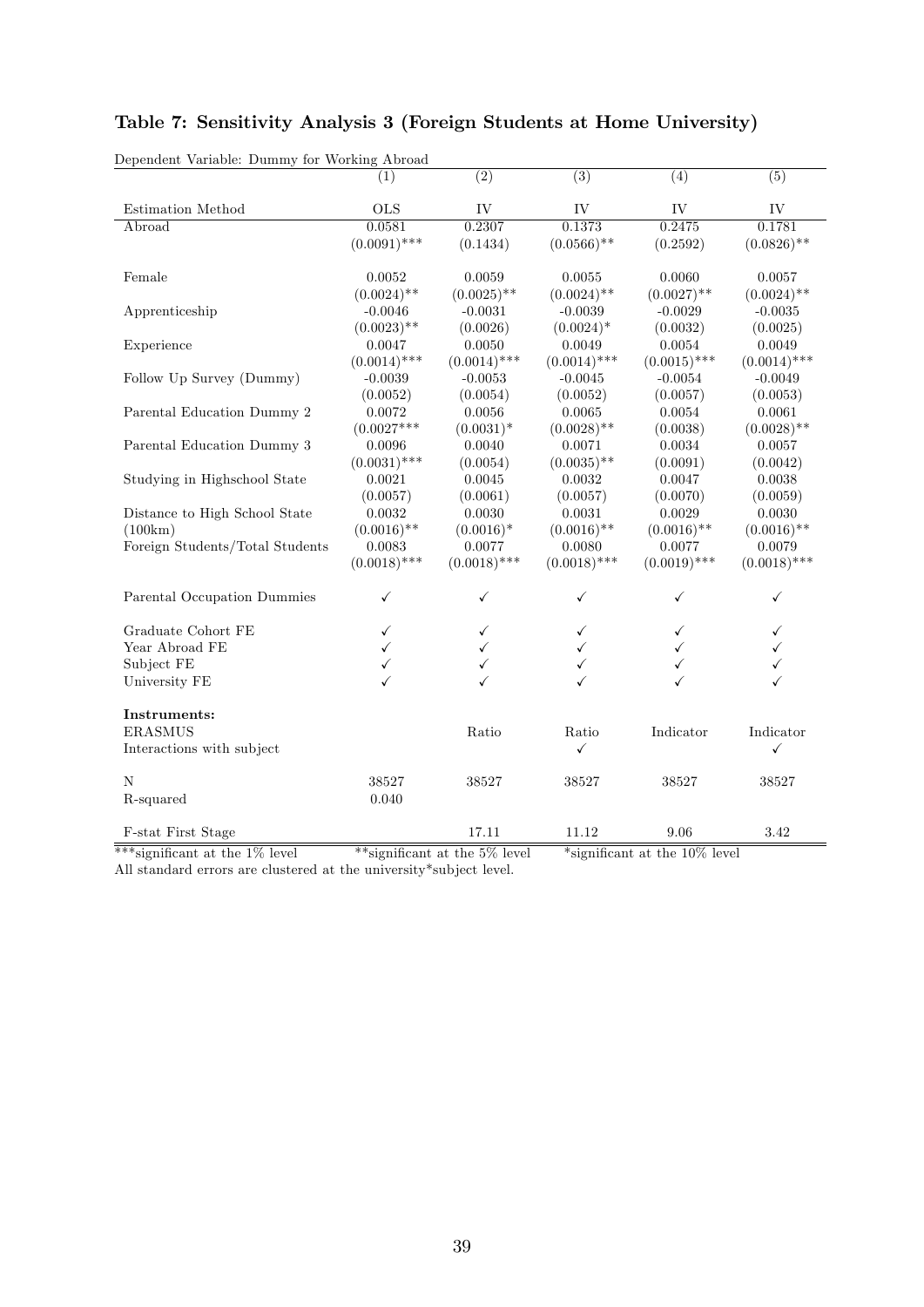| Dependent Variable: Dummy for Working Abroad |                                                                                  |                |                   |                          |                                                          |               |
|----------------------------------------------|----------------------------------------------------------------------------------|----------------|-------------------|--------------------------|----------------------------------------------------------|---------------|
|                                              |                                                                                  | Ξ              | $\left( 2\right)$ | $\widehat{\mathbf{e}}$   | $\left( \begin{smallmatrix} 4 \end{smallmatrix} \right)$ | $\widehat{5}$ |
|                                              |                                                                                  | <b>OLS</b>     | $\geq$            | $\geq$                   | $\geq$                                                   | $\geq$        |
| Baseline specification                       | coefficient                                                                      | 0.0581         | 0.2305            | 0.1378                   | 0.2451                                                   | 0.1789        |
| (as in Table 6)                              | $(\text{st. err.})$                                                              | $(0.0091)$ *** | (0.1434)          | $(0.0569)^{**}$ $11.126$ | (0.2592)                                                 | $(0.083)$ **  |
|                                              | $F\text{-}stat\ 1st\ stage$                                                      |                | $17.107$          |                          | $9.035\,$                                                | 3.425         |
| Including Subject-Specific                   | coefficient                                                                      | 0.0576         | 0.2438            | 0.0776                   | 0.2235                                                   | 0.1860        |
| Time Trends                                  | (st. err.)                                                                       | $(0.0091)$ *** | (0.1515)          | (0.0605)                 | (0.2953)                                                 | (0.1138)      |
|                                              | $F\text{-}stat\ 1st\ stage$                                                      |                | 15.793            | $8.68\%$                 | 6.809                                                    | $1.898\,$     |
| Including                                    | coefficient                                                                      | 0.0568         | 0.2892            | 0.1122                   | 0.3243                                                   | 0.1161        |
| University * Subject group FE                | (st. err.)                                                                       | $(0.0092)$ *** | $(0.1690)*$       | $(0.0609)*$              | (0.2817)                                                 | (0.0837)      |
|                                              | $\label{eq:1st} \begin{array}{ll} F\text{-}stat\  \, 1st\  \, stage \end{array}$ |                | 16.851            | 13.789                   | $8.130\,$                                                | 2.971         |
| Distance home-college variables              |                                                                                  |                |                   |                          |                                                          |               |
| Highest Parental Education Dummies           |                                                                                  |                |                   |                          |                                                          |               |
| Parental Occupation Dummies                  |                                                                                  |                |                   |                          |                                                          |               |
| Graduate Cohort FE                           |                                                                                  |                |                   |                          |                                                          |               |
| Year Abroad FE                               |                                                                                  |                |                   |                          |                                                          |               |
| Subject FE                                   |                                                                                  |                |                   |                          |                                                          |               |
| Instruments:                                 |                                                                                  |                |                   |                          |                                                          |               |
| <b>ERASMUS</b>                               |                                                                                  |                | Ratio             | Ratio                    | Indicator                                                | Indicator     |
| Interactions with subject                    |                                                                                  |                |                   |                          |                                                          |               |
| $\succ$                                      |                                                                                  | 38527          | 38527             | 38527                    | 38527                                                    | 38527         |

Table 8: Sensitivity Analysis 4 (Time Trends and Additional FE) Table 8: Sensitivity Analysis 4 (Time Trends and Additional FE)

All standard errors are clustered at the university\*subject level. Note: This table only shows results for the coefficient of interest, studying abroad. Regressors not listed include female indicator, apprenticeship, potential experience. Panel 1 reports the results from Table 6. Panel 2 adds time trends for each subject to the main specification. In these regression we also include university FE as before. Panel 3 adds Fixed Effects at the university\*subject group level to the main specification. The specifications reported in Panel 3 do not include university FE because All standard errors are clustered at the university\*subject level. Note: This table only shows results for the coefficient of interest, studying abroad. Regressors not listed include female indicator, apprenticeship, potential experience. Panel 1 reports the results from Table 6. Panel 2 adds time trends for each subject to the main specification. In these regression we also include university FE as before. Panel 3 adds Fixed Effects at the university\*subject group level to the main specification. The specifications reported in Panel 3 do not include university FE because  $*$ significant at the 10% level \*\*\*significant at the 1% level  $*$ \*\*significant at the 5% level  $*$  significant at the 10% level we use the finer level of university\*subject group FE. See text for details. we use the finer level of university\*subject group FE. See text for details. \*\*significant at the 5% level  $\ast\ast\ast \mathop{\mathrm{sign}}\nolimits$  if<br>leant at the 1% level